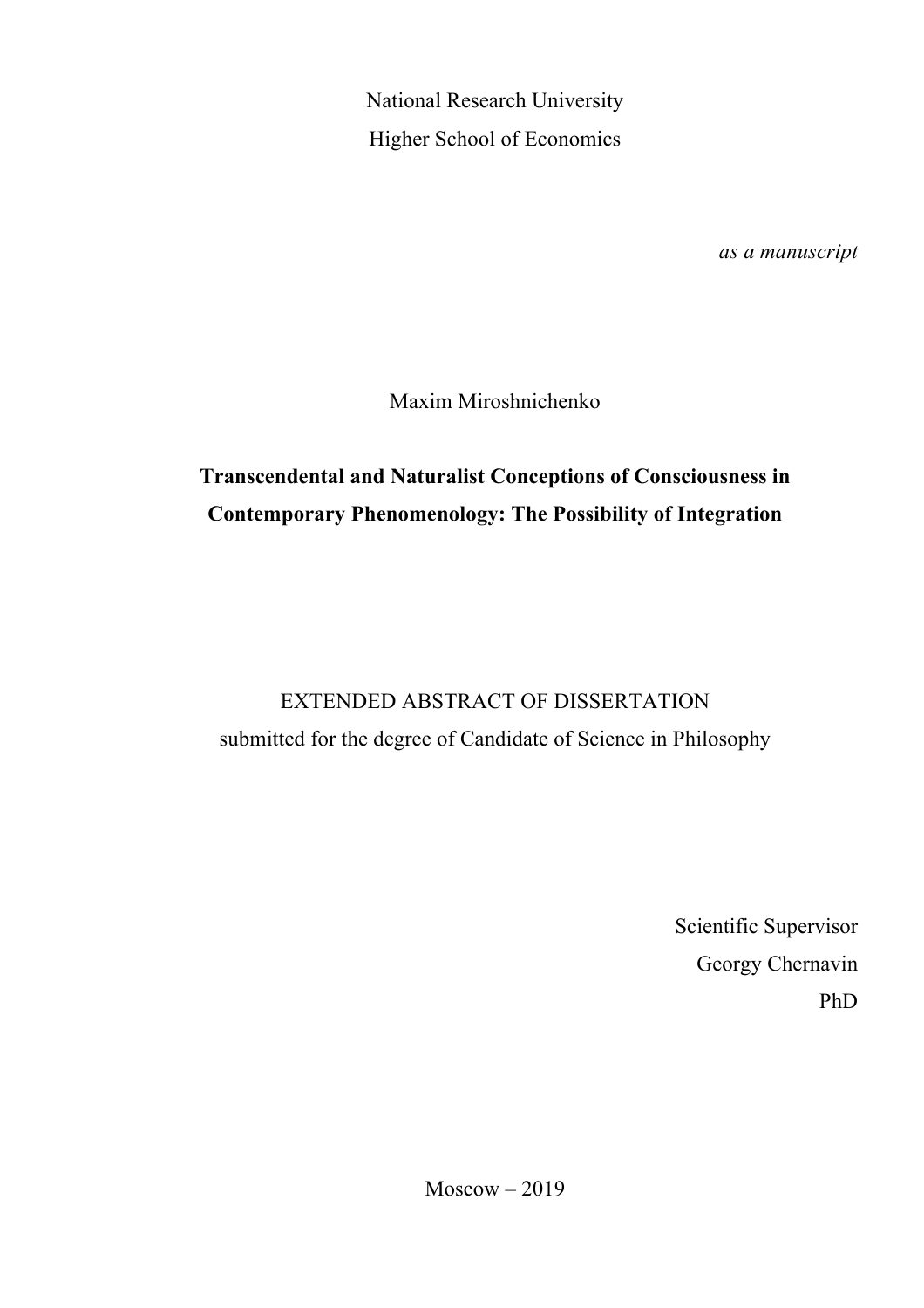### **The relevance of the study**

Recent philosophy can be characterized prima facie as making the 'transcendental turn'. This means that instead of studying the contingent, individual manifestations of the world philosophical thought strives to thematize the universal and comprehensive. The "Copernican turn" accomplished by Immanuel Kant can be understood as move from interest in the empirical subject considered as merely an object in the material world towards interest in the same subject considered as the source of the meaningful reality. The transcendental philosophy has transformed the search for the fundamental building blocks of reality into the reflection on conditions which must be satisfied for something to be regarded as "real" –the conditions of possibility of the objects' experiential manifestation. Hence, the aim of transcendental philosophy is not to suggest the metaphysical image of the world, but to ascertain what does it mean for the world to be real and objective.

Accordingly, there is a shift in emphasis provided by transcendental philosophy enduing the human consciousness with the constitutive role. However, one should take into account the fact that transcendental philosophy suffered major transformations during its historical development. In Kant, the constitutive power of human reason was connected with the a priori fact that, with the help of particular reflexive procedures (i.e. the transcendental deduction), one can deduct from the phenomenal experience its conditions of possibility. From the fact of human beings' having the epistemological access to reality Kant proposed to deduce that which guarantees it and is itself situated beyond human cognition. It is the formal architectonics of the transcendental subjectivity which lays the foundation for the empirical knowledge and cannot be reduced to its empirical articulations within different kind of embodied sentient beings<sup>1</sup>.

The latter makes manifest *the dualism of the transcendental and the empirical*. The former is unalterable, necessary, constitutive and a priori, and must become the aim of philosophical interest according to Kant. The latter is changeable, contingent,

<sup>&</sup>lt;sup>1</sup> See, however, Catherine Malabou's approach to the issue which plays the key role for my study: Malabou C. Before Tomorrow: Epigenesis and Rationality. Malden (MA); Cambridge; Polity Press, 2016.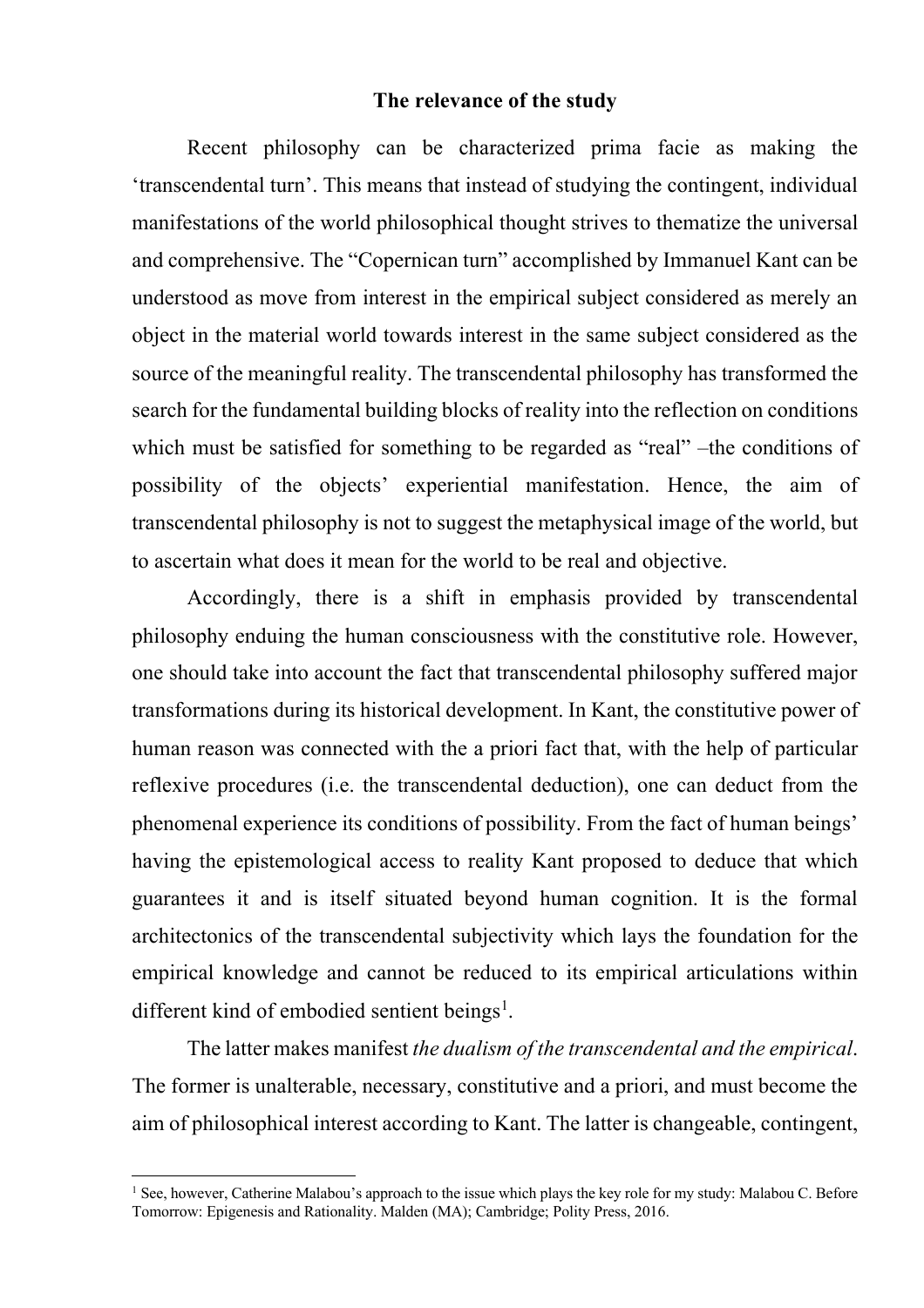causal and a posteriori. The "anthropological" subject should be studied by the science, but the foundations of human knowledge cannot be laid out from within the empirical cognition.

The classical transcendentalism claims that it is relevant to seek for the invariant characteristics of sentience, studying them irrelatively to these characteristics' embodiments in the concrete subjects. In the modern parlance, it is the functional organization of the system which is truly relevant, not its inner states  $-$  the necessary and universal organization, not the particular and contingent<sup>2</sup>. For this study it is important that this position was further developed in the classical cognitive science of the 1970s-1980s, maintaining the *functionalist* approach to the mental. From the functionalist standpoint, the state of the system can be considered mental not due to its internal constitution, but because of its function within the system's agency. This state can be intertwined with the system's ontogeny, be causally conditioned by its other states and condition its other states<sup>3</sup>.

Therefore, for the cognitive science it is relevant to neglect the mental state's internal content in favor of the functional organization of preconscious processes underlying the conscious state<sup>4</sup>. These neurocomputational states define what the cognitivists call the cognitive unconscious. According to Ulrich Neisser's definition, cognition is a mechanism of processing and storage of the input sensory data. For the scientific research the cognitive unconscious possesses precedence over the subject's phenomenal conscious states. Cognition, then, is seen as a preconscious manipulation with the symbolic representations, while its phenomenal byproduct is seen as the superficial effect of these algorithmic computations. The mental states

<sup>2</sup> Such functionalist interpretation of Kant see, for instance, in Wilfrid Sellars: Sellars W. "…this I or he or it (the thing) which thinks…" // Sellars W. In the Space of Reasons: Selected Essays of Wilfrid Sellars. Cambridge, Massachusetts; London, England: Harvard University Press, 2007. P. 411-436.

<sup>3</sup> Levin J. Functionalism // Zalta E. N. (ed.) The Stanford Encyclopedia of Philosophy (Fall 2018 Edition). Electronical source: https://plato.stanford.edu/archives/fall2018/entries/functionalism/.

<sup>4</sup> This approach got its systematic exploration in Ray Jackendoff's classical work: Jackendoff R. Consciousness and the Computational Mind. Cambridge, Massachusetts: The MIT Press, 1994. It is also relevant to point to the idea of consciousness's redundancy upon the intelligence, which is related to the juxtaposition of cognitive (unconscious) processes and phenomenal states of the system. The cognitive functional states can be emulated on any kind of material substrate, just like as software can be run on multiple types of hardware, which is considered in the idea of multiple realizability of mental states: Bickle J. Multiple Realizability // Zalta E.N. (ed.) The Stanford Encyclopedia of Philosophy (Spring 2019 Edition). Electronic source: https://plato.stanford.edu/archives/spr2019/entries/multiplerealizability/.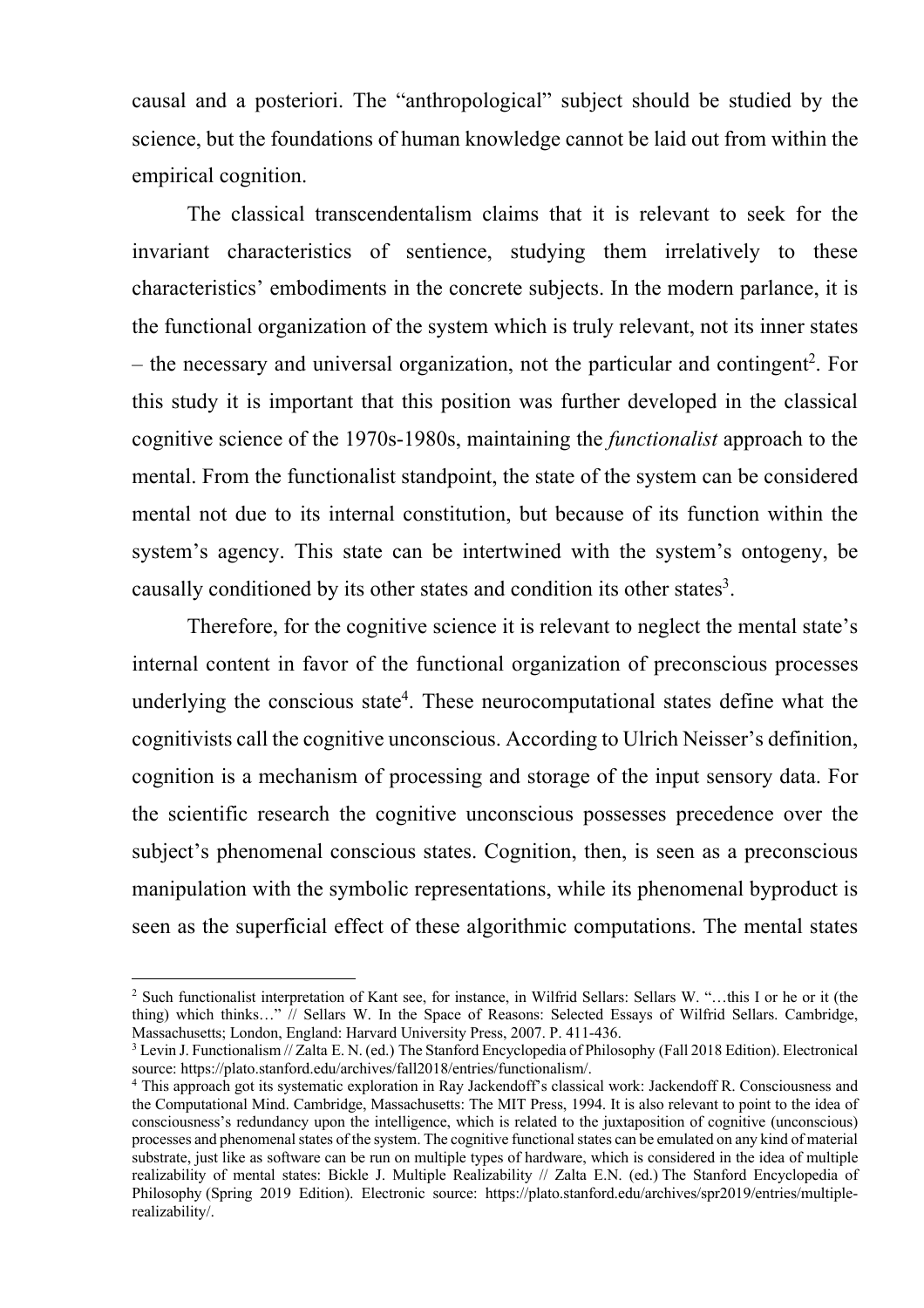(beliefs, desires, perceptions etc.) are considered as the representations of the brain states. Consequently, the mental states can be described in scientifically adequate way in the light of their functionality and relations with the other states, and in the light of their role in production of the observable behavior. This paradigm still remains influential within cognitive science<sup>5</sup>.

Only recently consciousness understood as the individual perspective on the world has found its place within the scientific image of the human. This is partly due to the increasing influence of the first-person methodology in the cognitive experiments, with the test subjects' subjective states which have come to be seen as the sources of scientifically relevant information. The reports on the subjective states need the practical cultivation in order to prevent the scientific explanation of consciousness from recourse to the introspection and psychologism. It is phenomenology that is capable of offering such cultivation of experience to cognitive science. This raises the question of the potential of phenomenology to make a valuable contribution to these scientific studies.

Phenomenology can be understood as a philosophical discipline studying the human experience. More specifically, it studies the *experiential givenness* of the world to consciousness. The primacy of givenness brings specific methodological

<sup>&</sup>lt;sup>5</sup> The cognitivists consider these representations the symbols of the computational 'language of thought' (as it was presented in Jerry Fodor's conception), while connectionists saw this as patterns of network activity, the attractors of the phase space of the system (i.e. the regions of its state space where all the surrounding trajectories converge). In both cases there is an implicit objectivist understanding of representation: the latter are some kind of internal structures containing, in a codified form, a context-independent information somehow referring to information of the outside world, and cognition is decoding this information. The problem here is about absence of the criteria of regarding the information on question as a true image of the state of affairs in the world: what is the basis for juxtaposing mental representation X and state of affair X' presumably mirrored in consciousness? It is impossible to present such correlation of the event and its representation 'from within' the phenomenal experience of the cognitive system, for the very correlation between X and X' would rather be a representation of some state of affairs, and so on forever. Consequently, cognition seen as processing of semantic information giving the system the image of the world and not the world 'as it is' by necessity makes it heteronomous. The truth of representation, as well as its relation to the outer world, is verified by the transcendent observer – in the case of making of artificial neural network it is the engineer capable of stating whether the representing system is working correctly and how close the information processed is to what it must represent in a compressed form. Additionally, the implementation of action cannot be defined by the formal algorithmic rule: the accordance with the rule can be only approximate, probable which means that no kind of precise mathematical ratios can be helpful in enacting the habitual actions. For example, even the usual move of the cup to the mouth cannot be prescribed with the physical-mathematical calculations, however strict their parameters and values might be. The knowledge of thermodynamic or aerodynamic characteristics of the cup's material, its thermal properties, supplemented by the knowledge of neural endings and muscles activated during lifting cups will never give the opportunity to lift the cup to the mouth. Hence, no formal description can take into account all possible variations of qualitative and quantitative data on the bodily movements, the properties of the material surfaces and the effects of their possible interaction.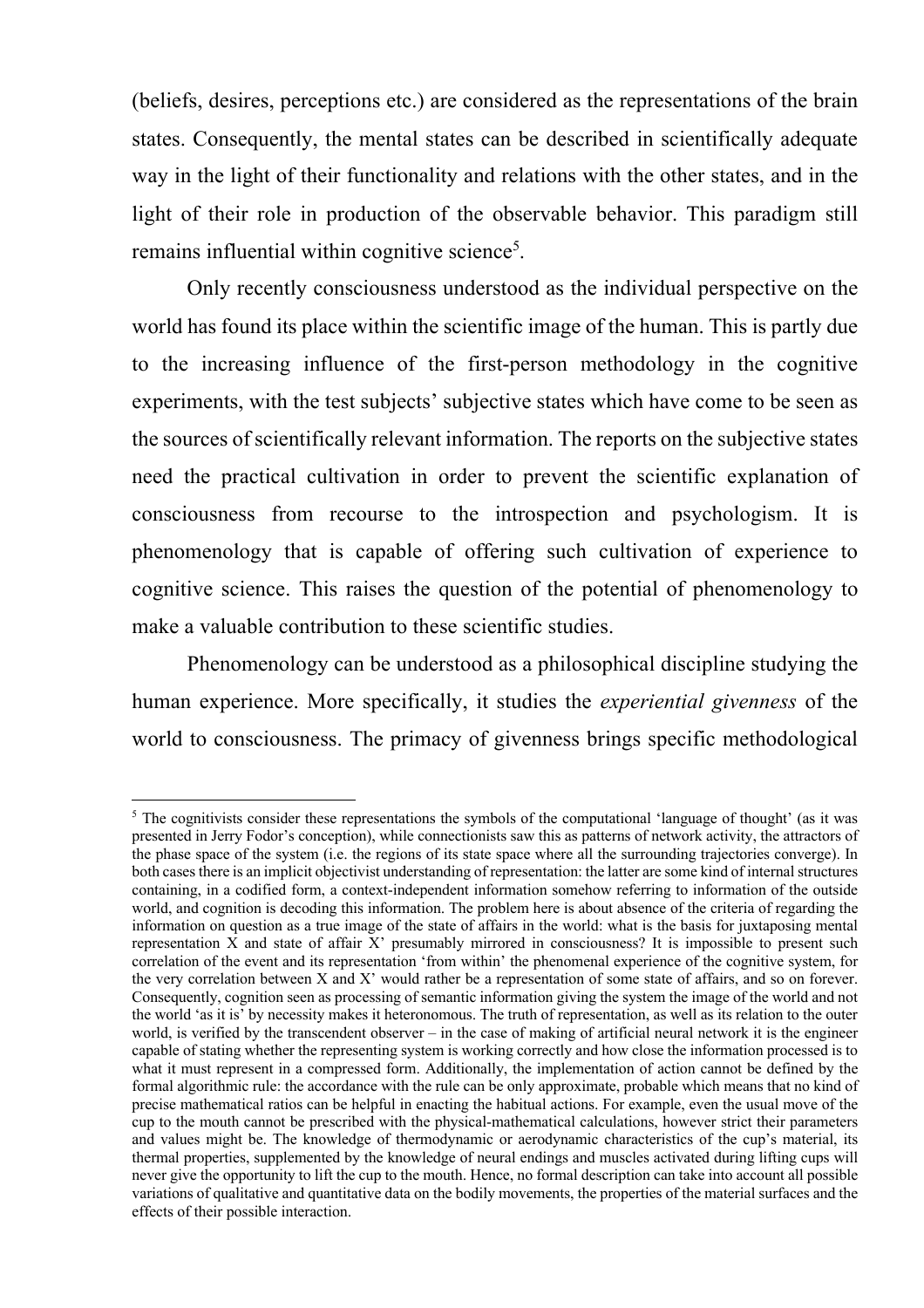commitments regarding the implementation of the phenomenological analysis: the phenomenological knowledge is produced by means of the zigzag-formed movement between the 'naïve' pre-theoretical acceptance of the world and the *transcendental* attitude which raises the question of the *constitutive role* of consciousness. Thus, the world turns out to be not the subjectively mirrored reality, but the 'worldly experience'. With this, the redefinition of the transcendental is taking place, in which it ceases to be the formal a priori conditioning of knowledge, becoming the dimension of subjectivity which provides it its constitutive role. Phenomenology refrains from the basic way of accepting the world and things in it, as well as from the causal explanations<sup>6</sup>.

In this regard, the scholars raise the question of the possibility of interaction between phenomenology and the sciences of consciousness, and the perspectives of interdisciplinary integration. The issues that concern them are the following: is the synthesis of phenomenology and the positive sciences of the human possible? Are phenomenology and the natural science compatible? What could be the phenomenological critique of the cognitive science, and is the latter capable of introjecting this criticism? In addition to the local methodological discussions, these problems also have an impact on the existential dimension of conscious life, regarding the positioning of the human experience in the context of the situation where, "in the dimension of describing and explaining the world, science is the measure of all things, of what is that it is, and of what is not that it is not"?.

Therefore, it is possible to note several tendencies. Firstly, phenomenology develops its own definition of the transcendental dimension of consciousness. The fact of the world disclosure to the consciousness says something important not only about consciousness, but also about the world: consciousness is the constitutive locus 'in' which the world is capable to manifest and articulate itself as meaningful<sup>8</sup>. This notion contradicts the naturalist understanding of consciousness as an object in the world. The opposition between the transcendental and the empirical is sublimed

<sup>6</sup> Sokolowski R. Introduction to Phenomenology. Cambridge University Press, Cambridge, 2000. P. 45.

<sup>7</sup> Sellars W. Empiricism and the Philosophy of Mind. Cambridge, London: Harvard University Press, 1997. P. 83.

<sup>8</sup> Gallagher S., Zahavi D. The Phenomenological Mind. London and New York: Routledge, 2012. P. 28.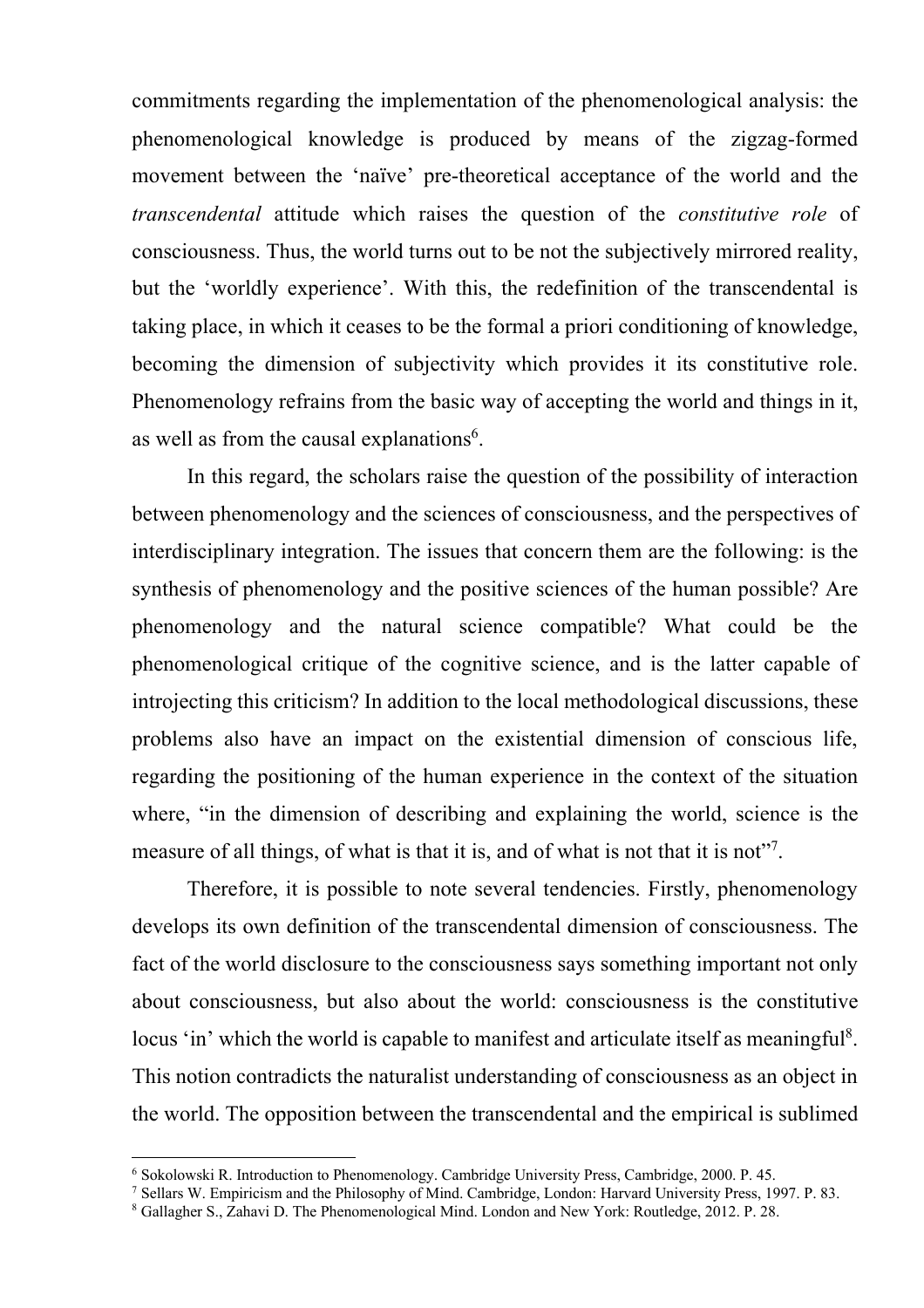in favor of the 'transcendental empiricism'9 , where the constitution is enacted by the factual embodied subject embedded into the intersubjective practices. Secondly, in the light of the increasing interest of the sciences of consciousness towards the subjective experience, phenomenology takes on special significance for the cognitive science.

In this respect, the topic of my study affects the metamorphoses of transcendentalism in contemporary phenomenology, as well as the potential of its actualization within cognitive science. During the last decades the relationships between phenomenology and the sciences have evolved. Thus, while in the works of Maurice Merleau-Ponty<sup>10</sup> one could see the 'retroactive'<sup>11</sup> phenomenological interpretation of the adopted empirical results, in more recent programs – such as neurophenomenology<sup>12</sup> or frontloaded phenomenology<sup>13</sup> – the phenomenologist becomes the accomplice of the production of knowledge, offering the

<sup>9</sup> See: Depraz N. Lucidité du corps. De l'empirisme transcendantal en phénoménologie. Dordrecht, Boston, London: Kluwer Academic Publishers, 2001; Depraz N. L'empirisme transcendantal : de Deleuze à Husserl // Revue germanique international. 2011. Vol. 13. P. 125-148. This tendency for making the human experience the transcendental status, unthinkable within the Kantiab transcendental framework, was noted by Michel Foucault: "It may seem that phenomenology has effected a union between the Cartesian theme of the cogito and the transcendental motif that Kant had derived from Hume's critique; according to this view, Husserl has revived the deepest vocation of the Western ratio, bending it back upon itself in a reflection which is a radicalization of pure philosophy and a basis for the possibility of its own history. In fact, Husserl was able to effect this union only in so far as transcendental analysis had changed its point of application (the latter has shifted from the possibility of a science of nature to the possibility for man to conceive of himself), and in so far as the cogito had modified its function (which is no longer to lead to an apodictic existence, starting from a thought that affirms itself wherever it thinks, but to show how thought can elude itself and thus lead to a many-sided and proliferating interrogation concerning being). Phenomenology is therefore much less the resumption of an old rational goal of the West than the sensitive and precisely formulated acknowledgment of the great hiatus that occurred in the modern episteme at the turn of the eighteenth and nineteenth centuries. If phenomenology has any allegiance, it is to the discovery of life, work, and language; and also to the new figure which, under the old name of man, first appeared less than two centuries ago; it is to interrogation concerning man's mode of being and his relation to the unthought. This is why phenomenology – even though it was first suggested by way of anti-psychologism, or, rather, precisely in so far as, in opposition to anti-psychologism, it revived the problem of the a priori and the transcendental motif – has never been able to exorcize its insidious kinship, its simultaneously promising and threatening proximity, to empirical analyses of man; it is also why, though it was inaugurated by a reduction to the cogito, it has always been led to questions, to the question of ontology. The phenomenological project continually resolves itself, before our eyes, into a description – empirical despite itself – of actual experience, and into an ontology of the unthought that automatically short-circuits the primacy of the 'I think'" (Foucault M. The Order of Things: An Archaeology of the Human Sciences. London and New York: Routledge, 2005. P. 354-355).

<sup>&</sup>lt;sup>10</sup> In particular, I refer to Merleau-Ponty's works "The Structure of Behavior" (Merleau-Ponty M. The Structure of Behavior. Boston: Beacon Press, 1967) and "Phenomenology or Perception" (Merleau-Ponty M. Phenomenology of Perception. London and New York: Routledge, 2012)

<sup>&</sup>lt;sup>11</sup> Gallagher S. Phenomenology and Non-reductionist Cognitive Science // Gallagher S., Schmicking D. (eds.) Handbook of Phenomenology and Cognitive Science. Dordrecht: Springer, 2010. P. 26.

 $12$  Varela F. J. Neurophenomenology: A Methodological Remedy for the Hard Problem  $//$  Journal of Consciousness Studies. 1996. Vol. 3. № 4. P. 330-349.

<sup>&</sup>lt;sup>13</sup> Albertazzi L. Experimental phenomenology: What it is and what it is not // Synthese. 2018. DOI: https://doi.org/10.1007/s11229-019-02209-6.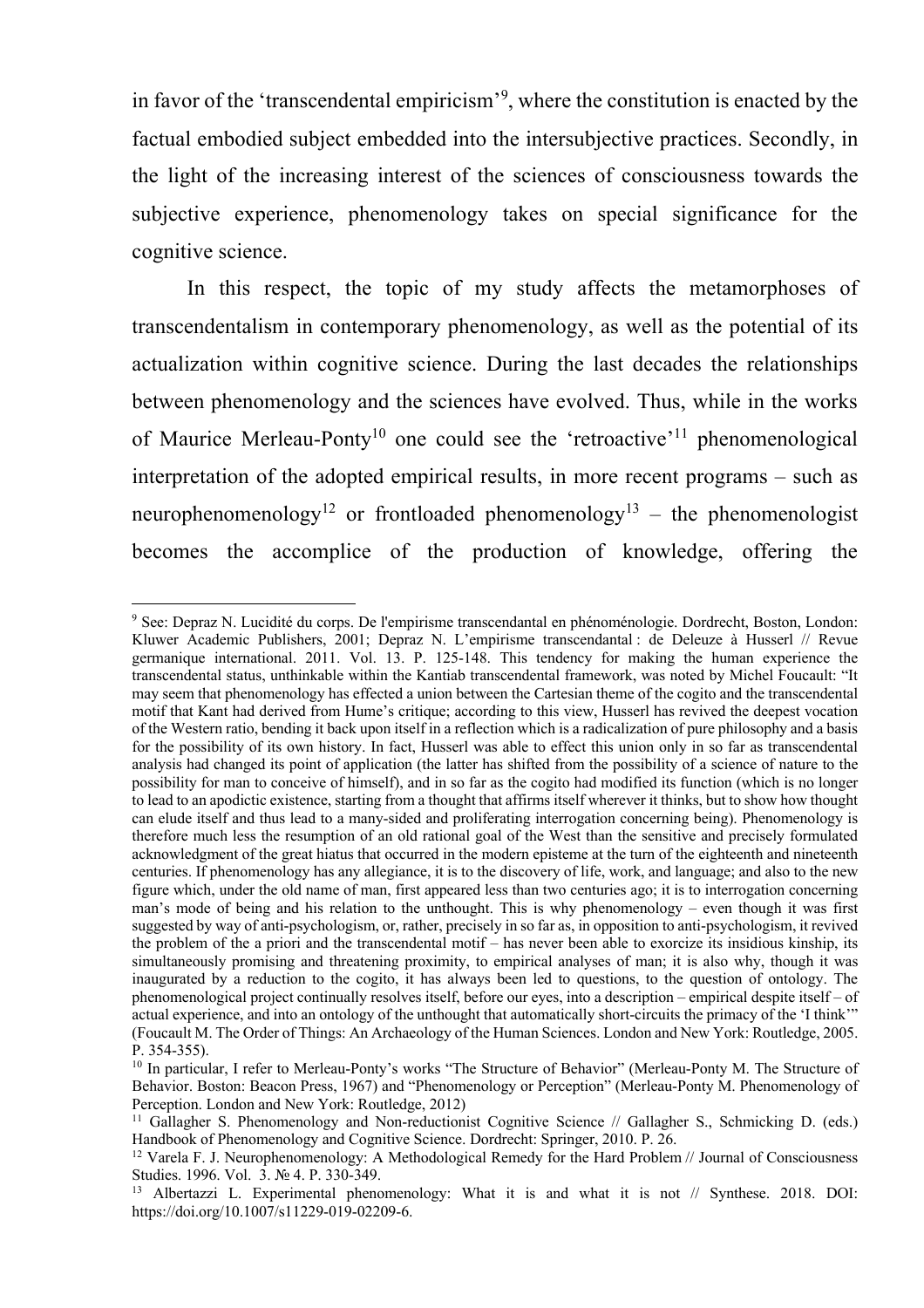methodological innovations, ideas concerning the experimental design, or the conceptual framework for analysis of the achieved results. With this, I propose to analyze the conditions of the interdisciplinary integration of phenomenology and the positive sciences, as well as theoretical costs associated with the latter.

The basic context of my study is provided with the program of the *naturalization of phenomenology* – i.e., its alignment to the requirements of the natural scientific method. My main concern here is whether the naturalization leaves any place for philosophical phenomenology, or it simply leads to modernized version of the introspectionist psychology? Or, on the contrary, incorporation of phenomenology into the cognitive science will lead to the redefinition of science and scientific knowledge? The wide discussion which was initiated in 1990s-2000s by philosophers and cognitive neuroscientists is the testimony of the relevance of the topic of my study.

### **Extent of prior investigation of the topic**

The question regarding the relationship between phenomenology and the positive sciences has been widely discussed. It was the classical book by Hubert Dreyfus<sup>14</sup> which initiated the phenomenological criticism of the reductionist understanding of cognition accepted in the project of artificial intelligence. Basing on the works of Heidegger and Merleau-Ponty, who emphasized the contextdepended, embodied character of human cognition not reducible to following the formal rules and algorithmic decision-making, Dreyfus criticized the ontological and the epistemological implications of this research program.

The context of my study may additionally include the revival of the interest in the phenomenal consciousness within the so-called philosophy of mind. Eventually, in the mid 1990s it led to the formulation of the hard problem of consciousness by David Chalmers<sup>15</sup>, which summarized the preceding works of such

<sup>&</sup>lt;sup>14</sup> Dreyfus H. L. What Computers Can't Do: The Limits of Artificial Intelligence. New York, Evanston, San Francisco, London: Harper & Row Publishers, 1972.

<sup>15</sup> Chalmers D. Facing Up to the Problem of Consciousness // Journal of Consciousness Studies. 1995. Vol. 2. № 3 P. 200-219.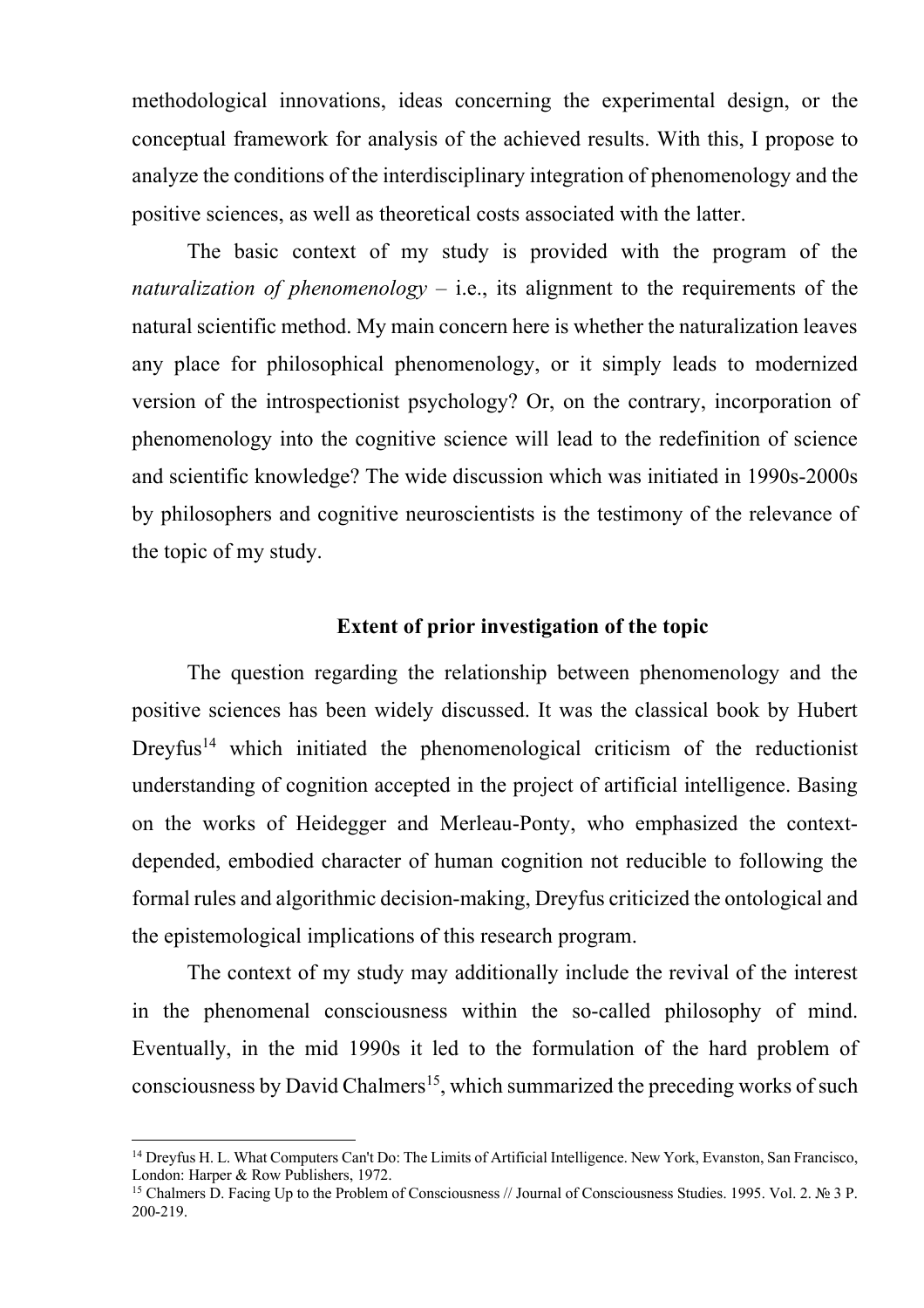scholars as Thomas Nagel, John Searle, Daniel Dennett, Owen Flanagan and Galen Strawson<sup>16</sup>. The issue raised by the hard problem refocused the discussion on consciousness towards the methodological plane: how to study the experiential dimension of reality with the scientifically accepted methods?

However, one should not overestimate the potential of the possible integration of phenomenology and analytical philosophy of mind. Apart from the stylistic differences, one should also take into account that both of them raise different scholarly tasks. The phenomenologist initiates the study from the analysis of the experience as lived, and, proceeding with the description of consciousness, would differentiate the modes of experiential givenness and extract the structure of perceptual experience. Without denying the claim that neurophysiological processes play the causal role for the implementation of perception, phenomenologist would refer to the insignificance of these processes from within the lived experience, for the subject never directly encounters her neurophysiological processes<sup>17</sup>. Hence, phenomenology is aimed at *understanding* consciousness, instead of explaining it in causal terms. This understanding can be achieved via the disciplined description of the lived experience of the embodied life, not with the natural scientific explication of its psychological genesis or neurological foundation.

Several recent discussions regarding philosophical naturalism and its phenomenological criticism may be mentioned<sup>18</sup>. For the purposes of my study, the following minimal definition of naturalism may be most relevant: *naturalism* is a world project which considers consciousness an object in the world, albeit possessing the ability for representation which distinguishes it from other objects<sup>19</sup>. Modern naturalism can be seen as a wide range of theories and models covering both

<sup>&</sup>lt;sup>16</sup> Nagel T. What is it Like to be a Bat? // The Philosophical Review. 1974. Vol. 83. №3. P. 435-450; Searle J. The Rediscovery of the Mind. The MIT Press, 1992; Dennett D. Consciousness Explained. Boston, MA: Little Brown, 1991; Flanagan O. Consciousness Reconsidered. Cambridge, Massachusetts: The MIT Press, 1992; Strawson G. Mental Reality. Cambridge, Massachusetts: The MIT Press, 1994.

<sup>&</sup>lt;sup>17</sup> Gallagher S., Zahavi D. The Phenomenological Mind. P.7.

<sup>&</sup>lt;sup>18</sup> Petitot J., Varela F. J. Pachoud B., Roy J.-M. (eds.) Naturalizing Phenomenology. Stanford University Press, 1999; Gallagher S., Schmicking D. (eds.) Handbook of Phenomenology and Cognitive Science. Dordrecht: Springer, 2010; Carel H., Meachem D. (eds.) Phenomenology and Naturalism: Examining the Relationship between Human Experience and Nature. Cambridge University Press, 2013.

 $19$  Certainly, this definition can be considered as to general, but, during the subsequent discussion in this study I will reveal further aspects of naturalism and naturalization relevant for the problematic field of my research.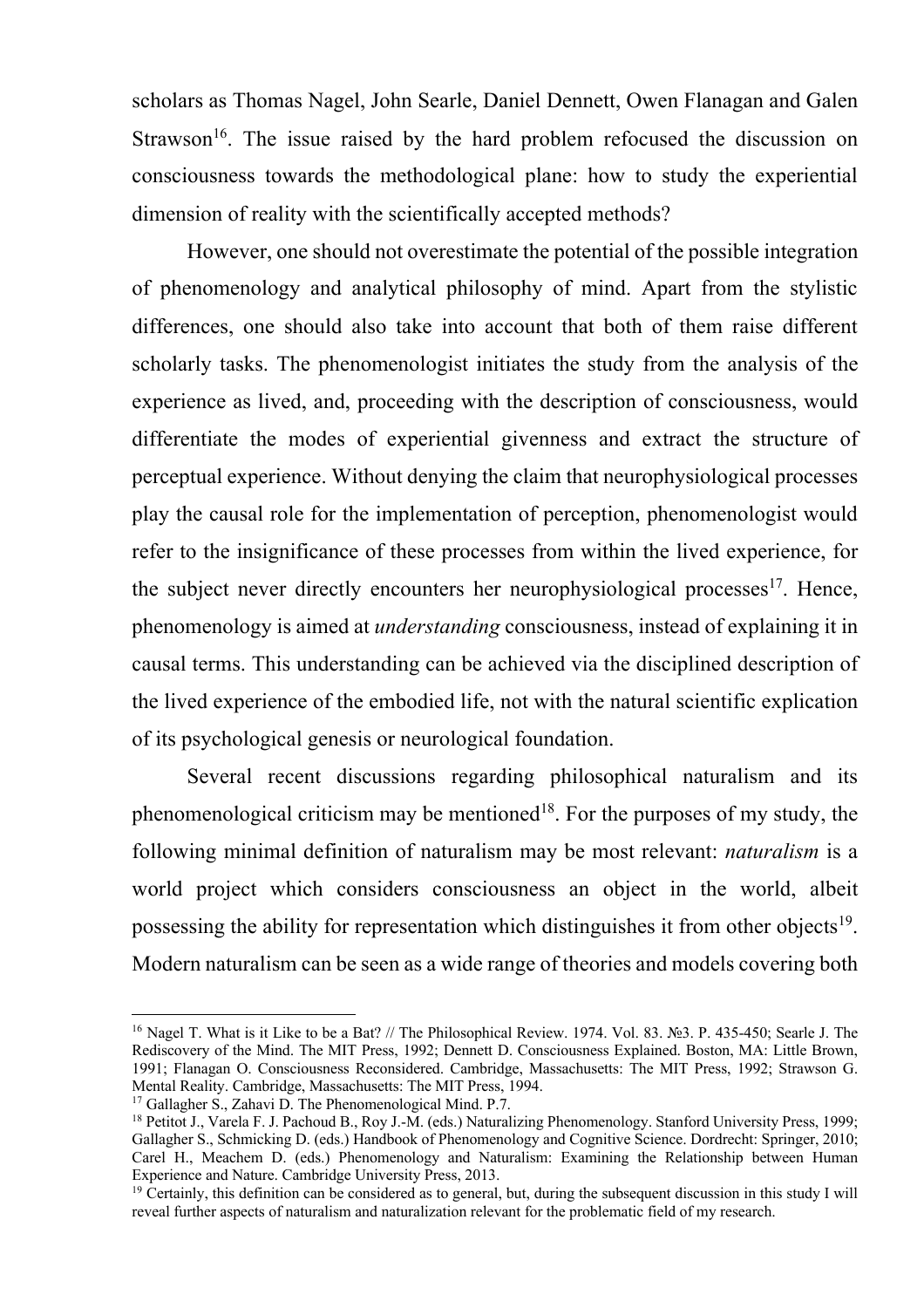analytical and continental philosophical programs. In particular, I propose to rank as naturalist not only the programs of the representatives of philosophy of mind, but also of the proponents of speculative realism and new materialism. I will try to show that Quentin Meillassoux's speculative materialism is a modernized form of naturalist metaphysics, while Catherine Malabou's responding program of epigenetic rationality continues and develops the transcendental motives close to phenomenology.

It is worth mentioning the collective monograph "Naturalizing Phenomenology" (1999) which presents a wide range of problems related to the interrelationships between phenomenology and the positive sciences. According to the monograph authors' statement, the critique of naturalism provided in Husserl's manifesto "Philosophy as a Strict Science" had lost its relevance, because Husserl did not have at his disposal the resources of the dynamical systems theory which might close the gap between the mental and the physical<sup>20</sup>. Hence, the phenomenological rejection of naturalism<sup>21</sup> is a result of a scientific mistake rather than the outcome of the autonomous philosophical consideration. The authors claim that this mistake can be corrected with the help of recent interdisciplinary approaches to consciousness.

It is worthy of note, however, that only a few scholars develop the consistent transcendental understanding of phenomenology leading them to rethinking naturalism22. Here I refer to the duality of transcendentalist and naturalist world projects which I will maintain in the subsequent discourse. Laszlo Tengelyi, following Heidegger, considers two mutually exclusive 'world projects' each giving priority to different ontological poles<sup>23</sup>. The *transcendental world project* 

<sup>20</sup> Roy J.-M., Petitot J., Pachoud B., Varela F. J. Beyond the Gap: An Introduction to Naturalizing Phenomenology // Petitot J., Varela F. J. Pachoud B., Roy J.-M. (eds.) Naturalizing Phenomenology. Stanford University Press, 1999.

 $21$  According to Zahavi, as early as in 1915 Husserl claimed that the condition of progress of philosophy is its implacable antagonism against naturalism, and that philosopher adopted the doctrine of naturalism ceases to be a philosopher (Zahavi D. Naturalized Phenomenology // Gallagher S., Schmicking D. (eds.) Handbook of Phenomenology and Cognitive Science. Dordrecht: Springer, 2010. P. 7).

 $22$  It is important to emphasize that transcendentalism does not necessarily sees itself as anti-naturalism, taking into account a number of naturalist arguments. At the same time, the mainstream naturalism always sees itself as antitranscendentalism. See the subsequent chapters of my study.

<sup>&</sup>lt;sup>23</sup> Tengelyi L. Agonistic World Projects: Transcendentalism Versus Naturalism // The Journal of Speculative Philosophy. 2013. Vol. 27. № 3. 2013. P.236-252.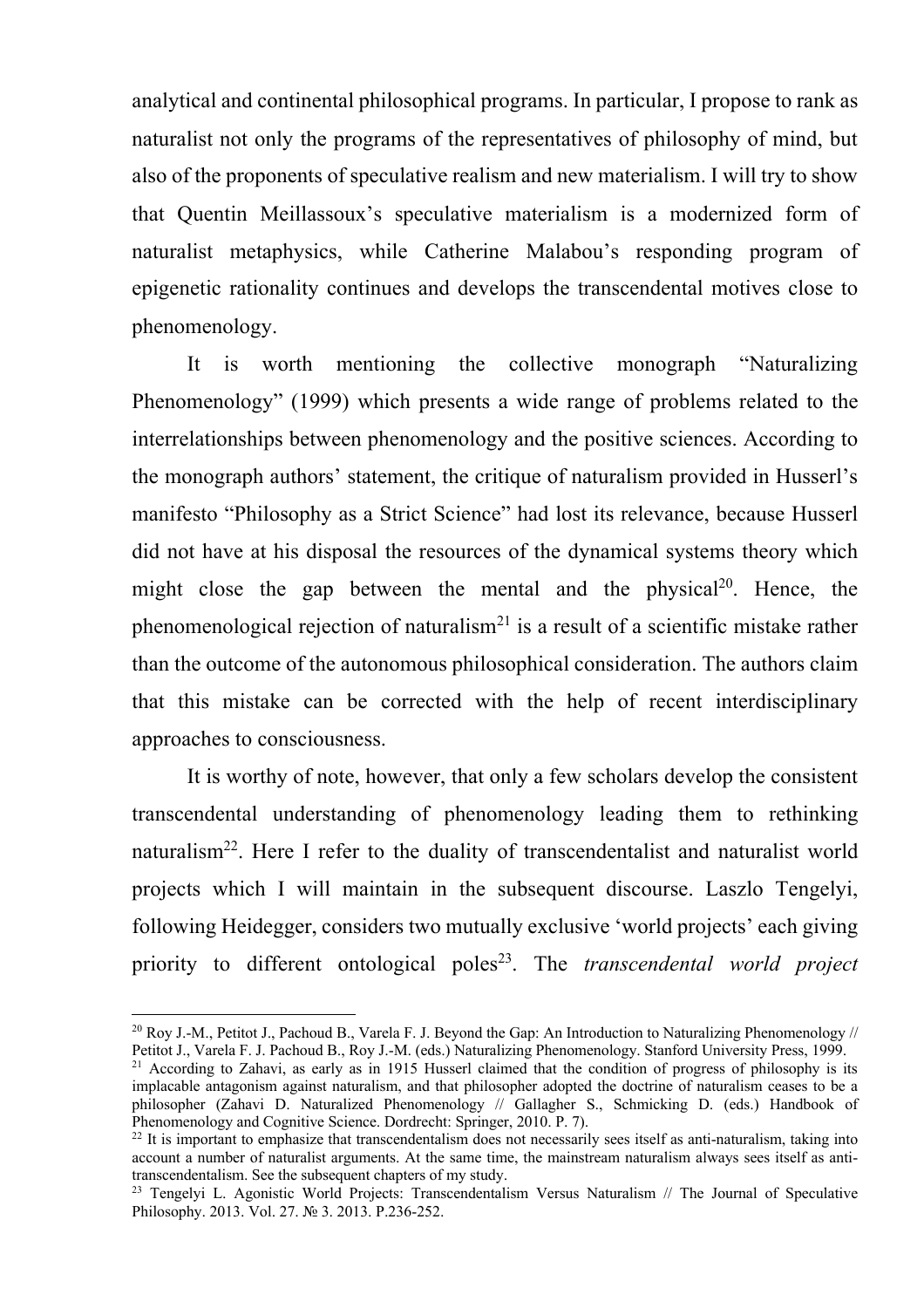emphasizes the core role of conscious subjectivity as a constitutive condition of possibility of the world as givenness. On the contrary, the naturalist world project uses the material world as a starting point, seeing it as an 'objective' physical nature completely independent from mind. These positions define the polarization of the philosophical interests, still considering one and the same world seen in different aspects: either as a fundamentally dependent on the activity of consciousness or as itself giving the material foundation of consciousness.

The most remarkable criticism of naturalism provided by recent phenomenologists can be seen in the work of Dan Zahavi<sup>24</sup>. According to his position, for naturalism everything existing in the world including all aspects of human life, must be studied with the natural scientific methods. But the vulnerability of naturalism making it 'fundamentally flawed' arises from its commitment to metaphysical realism which Zahavi defines as considering consciousness as faithfully *mirroring* the objective reality. The truthful, objective knowledge, which for naturalism is provided by science, can be achieved with the removal of any traces of the presence of subjectivity from the scientific image of the world.

However, Zahavi claims, the scientific objectivity is based on experience shared among the community of subjects, which in turn presupposes the interchange of perspectives<sup>25</sup>. The intersubjective consciousness is not an obstacle for the objective image of reality but the necessary implication for scientific knowledge. In Zahavi, as for other phenomenologists, reality is a system of significance and

<sup>&</sup>lt;sup>24</sup> Zahavi D. Naturalized Phenomenology: A Desideratum or a Category Mistake? // Carel H., Meachem D. (eds.) Phenomenology and Naturalism: Examining the Relationship between Human Experience and Nature. Cambridge University Press, 2013. P. 23-42; Zahavi D. Phenomenology and the Project of Naturalization. Phenomenology and the Cognitive Sciences. 2004. Vol. 3. P. 331-347.

<sup>&</sup>lt;sup>25</sup> It is possible to refer to Thomas Nagel's claim according to which the objectivity constituted as a position completely independent from the species specific and individual perspective of the knowing subjects is in fact implicitly dependent on it. The subjective conditioning of objectivity is inescapable, and the desire to achieve 'the view from nowhere' remains an unattainable regulative idea. According to Nagel's position in a 2012 book, understanding of the relations between consciousness and body affects our general view of the universe which demands a speculative worldview providing the philosophical generalization of the particular positive sciences within a naturalist framework thus instituting the general hierarchy of the sciences. The main thesis here is that consciousness in its natural historical evolutionary development depends on the way how the living beings possessing it are embodied – which eventually depends on physical, chemical and biological evolution of the universe. These processes, according to Nagel, should be considered in the light of what they gave raise to, i.e. conscious and intelligent beings capable of conceiving themselves as parts of the overwhelming process of life's and minds' becoming. The mind as the continuation of life should be included as the latest stage of the cosmic history having an effect on all its previous stages. See: Nagel T. Mind and Cosmos: Why the Materialist Neo-Darwinian Conception of Nature is Almost Certainly False. Oxford University Press, 2012.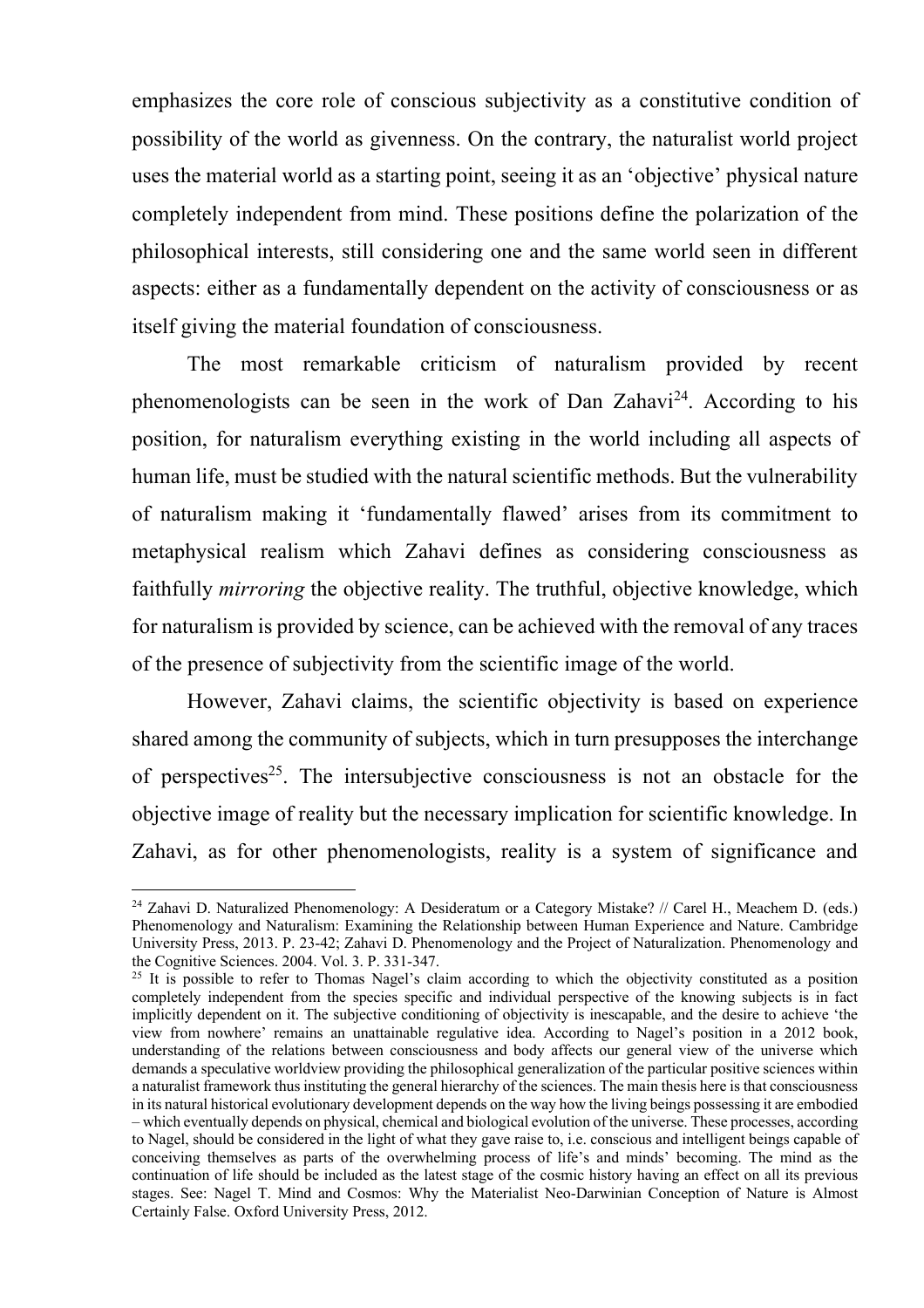meaning needing a subjectivity, i.e. an experiential and conceptual perspective towards the world in order for it to be manifested and articulated. It is the sense in which reality is mind-depended when Husserl claimed that saying something on reality completely independent from intentional givenness is just nonsensical as talking about the round square<sup>26</sup>. The natural scientific knowledge needs foundation which is itself completely different from natural science, and the 'primary fact' of mind-dependence of reality lays beyond the scope of scientific observation.

The close position can be encountered in the works by Michel Bitbol in which he combines such very different sources as philosophical interpretation of quantum mechanics, phenomenology, Buddhism and Kantianism in order to articulate the fact that science is based on what he calls 'the blind spot'<sup>27</sup>, i.e. the consciousness which cannot be thematized as an object in the world. Instead he proposes the idea of 'the science *of* consciousness<sup>, 28</sup> possessing the transcendental status and concentrated on the analysis of the mind's constitutive activity and criticism of the naïve objectivism intrinsic to some scientific programs (in particular, cognitive science and physics).

Generally speaking, what Zahavi and Bitbol are trying to point out is the 'primary fact' that consciousness is a 'locus' 'where' the world takes place as experientially lived. The intersubjective, interchangeable character of experience does not allow to reduce it to a private introspective feeling, which means that phenomenological experience is both lived and articulable<sup>29</sup>. Hence, the phenomenological subjectivity is constitutive<sup>30</sup> in the sense of being an embodied, factual, dynamically orienting subject, possessing its own trajectory of ontogenetic

<sup>&</sup>lt;sup>26</sup> Husserl E. Ideas Pertaining to a Pure Phenomenology and Phenomenological Philosophy. First Book: General Introduction to a Pure Phenomenology. Springer Science & Business Media, 1990. §55.<br><sup>27</sup> Bitbol M. Decoherence and the Constitution of Objectivity // Bitbol M., Kerszberg P., Petitot J. (eds.). Constituting

Objectivity: Transcendental Perspectives in Modern Physics. Dordrecht: Springer, 2009. P. 347-358.

<sup>&</sup>lt;sup>28</sup> Bitbol M. Neurophenomenology, an Ongoing Practice of/in Consciousness // Constructivist Foundations. 2012. Vol. 7 (3). P. 165-173; Bitbol M., Luisi P.L. Science and the Self-Referentiality of Consciousness // Journal of Cosmology. 2011. Vol. 14. P. 207-223; Bitbol M., Petitmengin C. On life beneath the subject/object duality // Journal of Consciousness Studies. 2011. Vol. 18. P. 125-127.

 $^{29}$  Zahavi D. Internalism, Externalism, and Transcendental Idealism // Synthese. 2008. Vol. 160. P. 358.

<sup>&</sup>lt;sup>30</sup> The general framework for considering consciousness constitutively can be summarized as follows: consciousness in constitutive way in the sense in which the world seen as an objective reality is objective only insofar as it is given to the subject in a perceptual experience. Hence, this implies the phenomenological modification of objectivity. See chapter 1.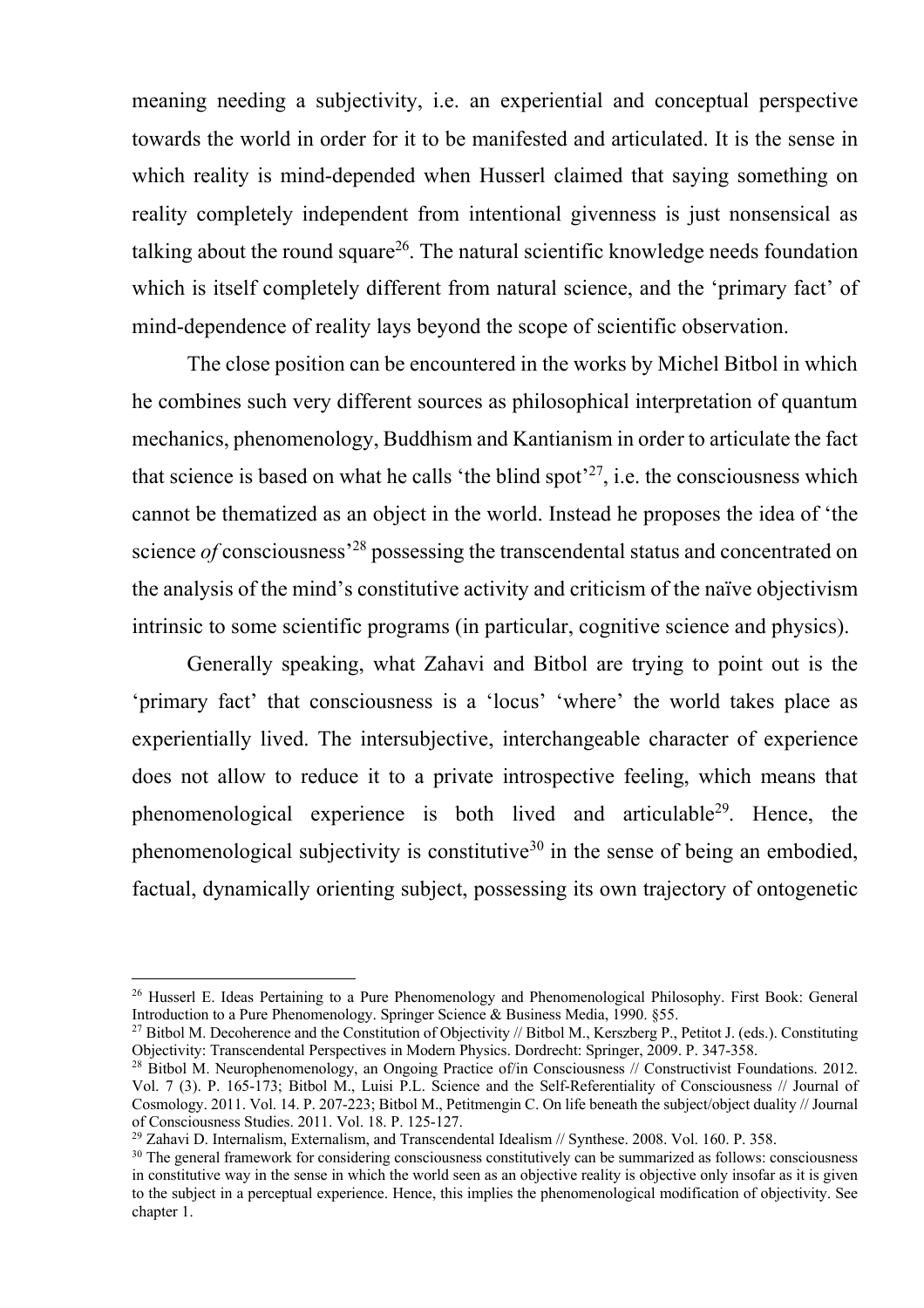development embedded into particular community and culture. With this, it can be characterized as the subject *for* the world, not the object *in* the world.

What are the possible scenarios of relationships between phenomenology and the positive sciences in the light of the positions of Tengelyi, Bitbol and Zahavi? The problematic field common for philosophy and science are phenomena seen as the parts of nature<sup>31</sup>, hence, philosophy is seemingly open towards correction and enrichment with the results of the empirical scientific findings. However, one should not overestimate the significance of such borrowings, for in phenomenology it is the experience which guides conceptual analysis, not vice versa. The phenomenological reduction presupposes the refrain from theoretical commitments, and this is the reason why the possibility of direct integration of philosophy and natural science remains dubious. Zahavi leaves open the question of the possibility of mutual interaction of phenomenology and the sciences while emphasizing that phenomenologists should not ignore the phenomenologically relevant empirical findings.

However, it is worth to note several other scholars who seem to be more collaborative regarding the empirical sciences. Thus, Shaun Gallagher develops the idea of 'frontloaded' phenomenology based on the notion of direct integration of the particular insights of phenomenology into the experimental design<sup>32</sup>. Within the experimental situation these insights, set out as basic conceptual distinctions or hypotheses regarding the structure of the cognitive act, are verified by comparing them with the test subjects' reports and neurophysiological data obtained with the experiment. Afterwards, these insights are used in subsequent experiments and suffer further corrections and modifications. Eventually, Gallagher develops not simply an empirically informed phenomenology interpreting the ready-made results (as it was already exemplified with Merleau-Ponty's work), but the concrete

<sup>&</sup>lt;sup>31</sup> Although 'nature' is defined in different ways in philosophy and science with regard to nature's relation to mind. <sup>32</sup> Gallagher S. Mutual Enlightenment: Recent Phenomenology in Cognitive Science. Journal of Consciousness Studies. 1997. Vol. 4. № 3; Gallagher S. Phenomenology and Experimental Design: Toward a Phenomenologically Enlightened Experimental Science // Journal of Consciousness Studies. 2003. Vol. 10. № 9-10. P. 85-99; Gallagher S., Sørensen J. B. Experimenting with Phenomenology // Consciousness and Cognition. 2006. Vol. 15; Gallagher S., Varela F.J. Redrawing the Map and Resetting the Time: Phenomenology and the Cognitive Sciences // Canadian Journal of Philosophy. Vol. 33. P. 93-132.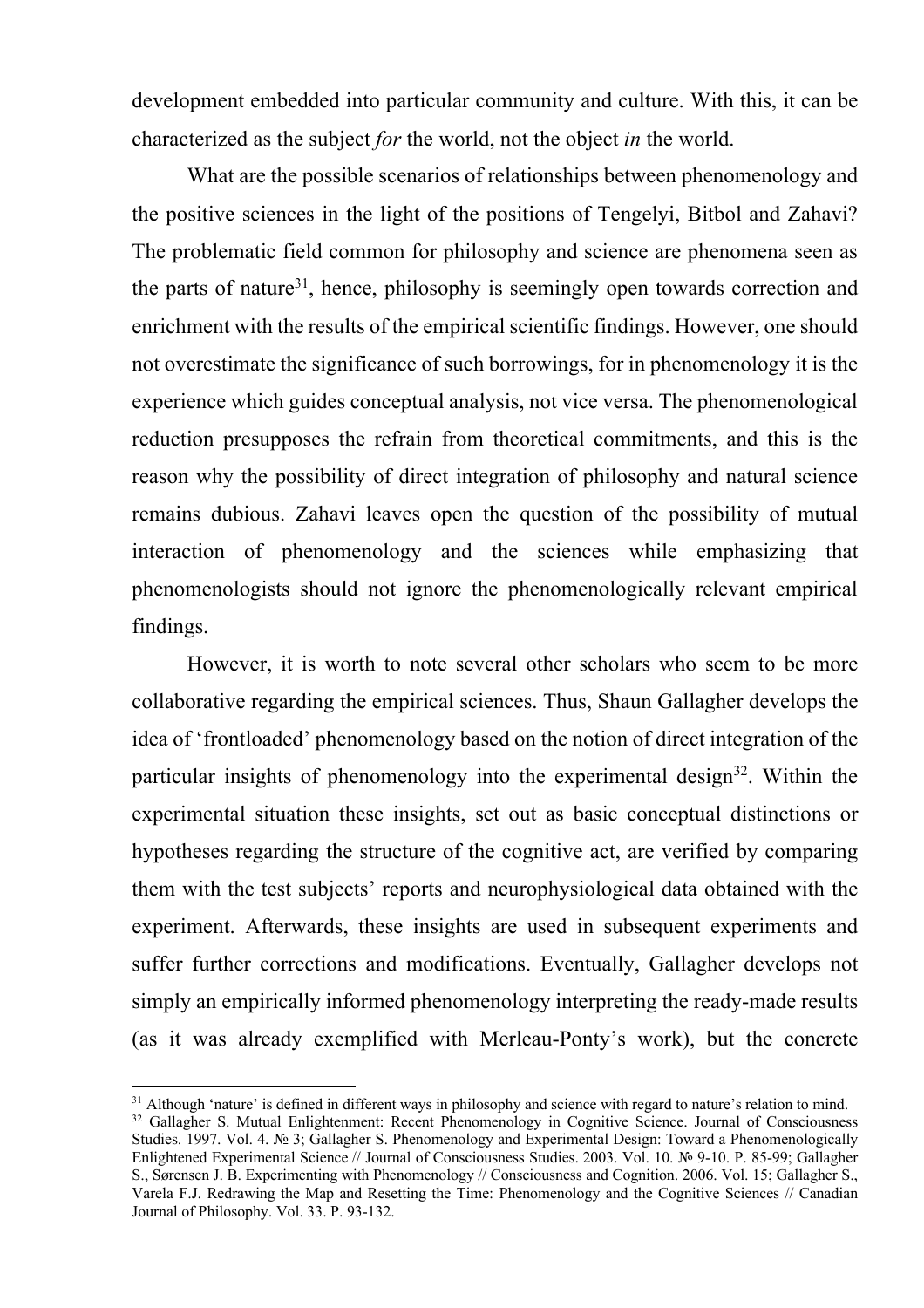scientific methodological proposal and the introduction of phenomenology into the experimental design. Nevertheless, despite the Gallagher's optimism and the variety of case studies elaborated in collaboration with the brain scientists and psychologists $33$ , I claim that in such a tandem the final word belongs to the science, not philosophy, for which the adherence to objectivism common among the scientists remains problematic.

The similar understanding of the tasks of phenomenology can be found in Daniel Schmicking<sup>34</sup>. However, his account of phenomenology is more theoretical than Gallaher's: phenomenology can provide not only descriptions, but also the explanation without reducing the transcendental genesis to the causal conditioning. The examples of *phenomenological explanations* for Schmicking are Husserl's theory of formal ontology and a dynamical understanding of consciousness in genetic phenomenology. Such explanation, he claims, can provide categories for a precise capture of experiential episodes within the context of individual development and its phylogenetic determinations. In doing so, he points to the necessity of 'purifying' phenomenology from metaphysical 'embellishments', connected with the specific phenomenological terminology, which can prevent it from being used by cognitive scientists and psychologists.

Within this scenario of integration, phenomenology is considered as a toolbox of instruments for the reflexive analysis of experience. At first glance, it gets it closely to the methodology of the introspectionist psychology of the late XIX – the early XX centuries, from the criticism of which phenomenology had arisen. The reflexive practice of phenomenology involves not only the attentiveness to the lived experience, but also the intersubjective validation of one's experience, thus complementing the introspectionists' attention to the purely subjective side with the

<sup>&</sup>lt;sup>33</sup> Cole J., Gallagher S., McNeill D. Gesture following deafferentation: a phenomenologically informed experimental study // Phenomenology and the Cognitive Sciences. 2002. Vol. 1. № 1. P. 49–67; Froese T., Gallagher S. Phenomenology and Artificial Life: Toward a Technological Supplementation of Phenomenological Methodology // Husserl Studies. 2010. Vol. 26. № 2. P. 83–106; Gallagher S., Cole J. Dissociation in self-narrative // Conscious Cognition. 2011. Vol. 20. № 1. P. 149–155.

<sup>&</sup>lt;sup>34</sup> Schmicking D. A Toolbox of Phenomenological Methods // Gallagher S., Schmicking D. (eds.) Handbook of Phenomenology and Cognitive Science. Dordrecht: Springer, 2010 P. 35-55.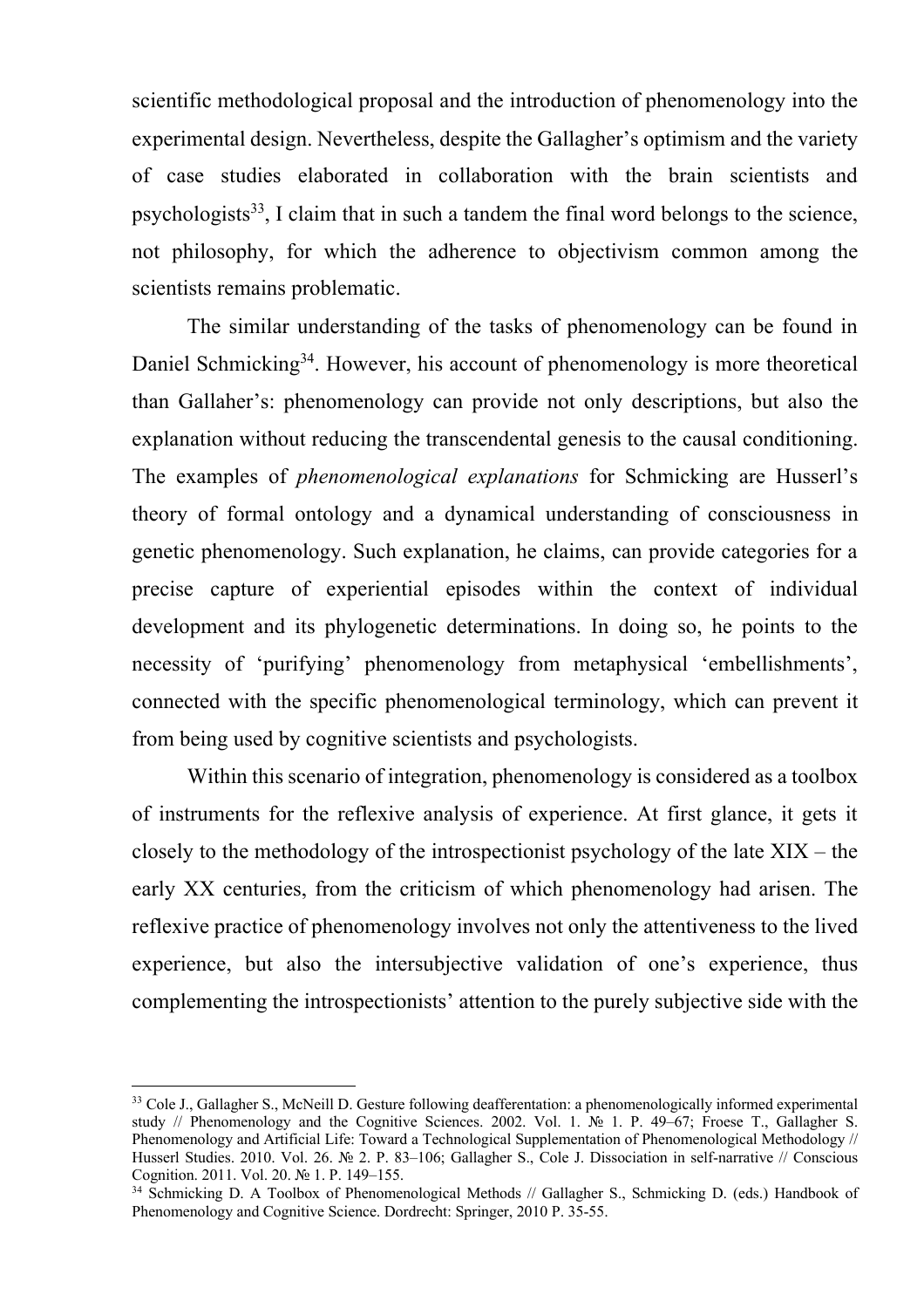intersubjective dynamic of mutual attentiveness<sup>35</sup>. Such modification of phenomenology without reduction can legitimize the rediscovery of the legacy of introspectionism36. The proponents and enthusiasts of this position claim that the introspectionist psychologists – such as Edward Titchener – had elaborated the analytical methodic and even got the results relevant for the cognitive science<sup>37</sup>.

The works of Clair Petitmengin, Pierre Vermesch and Michel Bitbol<sup>38</sup> may be mentioned here, where they propose the methodological redefinition of introspection as enabling the fluctuation between the first-person reports and their second-person validation with the help of the interview method. They claim that this method develops Husserl's notion of the elusiveness of the boundary between conscious and preconscious states within the stream of consciousness<sup>39</sup>. Exploring the procedures of phenomenological work, the subject gains the opportunity to reveal the 'automatic' cognitive mechanisms functioning under the threshold of phenomenal consciousness.

The 'middle path' between strict transcendentalism and phenomenologicallyminded neo-introspectionism can be found in the work of Natalie Depraz. She

<sup>&</sup>lt;sup>35</sup> Petitmengin C. Describing One's Subjective Experience in the Second Person: An Interview Method for the Science of Consciousness // Phenomenology and the Cognitive Sciences. 2006. Vol. 5. P. 229-269; Petitmengin C. Towards the Source of Thoughts: The Gestural and Transmodal Dimension of Lived Experience // Journal of Consciousness Studies. 2007. Vol. 14. №3. P. 54-82; Petitmengin C., Bitbol M. The Validity of First-Person Descriptions as Authenticity and Coherence // Journal of Consciousness Studies. 2009. Vol. 16. №10-12. P. 363-404; Petitmengin C., Lachaux J.-P. Microcognitive science: bridging experiential and neuronal microdynamics // Frontiers of Human Neuroscience. 2013. Vol. 7. P. 617; Petitmengin C., NaVarro V., Levanquyen M. Anticipating seizure: Pre-reflective experience at the center of neuro-phenomenology // Consciousness and Cognition. 2007. Vol. 16. №3. P. 746-764.<br><sup>36</sup> Petitmengin C., Remillieux A., Valenzuela-Moguillansky C. Discovering the structures of lived experience Phenomenology and Cognitive Science. 2018. P. 1–40.

<sup>&</sup>lt;sup>37</sup> Petitmengin C. Describing One's Subjective Experience in the Second Person. P. 231.

<sup>&</sup>lt;sup>38</sup> Petitmengin C. Describing the Experience of Describing? The Blindspot of Introspection // Journal of Consciousness Studies. 2011. Vol. 18. №1. P. 44-62; Bitbol M., Petitmengin C. On Pure Reflection. A Reply to Dan Zahavi // Journal of Consciousness Studies. 2011. Vol. 18. P. 24-37; Bitbol M., Petitmengin C. A Defense of Introspection from Within *//* Constructivist Foundations. 2013. Vol. *8.* № 3; Bitbol M., Petitmengin C. On the Possibility and Reality of Introspection *//* Kairos. 2013. Vol. 6. P. 173-198; Vermersch P. Husserl the Great Unrecognized Psychologist! // Journal of Consciousness Studies. Vol. 18. № 2. P. 20-23; Depraz N, Varela F. J. Vermesch P. On Becoming Aware: A Pragmatics of Experiencing. Amsterdam: John Benjamins Publishing Company, 2002.

<sup>&</sup>lt;sup>39</sup> Schmicking D. A Toolbox of Phenomenological Methods // Gallagher S., Schmicking D. (eds.) Handbook of Phenomenology and Cognitive Science. Dordrecht: Springer, 2010 P. 49; Vermersch P. Introspection as practice. Journal of Consciousness Studies. 1999. Vol. 6. № 2-3. P. 17–42. It seems that such understanding of introspection is different from the classical approaches, because the recent scholars emphasize the transcendental relevance of the experiential invariances under study. Hence there is a positive feedback between the empirical results and the transcendental reflection: none possesses the methodological or ontological priority, for the duality of the transcendental and the empirical resolves in favor of the unity of the stream of consciousness, in which the philosophical and natural attitudes reveal the different aspects explicating each other.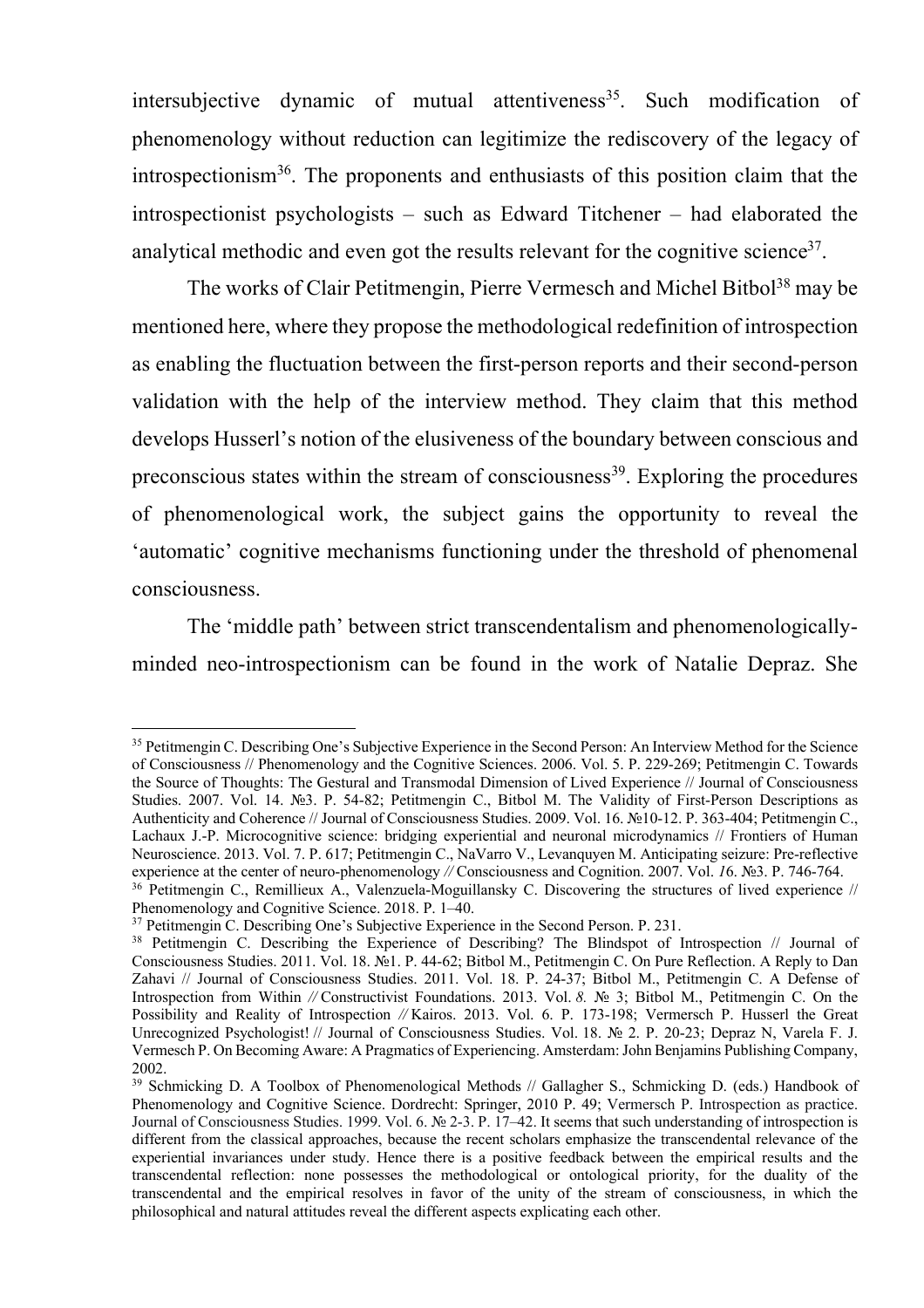distinguishes the phenomenological constitution from material causality, appealing to the necessity for supplying the neurobiological explanation with the transcendental genesis emergent upon the former and irreducible to the local interactions among individual neurons or microcognitive acts<sup>40</sup>. In this sense, her position develops some positions of enactivism initiated by Francisco Varela, Evan Thompson and Eleanor Rosch in  $1991^{41}$ . Enactivism will be at the center of my investigation, for it develops phenomenological understanding of consciousness as the constitutive dimension of the world, thus maintaining the consistent version of the transcendental priority of consciousness within the framework of cognitive science. They develop this position with the redefinition of relationships between consciousness and world, introduced the relations of 'codependent arising' which includes the both sides of this dichotomy into the dynamics of emergence of the global states from the local interactions. In its turn, it has an impact on the methodological issue on the relations between science and human experience<sup>42</sup>. Varela, Thompson and Rosch define cognition as embodied action, the implementation of which depends on the kind of embodiment, environment and cultural context of the knowing subject, which, then, defines the enactivist understanding of scientific knowledge. The science, for enactivists, does not give an objective, comprehensive image of reality as it is 'in itself', but is itself a reflection of a cognitive organization of the knower<sup>43</sup>.

It is instructive to consider the enactivist view of scientific knowledge as developing the genetic phenomenological understanding of science as an intersubjective symbolical institute constituted by the community of embodied subjects inhabiting the lifeworld. Nonetheless, it is important to note that enactivism's proximity to the transcendental world project received almost no

<sup>40</sup> Depraz N. When Transcendental Genesis Encounters the Naturalization Project // Petitot J., Varela F.J., Pachoud B., Roy J.-M. (eds.) Naturalizing Phenomenology. Stanford University Press, 1999.

<sup>41</sup> Varela F.J., Thompson E., Rosch E. The Embodied Mind: Cognitive Science and Human Experience. Cambridge, Massachusetts, London, England: The MIT Press, 1991.

<sup>42</sup> Varela F.J., Shear J. First-Person Methodologies: What, Why, How? // Varela F.J., Shear J. (eds.) The View from Within: First-Person Approaches to the Study of Consciousness. Imprint Academic, 1996. P. 1-14.

<sup>&</sup>lt;sup>43</sup> Varela F. J. The Naturalization of Phenomenology as the Transcendence of Nature: Searching for Generative Mutual Constraints // Alter: Revue de Phénoménologie 5. P. 355-385.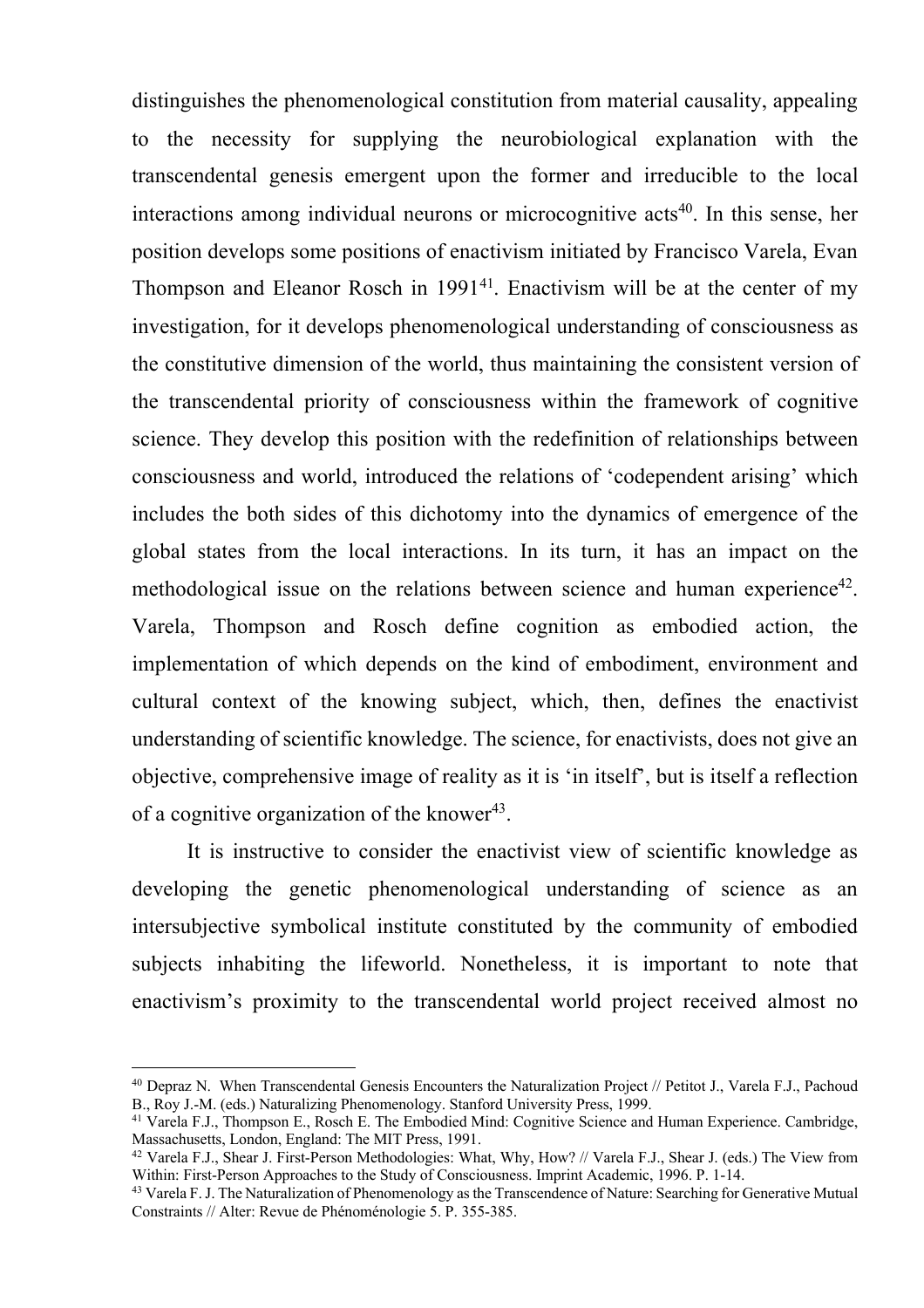scholars' attention<sup>44</sup>. It is worthy to name the Russian interpretations of enactivism: in particular, the work by Dmitry Ivanov<sup>45</sup> developing the issues of mental representation in enactivism, and Elena Knyazeva's work where she interprets it as a form of constructivist epistemology where the subject becomes the 'primary cause' of reality<sup>46</sup>. But I contend that this interpretation is problematic, since historically enactivism inherits only a few traits of constructivism, being a continuation and radicalization of biological theory of autopoiesis. Beyond autopoiesis there are multiple conceptual sources which laid the foundations of enactivist synthesis: one can name Merleau-Ponty's phenomenology, David Hume's criticism of the idea of a substantial ego, the Buddhist psychology and metaphysics among many others. In particular, it is the Buddhist notion of circular causality, not Husserl's idea of constitution, that defines the enactivist understanding of consciousness as emergent yet definitive dimension of the worldly experience. In this regard, I consider it of great importance to reconstruct enactivism as a philosophical, not empirical scientific program, developing the motives of phenomenological transcendentalism.

It remains an open question, however, which stage of phenomenology conforms to enactivism. Traditionally, scholars divide the development of phenomenology into two main stages, that is, static and genetic. The static phenomenology investigates different types of experience as the components of the invariant organization of the transcendental subjectivity from the first-person perspective. The genetic phenomenology is interested in monitoring the dynamics of ontogenetic development of emergent cognitive structures and their respective contents (modes of givenness), both in individual and intersubjective and/or populational perspectives<sup>47</sup>. It is also interested in what kinds of implicit 'knowledge' or mental activity is presupposed with the experience of givenness, thus

<sup>44</sup> One of the few exclusions: Goddard J.-C. Autonomie, réduction et réflexivité : la philosophie naturelle de Francisco J. Varela et le projet transcendantal // Intellectica. 2003. Vol. 36-37. P. 205-225.

<sup>45</sup> Ivanov D. V. Radikal'nyj enaktivizm i problema subjektivnosti // Voprosy filosofii. 2016. №11. P. 60-69; Ivanov D. V. Enaktivizm i problema soznanija // Epistemologija i filosofija nauki. 2016. Vol. 49. №3. P. 88-104.

<sup>46</sup> Knyazeva E. Уnaktivizm: novaja forma konstruktivizma v epistemologii. M., SPb.: Centr gumanitarnyh iniciativ, 2014.

<sup>&</sup>lt;sup>47</sup> This definition can be found in Schmicking and in Barry Smith: Smith B. Truth and the Visual Field // Petitot J., Varela F. J. Pachoud B., Roy J.-M. (eds.) Naturalizing Phenomenology. Stanford University Press, 1999. P. 317-329.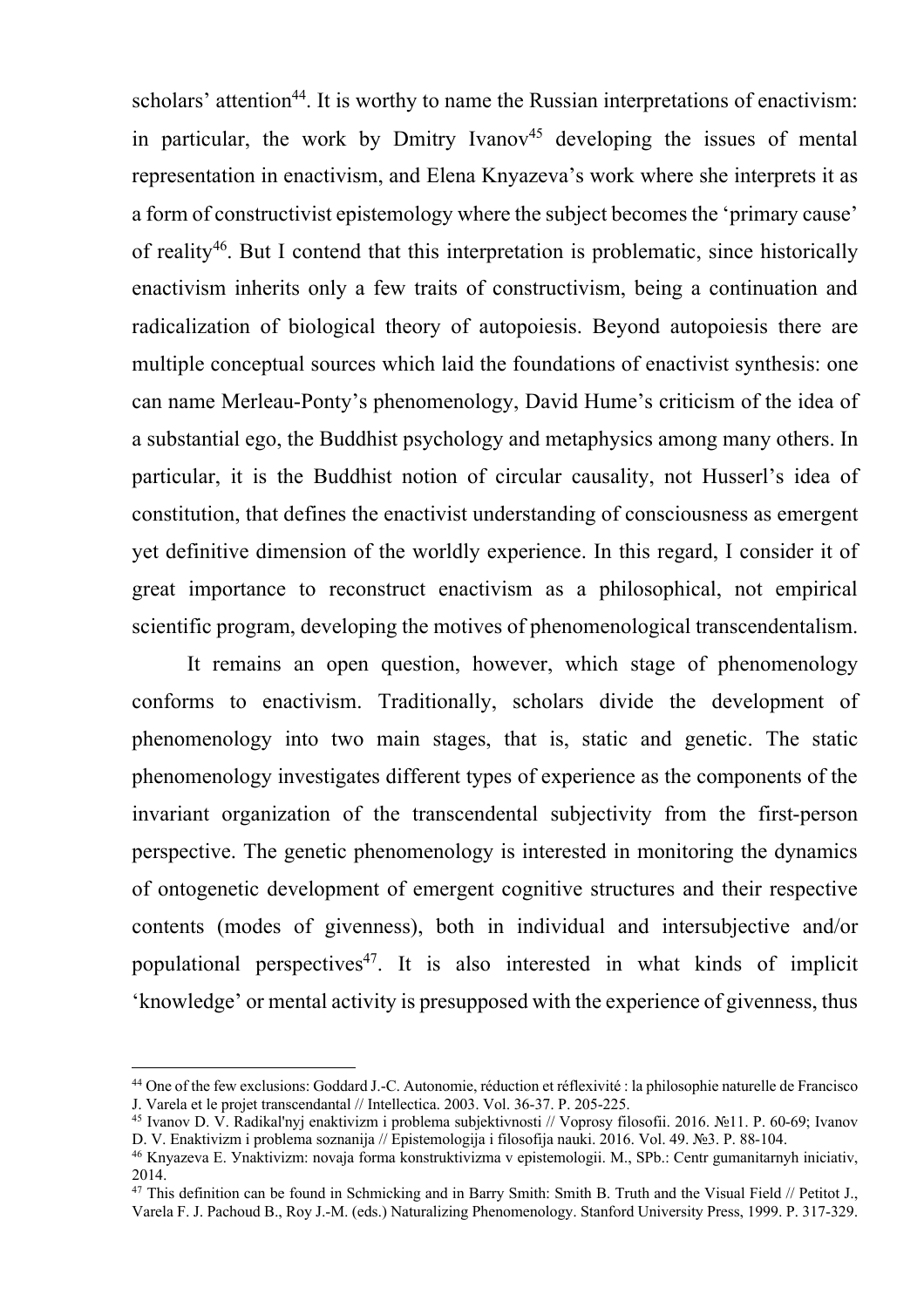introducing the second- and third-person perspectives as definitive of the self. With this, genetic phenomenology shifts emphasis from the individual consciousness to the sphere of intersubjectivity and the passively adopted parameters such as language and its basic level of 'prototyping' experience<sup>48</sup>, culturally specific habits regarding the body, social organization, gender and sexuality etc. This demonstrates the tendency of the enlargement of the scope of transcendental philosophy, one of possible episodes of which is seen in phenomenology's interest in cognitive science $49$ .

## **Research object and subject**

**The object of the research** are the projects of the integration of phenomenology as a transcendental 'world project' into the interdisciplinary studies of consciousness.

**The subject of the research** is the transformation of the transcendental 'world project' in contemporary phenomenology and its realization within the programs of naturalized phenomenology, cardiophenomenology, enactivism, neurophenomenology and epigenetic rationality.

#### **Research purpose and tasks**

The **purpose** of my research is to designate the perspectives of integration of transcendental and naturalist conceptions of consciousness in the programs of contemporary phenomenology.

In order to reach the research purpose, I need to solve the following **tasks**:

1. To reconstruct the projects of contemporary phenomenology as articulating the 'transcendental world project' in the following aspects: (1) providing the criticism of naturalism and (2) giving an outline of the

<sup>&</sup>lt;sup>48</sup> Here I refer to the theory of prototypes created by one of the founders of enactivism Eleanor Rosch, see: Lakoff G. Women, Fire, and Dangerous Things. University of Chicago press, 2008.

<sup>&</sup>lt;sup>49</sup> The example of theories presenting the results relevant for phenomenological research can be seen in the 'extended mind' hypothesis and its applications in material culture: Clark A., Chalmers D. The Extended Mind // Analysis. 1998. Vol. 58. № 1. P. 7–19; Malafouris L. Metaplasticity and the Primacy of Material Engagement // Time and Mind. 2015. Vol. 8. № 4. P. 351-371.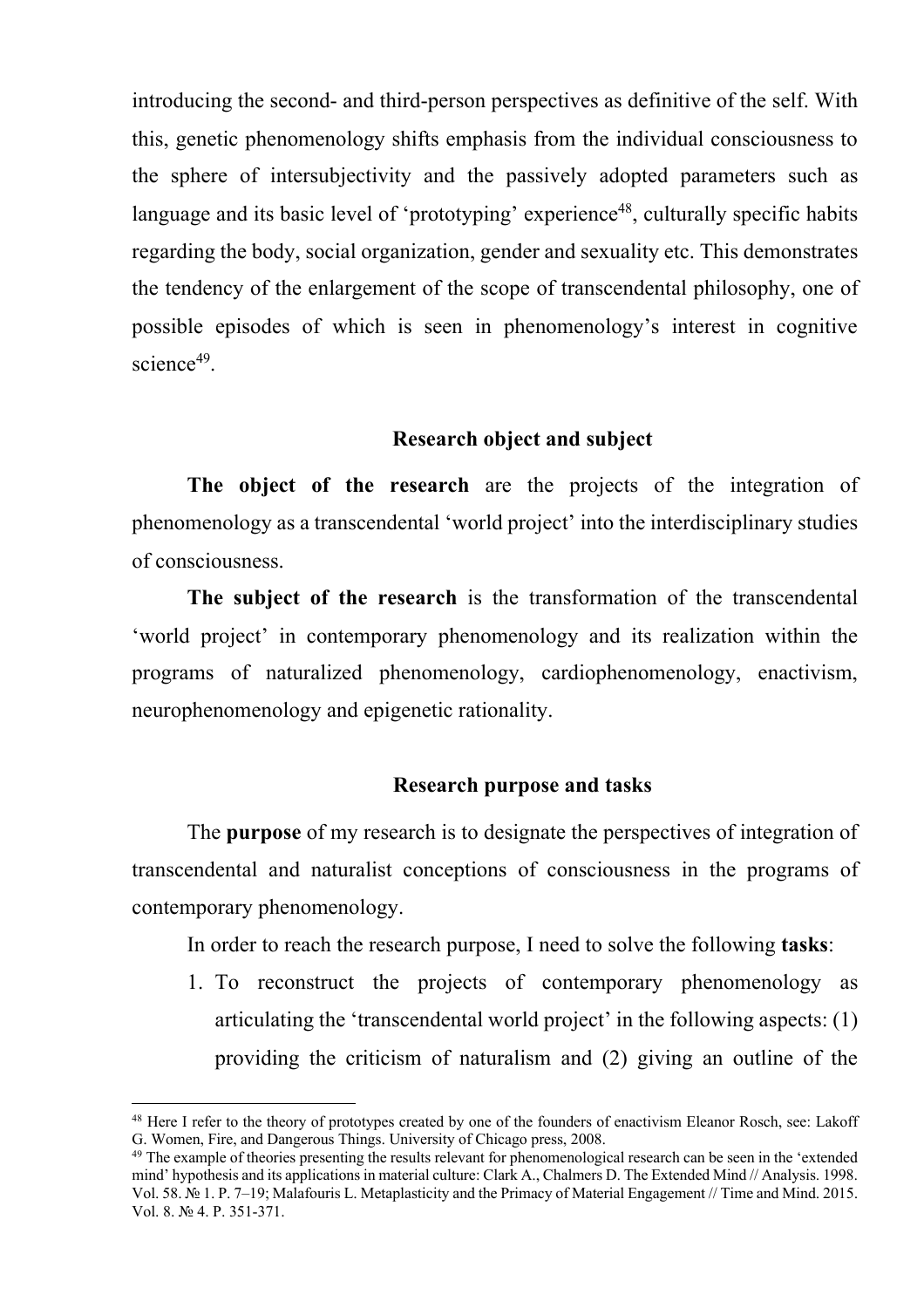perspective of denaturalization of scientific knowledge, where both (1) and (2) imply the defense of the constitutive priority of consciousness considered as transcendental intersubjectivity.

- 2. Having considered the basic conceptions of the naturalization of phenomenology – their methodological foundations, applications in empirical studies, and philosophical criticism  $-$  to present the possible perspectives of combining the transcendental priority of consciousness and its dependence on the material nature, basing on the conceptions of Natalie Depraz, Francisco Varela, and Catherine Malabou.
- 3. To reconstruct the project of enactivism as a way of realizing the phenomenological approach in cognitive science, supplementing it with the intersubjective dimension related to the existential-practical aspect of the conscious life, based on the comparison of enactivism and the conception of epigenetic rationality.

### **Theoretical and methodological basis of research**

In accordance with the purpose and tasks of my research, I used such methods as comparative and conceptual analysis, as well as the historical method of reconstruction of the context relevant for understanding the main issues of the topic. At the same time, I am aware of the dichotomy between the phenomenological work per se and the historical-exegetical studies in the field of history of phenomenology. Here I refer to Herbert Spiegelberg's understanding of phenomenology. Phenomenology considered as a reflexive analysis of consciousness differs from 'metaphenomenology'  $-$  i.e. the reconstruction concentrated on the local issues regarding the doctrinal similarities and differences among the historical figures of the phenomenological movement. The distinguishing feature of phenomenological work is that the object of study – here, the human consciousness and the ways of its scientific exploration – dictates its own conditions of analysis, and, accordingly, requires the elaboration of the appropriate conceptual apparatus. As I try to show in my work, contemporary transcendentalism is 'inclusive' to the extent that it involves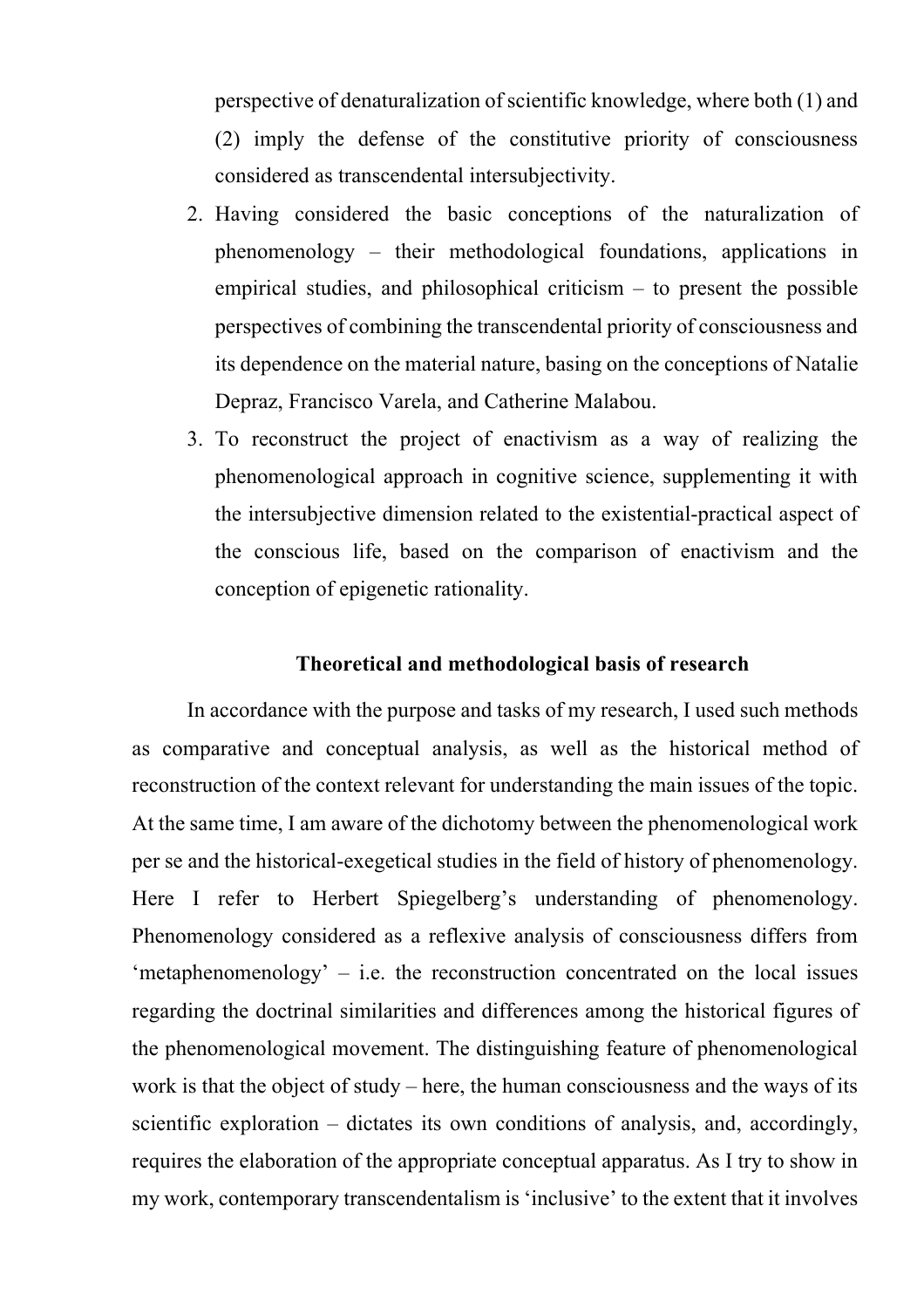into the area of relevant topics the empirical definitions of the human being that go beyond the field of a priori knowledge traditionally associated with transcendental philosophy.

## **The scientific novelty of the research**

- 1. The attempt was made at reconstruction of phenomenology as 'transcendental world project' considering the intersubjectivity as a constitutive dimension and presupposing the criticism of naturalism and the denaturalization of the scientific knowledge which turns out to be the part of existential-practical dimension of the embodied life.
- 2. The following conceptions of the naturalization of phenomenology were critically examined: Eduard Marbach's 'phenomenological notation', Shaun Gallagher's 'frontloaded phenomenology', Francisco Varela's 'neurophenomenology', and Natalie Depraz's 'cardiophenomenology'. As a result of the critical examination, the methodological, ontological and epistemological shortcomings of these conceptions were revealed.
- 3. The philosophical and scientific conception of enactivism was reconstructed as a 'middle way' between transcendentalism and naturalism, aiming at thematizing the conscious life as lived in its existential, epigenetic and plastic dimensions, showing the inadequacy of theoretical arguments regarding consciousness.

## **The main theses of the research**

1. The contemporary phenomenological transcendentalism provides consciousness, understood as the transcendental intersubjectivity, with the constitutive dimension, which leads its representatives to the criticism and rejection of naturalism and metaphysical realism. This presupposes understanding of scientific knowledge as intersubjective embodied praxis, through which the perceptual reality is being constituted.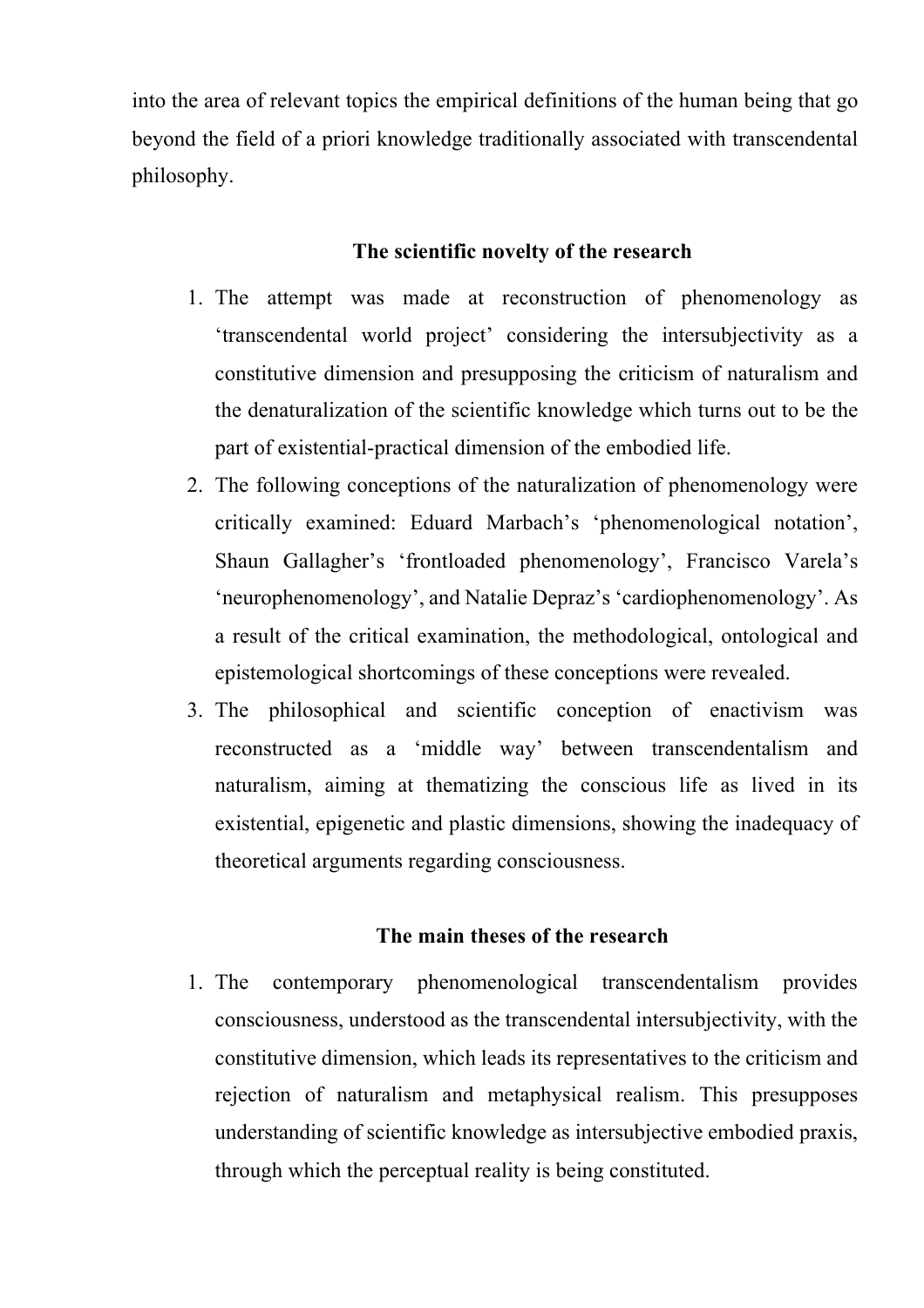- 2. The phenomenological understanding of scientific knowledge does not permit to talk about consciousness in terms of the traditional cognitive science which rejects from taking into account the subjective lived experience, and instead presents (the transcendental) science *of* consciousness.
- 3. It is possible to distinguish two scenarios of naturalization of phenomenology. The first scenario presupposes the methodological subordination of philosophy to science, what is achievable through the philosophical interpretation of the results of the empirical investigations or using the concrete phenomenological insights within the experimental design. The second scenario involves 'denaturalization', i.e. the acceptance of the phenomenological attitude to science, and implies the consideration of natural science from the standpoint of the science of consciousness.
- 4. From the phenomenological standpoint it is the second scenario which is more appropriate and is exemplified with the program of enactivism. Enactivism provides consciousness with the constitutive role and proposes to consider it as the subject for the world instead of object in the world, which leads it to the rejection from the possibility to achieve the objective knowledge. The dynamical and self-referring character of the enactivist knowledge presupposes the rejection from the search for theoretical solution of the hard problem of consciousness, shifting towards the existential-practical dissolution. The concretization (enactment) of such a practical dissolution is an epigenetic metamorphosis of the subject entering the dialogical interrelations with the other subject.

## **Theoretical and practical value of the dissertation**

The materials of this research can be used for preparation of the courses dedicated to the history of contemporary philosophy, ontology and theory of knowledge, philosophy of science. The results of the research may be used in studies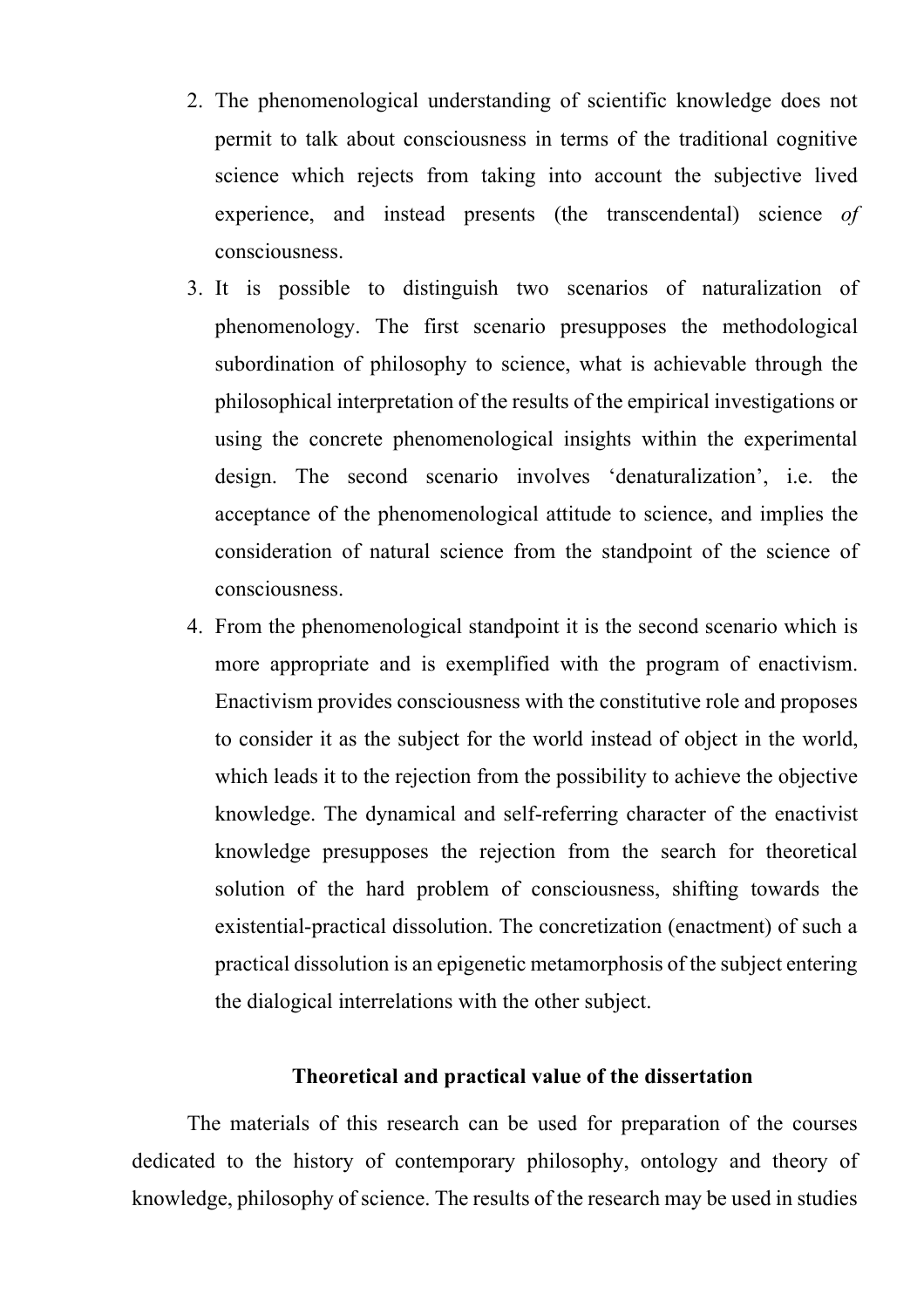focused on elaborating the methodological and epistemological aspects of the relations between philosophy and the sciences of consciousness.

## **The approbation of the research results**

The main provisions and results of the dissertation were presented at the following conferences:

- 1. XXIV international scientific conference of students, postgraduates and young scientists "Lomonosov-2017", organized by Moscow State University in April 10-14, 2017, report "The Archaeology of the Non-Given. The Critique of the Finitude and the Speculative Foundations of Phenomenology"
- 2. VIII international conference of the School of Philosophy "The Modes of Thinking, The Ways of Speaking", organized by National Research University "Higher School of Economics" in April 26-29, 2017, report "Contingent or Necessary? On the Speculative Transcendentalism"
- 3. The school of young scientists "Subject, Consciousness and Cognition in the Context of Philosophy and the Cognitive Sciences", organized by Institute of Philosophy of the Russian Academy of Sciences in November 7-8, 2017, report "Phenomenologization or Naturalization? Between Philosophy and Cognitive Science"
- 4. The conference "Philosophy at the XXI Century: The New Strategies for Philosophical Search", organized by Moscow State University in December 4-8, 2017, report "Can We Abandon the Transcendental?"
- 5. IX international conference of the School of Philosophy "The Modes of Thinking, The Ways of Speaking", organized by National Research University "Higher School of Economics" in April 26-30, 2018, report "Consciousness and the Natural History: From Autopoiesis to Epigenesis"
- 6. The international scientific seminar "The Transcendental Turn in Contemporary Philosophy-4", organized by State Academic University for the Humanities in April 18-20, 2019, report "Nothing conceived by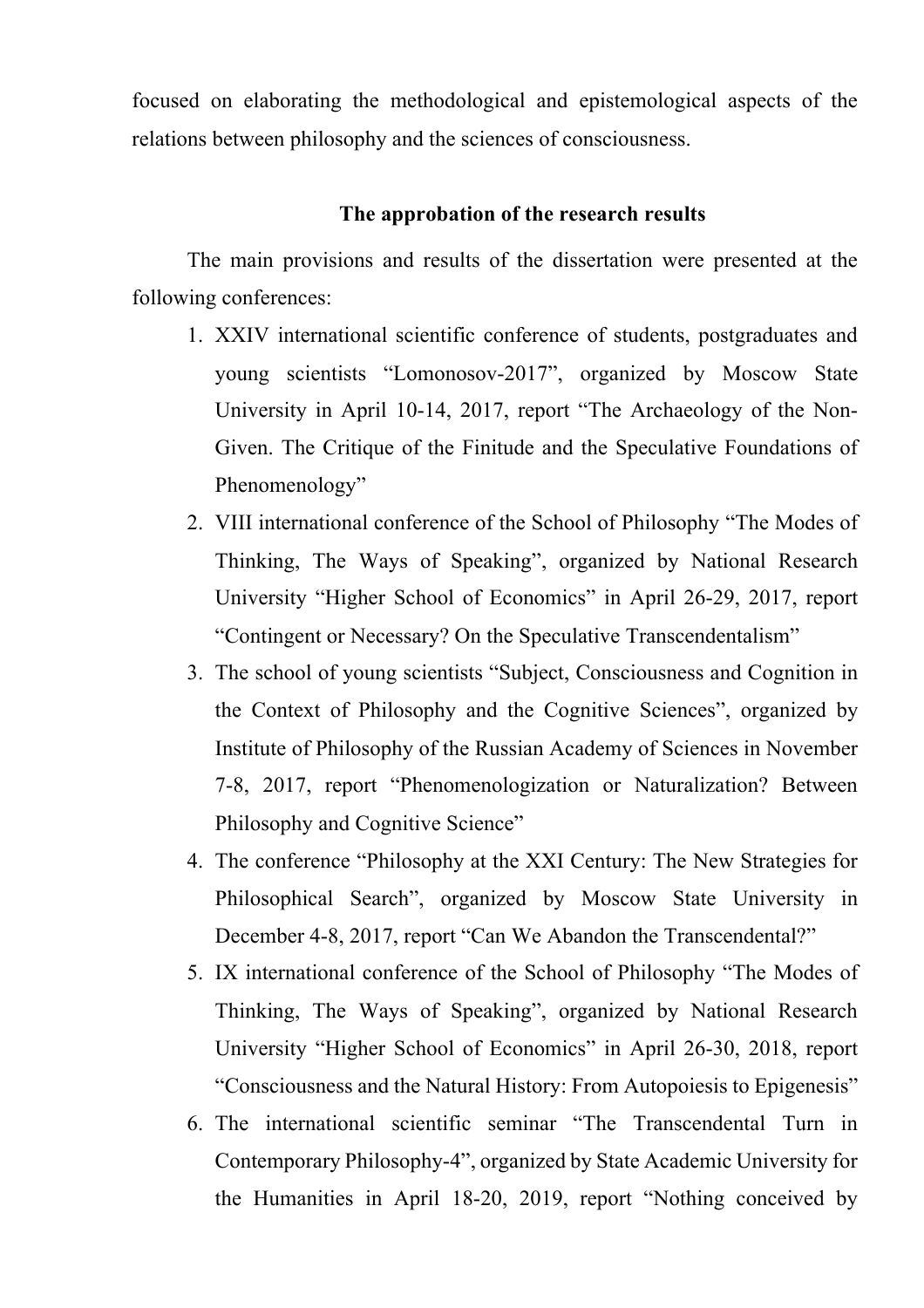Nobody: The Transcendental Horizons of Enactivism and Observational Philosophy"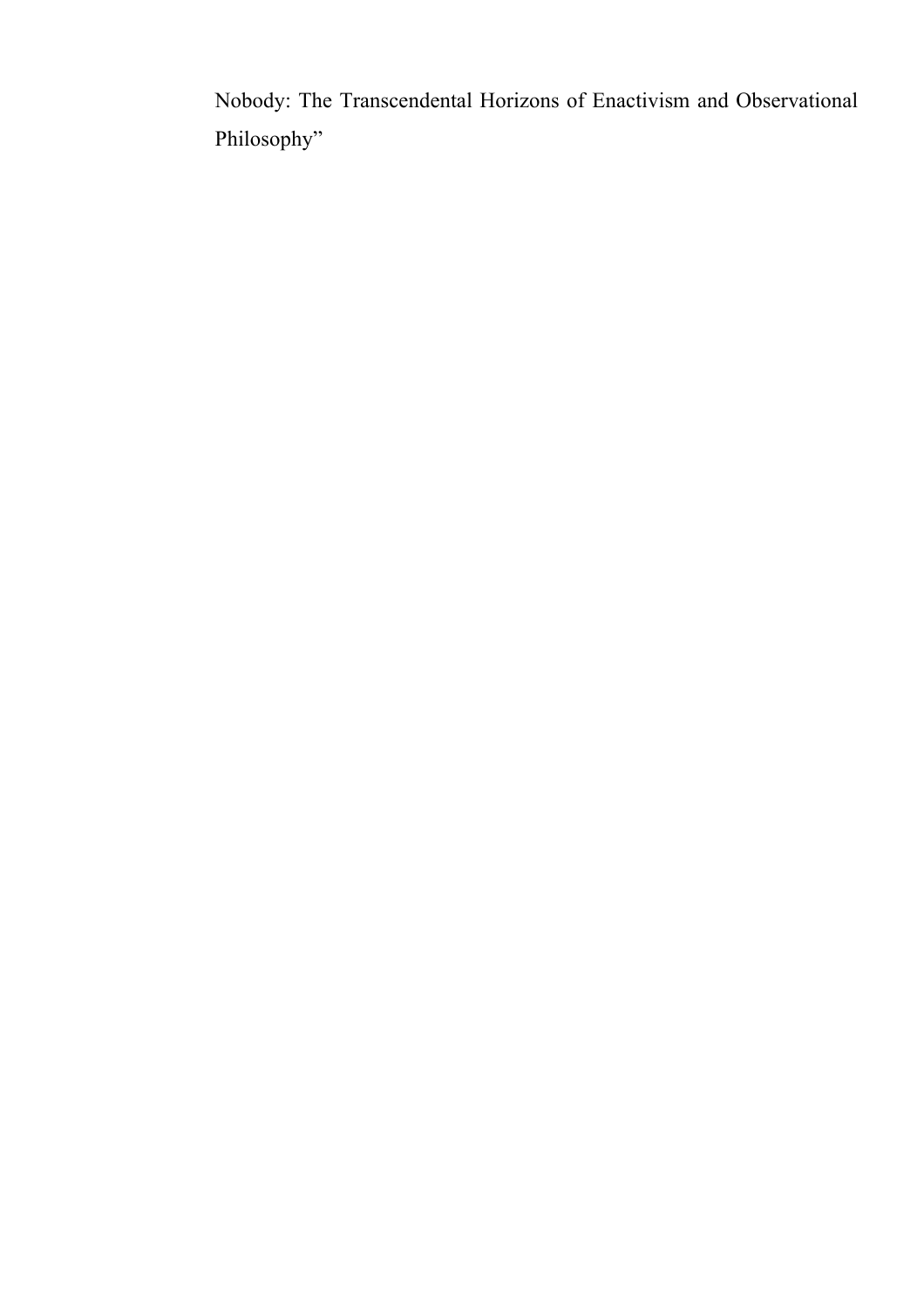### **Main body of thesis**

The **introduction** lays foundation of the relevance of the study, outlines the extent of prior investigation of the topic, formulates of the subject and object of the study, aims and tasks, exposes the methodology, describes the scientific novelty, presents the main provisions and results of dissertation, and articulates its theoretical and practical value.

The **first chapter** is concentrated on considering phenomenology as contemporary form of transcendental philosophy. In particular, in section **1.1** I trace the shift from the notion of objectivity to the notion of intersubjectivity in the phenomenological understanding of cognition. In subsection **1.1.1** I begin with the distinction between the transcendental and naturalist 'world projects' introduced by Laszlo Tengelyi. The naturalist world project gives the priority to the mindindependent objective reality. The transcendental world project begins from considering consciousness *transcendentally*, i.e. as a constitutive dimension. In that regard, the givenness of the world should be considered in relevance to the mind's 'contribution' to its emergence. The fact that the world is disclosed to consciousness, says a lot not only about the nature of consciousness but also about the world given to it. Hence, for the transcendental world project consciousness is the 'locus' 'in' which the world is capable of disclosing and articulating itself as meaningful.

According to Dan Zahavi's position, there is a transformation of transcendental philosophy in phenomenology where the factors of the world constitution (empirical, intersubjective, historical, cultural, social) are ceasing to be merely empirical contingencies upon the transcendental subject but acquire the status of the necessary conditions of the constitution. Hence, there is the *intersubjective transformation of transcendental philosophy* in phenomenology, which is justified be the argument claiming that the subjective perception of the object is guaranteed by its intersubjective (horizonal) perceptibility: the thing is real only insofar as it can in principle be perceived by others. The experience of the object is not only my own private experience, but also my experience of the other's experience of this object. This notion of the experience of the other leads to the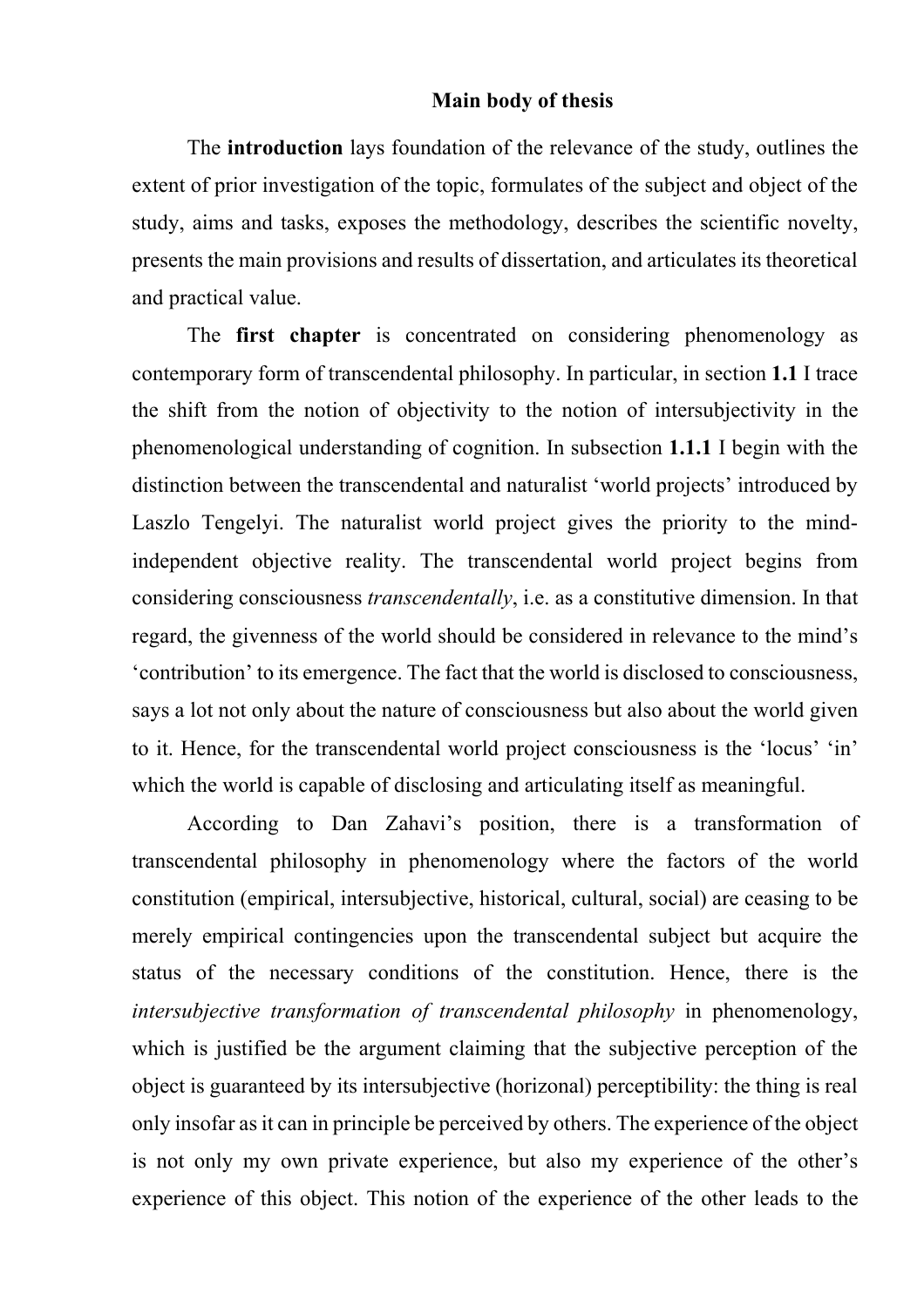phenomenological modification of *objectivity* redefining it as the result of the intersubjective constitution of the common *horizonal* world. Intersubjectivity acquires the transcendental relevance, hence the subjective experience is meaningful only insofar as it can become intersubjective. The phenomenological transcendentalism is inclusive and involves the levels of passive pregivenness which do not imply neither the contribution of the individual consciousness nor its awareness in the implementation of these processes.

It is the 'automatism' of passive genesis and the emergence of the new experience from the subsequent which are related to the *genetic phenomenology* analyzing the preconscious cognitive processes. In subsection **1.1.2** I address the Evan Thompson's program where he tries to combine the optics of genetic phenomenology and the systems theory, what eventually leads him to considering consciousness as a dynamical system, and individual history of constitution including its ontogenetic transformations as the history of perturbations tracing the ontogenetic trajectory of the system in environment filled with attractors. Claiming that the perceptual world is the result of the endogenous activity of the system, Thompson develops the analogy between the 'coupling' between system and its environment and the 'immanent transcendence' of consciousness observed by Brentano and Husserl. Being the subject recognizing itself as both the source of meaning in reality and the part of the same reality, the consciousness cannot be seen as an object in the world. Hence, phenomenology can be considered not as the science of the observed systems but as the science of the observing systems, which is, according to Michel Bitbol's definition, implies the transition to the transcendental level of examination.

The system's reflection on itself and its situation in the environment presupposes the transformation of its relation to the scientific knowledge, which is the subject of subsection **1.1.3**. In later Husserl, the science as well as other normative institutions accumulates the models and patters of experience sedimented as results of the subsequent collective experience. In the light of the genetic analysis of the mathematization of science in §9 of Husserl's "Crisis of European Sciences"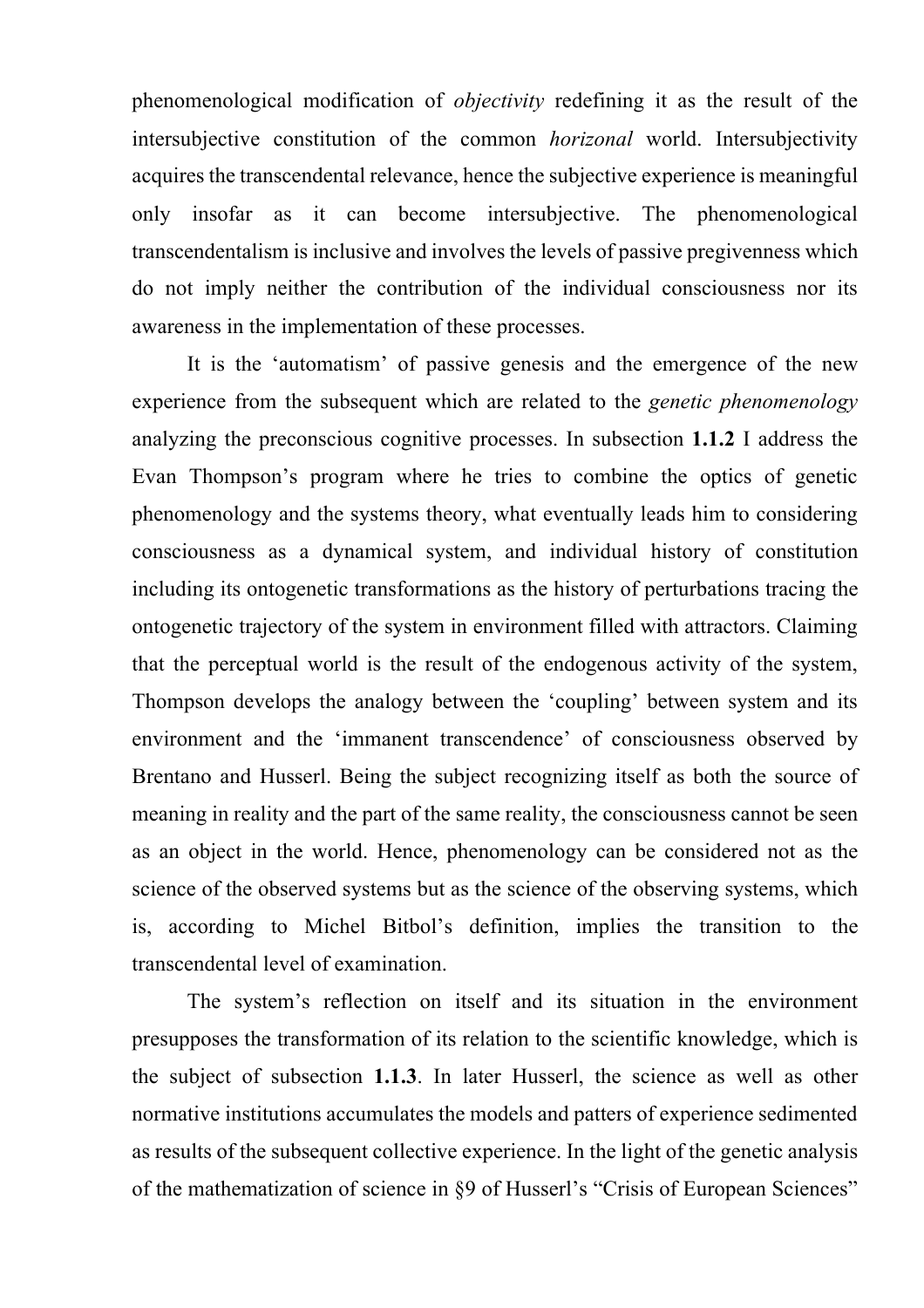the abstract scientific truths are seen as patterns of past generations' experience used without the necessary reactivation of this experience. The genetical analysis of scientific knowledge traces back the emergence of abstract scientific models from the embodied experience. Hence, the emergence of the scientific proposition for phenomenology is the outcome of such transformation of experience in which the move from continual, lived-in, embodied space of the lifeworld to homogeneous, discrete, neutral, decentralized space set up with the formal definitions, is accomplished. The access to this dimension of experience is gained with the 'phenomenotechniques', that is, the presubjective factors of constitution of the scientific phenomena.

Such understanding of the production of scientific knowledge is incompatible with mainstream naturalist programs. Section **1.2** is dedicated to the naturalist critique of phenomenological transcendentalism. In subsection **1.2.1** the general outline of naturalist argument against the transcendental priority of consciousness is presented. From the naturalist standpoint, there is a form of material being existing ontologically 'before' and 'beyond' consciousness. This ontological sphere, however, can become the object of phenomenological description, for it becomes observable from within the phenomenal experience and conceivable only to the extent that it can be *phenomenalized*, brought to experiential givenness. The subsection 1.2.2 is dedicated to the overview of recent continental materialist attack on phenomenology. In **§1.2.2.1** I give a brief summary of Gilles Deleuze's criticism according to which there is a pre-sensical material reality enjoying the metaphysical priority over consciousness and its coupling with the world, and which, I claim, summarizes the naturalist notion of the priority of material nature over mind. This criticism of phenomenology is continued in Quentin Meillassoux, and I proceed with the reconstruction of his program as anti-phenomenological in **§1.2.2.2**. He puts the argument regarding the existence of reality before the emergence of thinking – the prehistorical reality accessed via the natural scientific mathematical models working with indirect evidences.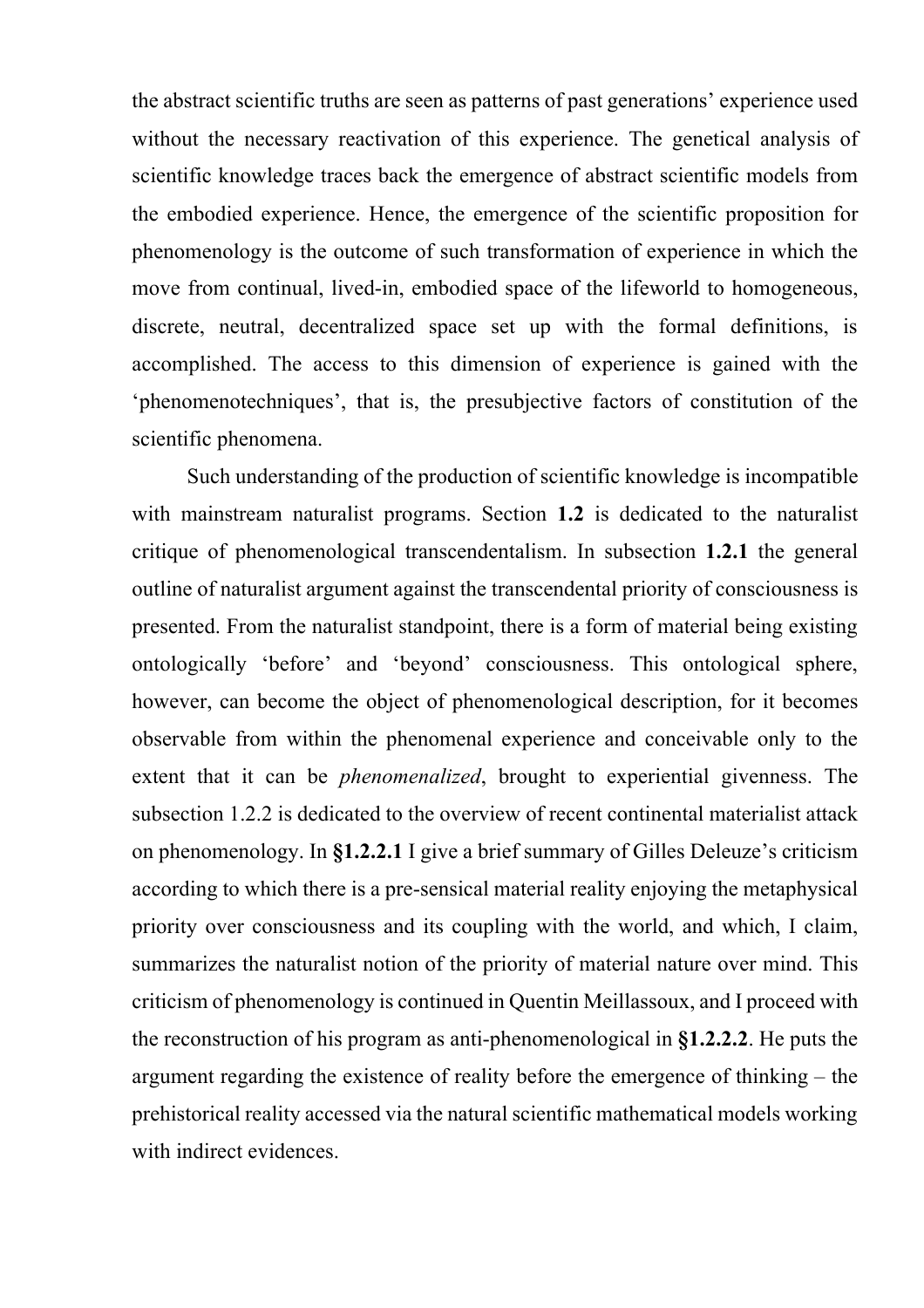The knowledge of the prehistorical dimension of reality leads Meillassoux to the appeal for turning back the Copernican turn in order to rehabilitate the realism of the scientific knowledge. Zahavi insists that Meillassoux's program, along with the naturalist fetishization of the natural scientific method, maintains the modernized version of *metaphysical realism*. There is nothing necessary in the correlation of thinking and being without being contingent at the same time; the factual consistency of the laws of nature correlated with the consistency of the laws of knowledge is necessary only for human representation of the world, not the world itself. Hence, for Meillassoux the laws of cognition, being the part of the laws of nature, are contingent.

Subsection **1.2.3** is dedicated to the criticism of Meillassoux's position seen as a modern version of the anti-transcendentalist naturalism. **§1.2.3.1** claims that speculative materialist project develops the rationalist understanding of scientific knowledge which is in fact anachronistic. Meillassoux's realism is not the realism of modern science aware of its dependence on the figure of the observer but rather the realism of the pre-Kantian metaphysics. With reference to the interpretation of the role of technology in the production of the scientific knowledge, it is shown that mathematics is not the knowledge of the Absolute (as Meillassoux claims it to be) but rather the 'phenomenotechnique', i.e. the set of procedures making the unobservable objects to the phenomenally given.

In **§1.2.3.2** it is stressed that the phenomenological understanding of consciousness is closer to the realism of natural attitude than to idealism criticized by Meillassoux. The phenomenological attitude does not redouble the ontology of mind and nature but explicates the experientially given world before any speculative philosophizing or scientific explanation.

**§1.2.3.3** criticizes Meillassoux's proposal to renew the distinction of primary and secondary qualities, where the former are articulated in terms of mathematics or mathematical physics and the latter are sensually perceived. Basing on Husserl's notion of the genesis of physical object from the perceived thing, I show that the concept of the abstract object – medium of the primary qualities – emerges as the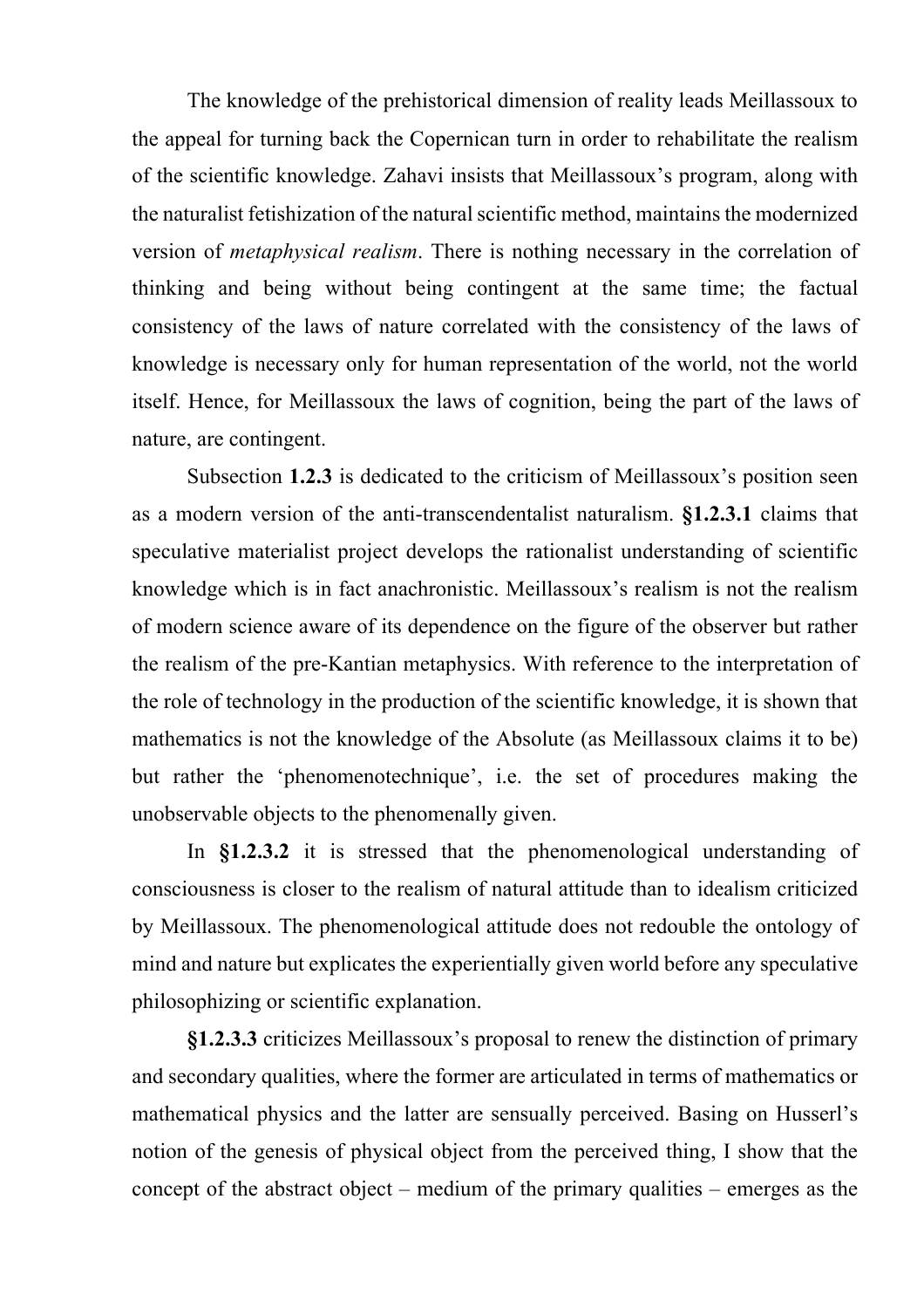distillate of the perceived thing – medium of the secondary qualities. It is possible to talk about the abstract geometrical or physical properties of the perceived thing only insofar as these properties refer to the experientially given thing. The scientific description is capable of mathematizing the object to the extent that it can be given in experience of observation via 'phenomenotechnique'.

**§1.2.3.4** analyzes the notion of precedence of material nature in terms of the operation of *retroactive constitution* giving the phenomenological solution of the question of relations between consciousness and material nature. Consciousness is not the 'part' of nature, for it could not give meaning to it if it would be the part of what it constitutes. Hence, 'prehistorical' nature in Meillassoux can be considered in a phenomenologically relevant way only from within our intentional relation towards it, as a prehistory of consciousness.

Additionally, I try to show that phenomenology provides the moderate position with regard to Meillassoux's criticism of 'the Ptolemean revenge' by involving the Earth as the 'home place' and as the space object into the genetic relations. In existential experience of dwelling the Earth never presents itself as an object among other objects, phenomenologically being the 'center' of the world. The Earth as lived is an unmovable 'ancestral home' of animate beings which is presupposed in genetic inequality of the lived body (Leib) and the material bodyobject (Körper), giving the birth of the latter from the former via abstraction.

**§1.2.3.5** is focused on the mathematical side of Meillassoux's argument – that is, on his understanding of contingency as non-totalazible absolute infinity. Basing on Tengelyi's distinction between the *absolute infinity* and *the transfinite*, I show that in perceptual experience the subject conceives the finite number of the aspects of the thing, not with the infinity itself which stays a regulative ideal. If the thing was an absolute infinity, we could totalize and perceive the object as a closed infinity. This would have given the total coverage of the thing regardless of the internal organization of its constituting aspects (its order, mutual connections, perceptual context). Instead of this I propose to consider the thing as a *transfinite multitude* where the internal organization and mutual connections between the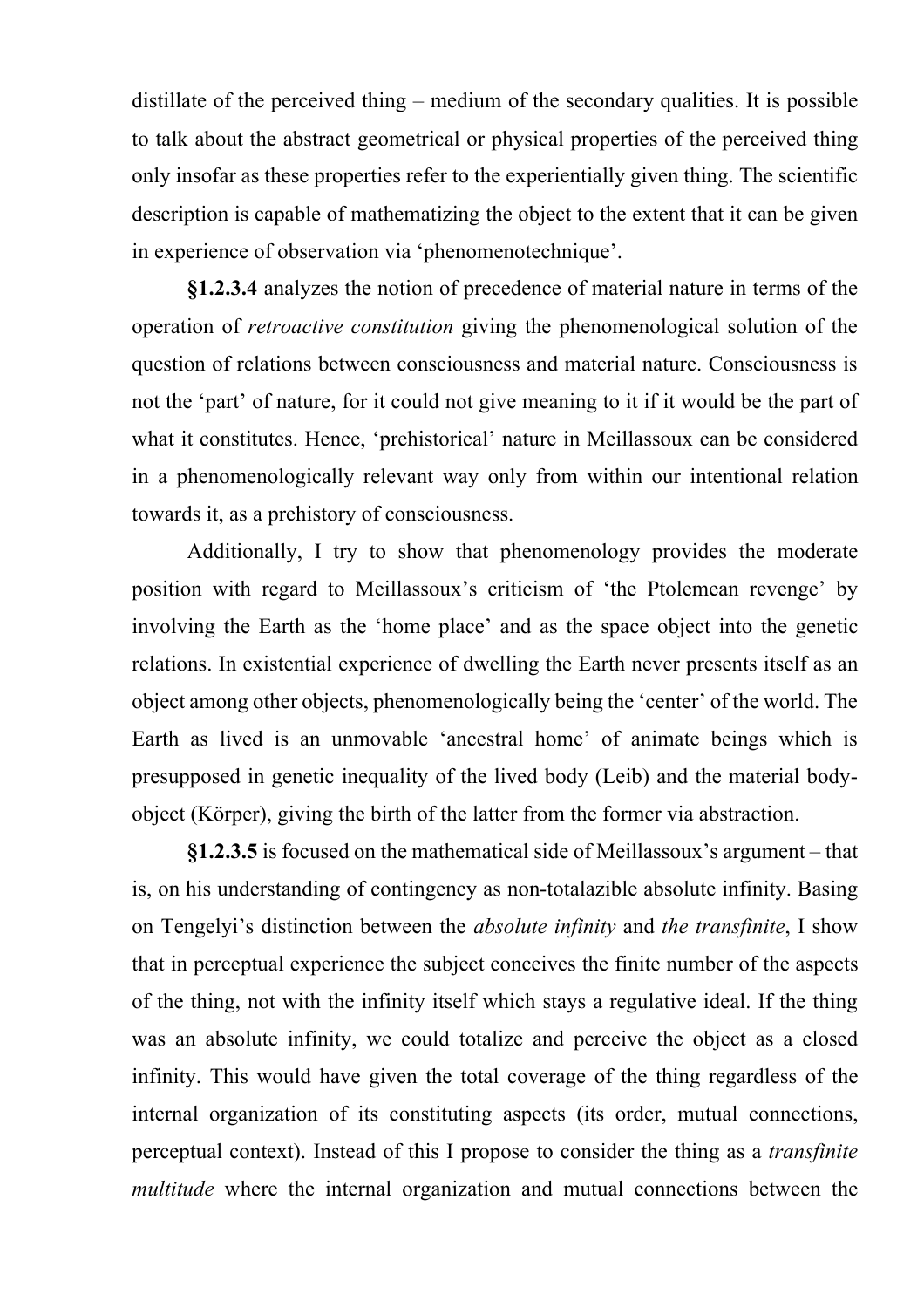elements of the multitude are relevant, and where totalization of the whole aspects of the thing is not available.

Finally, **§1.2.3.6** how the linking of the world transcendence to the immanence of consciousness is works with regard to the notion of contingency. Basing on Catherine Malabou's reply to Meillassoux's project, I show how the criticism of necessity as 'hidden contingency' reduces cognition enacted by embodied animate beings to the abstract mathematical reasoning. Malabou sees the coherence (Übereinstimmung) of mind and world dynamically as a mutual gestation, which, through what she calls the *transcendental epigenesis* and *self-organization*, leads to the emergence of the 'deductive solidarity' between experiential categories and objects of experience. Malabou reveals the dynamical, *plastic* dimension of the transcendental, thus combining the structural and evolutionary images of reason and embedding the contingency into the very organization of transcendental subjectivity. The paradigmatic experiential situation for Malabou's epigenetic transcendentalism is the encounter of two living beings, where the 'other' seems alien and its behavior seems contingent and unpredictable from the purely rationalist standpoint.

The **conclusion** of the first chapter is the following: in phenomenology consciousness is seen as a part of a triad "mind – intersubjectivity – world", which leads to redefinition of the transcendental no more opposed to the empirical. The constitutive subject is a participant of the community of dynamical systems open to the world. The constitution here can be defined as the self-organizing activity of the system introducing the exogeneous events into the endogenous network of processes forming the system as a functional whole. In the light of the genetic phenomenology the scientific truths are the approximations of the truths of the lifeworld (i.e. the phase space of the systems filled with attractors). The special role in the implementation of the abstraction is played by technologies which phenomenalize the unobservable objects and processes. Despite the arguments of modern continental materialists, the phenomenological subject has the access to the world 'beyond correlation' via the use of 'phenomenotechniques'; is capable of infinite (transfinite) variation of its perceptual experience; is contingent within the natural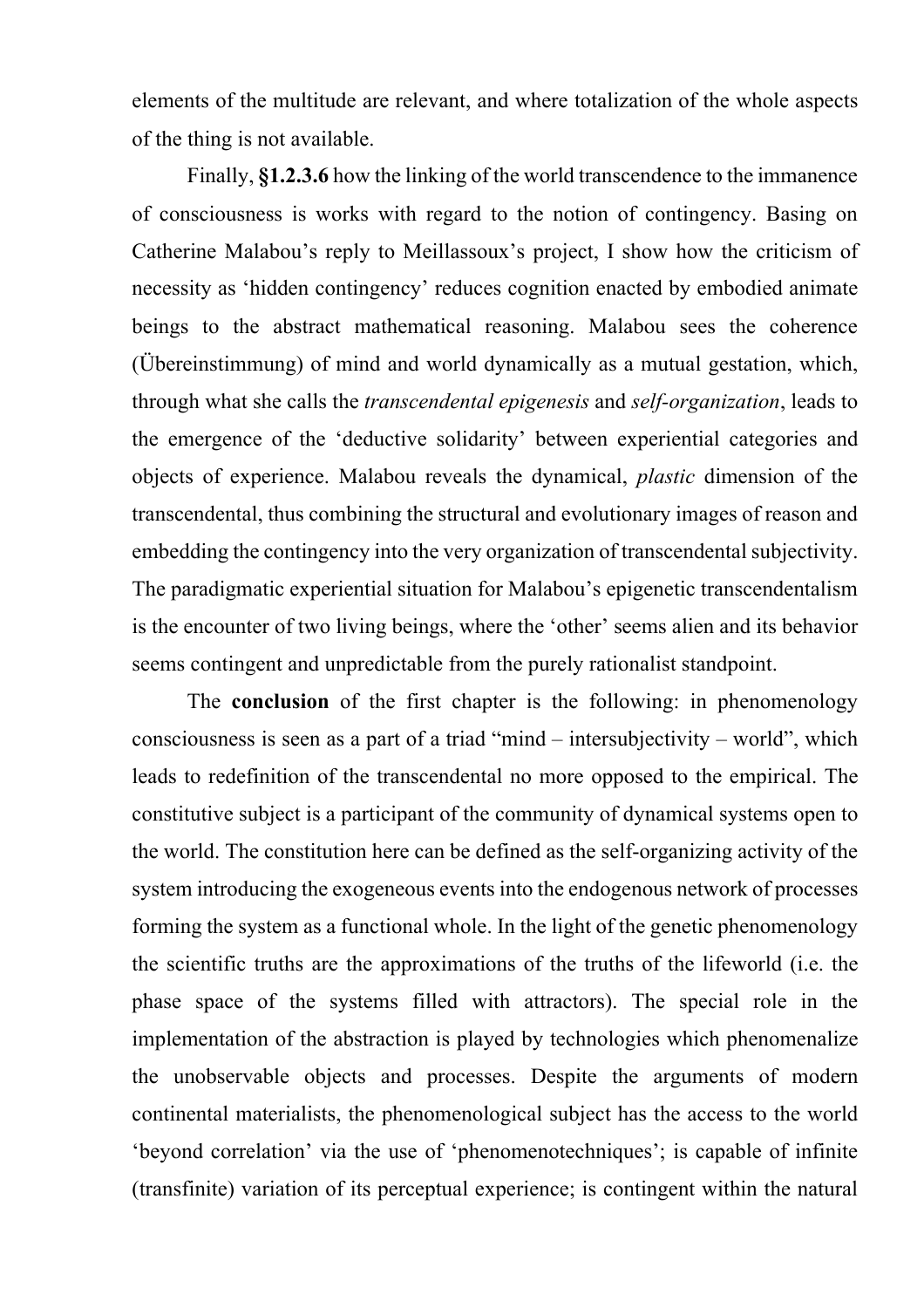historical scale, but maintains its transcendental relevance; being an animate being, is capable of teleological agency and can suffer the epigenetic metamorphosis.

In the **second chapter** I address the naturalistic programs less hostile towards phenomenology which seek to position consciousness in nature. As a starting point I propose to consider the qualitative definition of subjective experience which resists the physicalist reductive explanation. In section **2.1** I give a brief overview of Thomas Nagel's concept of 'qualia', in which the materialist picture of the world remains incomplete without taking into account the mental phenomena in the aspect of their subjective character. This is compounded by the 'explanatory gap' according to which any kind of precise and 'objective' understanding of physical processes articulating the 'inner' states of the system will fail to account for what is it like to be such a system with such an organization, living such particular experience.

This duality of the subjective and the objective dimensions was thematized by Wilfrid Sellars. Section **2.2** is dedicated to the phenomenological interpretation of his notion of the duality of projects, or 'images', of the human being. The manifest image articulates the prescientific self-understanding of the human conceiving herself as the subject possessing the 'inner' states which cannot be reduced to the physical states. The scientific image gives the natural scientific universal causal explanation. It is possible to claim that the human consciousness is currently the last bastion of the manifest image. In the light of the gradual absorption of the manifest image by the scientific image the phenomenological self-understanding will be eliminated in favor of the scientific (i.e. the neurophysiological) explanation. Hence, the representatives of neurophilosophy defend the *epistemological priority* of the scientific image, while the phenomenologists defend the *genetic priority* of the manifest image, identifying it with the lifeworld.

One of possible ways of nonreductive incorporation of phenomenology into the scientific image can be presented with the idea of naturalization of phenomenology, which is the topic of section **2.3**. Generally speaking, naturalization of phenomenology is such a phenomenological approach to consciousness which suffices the modern requirements on the scientific method. The enthusiasts of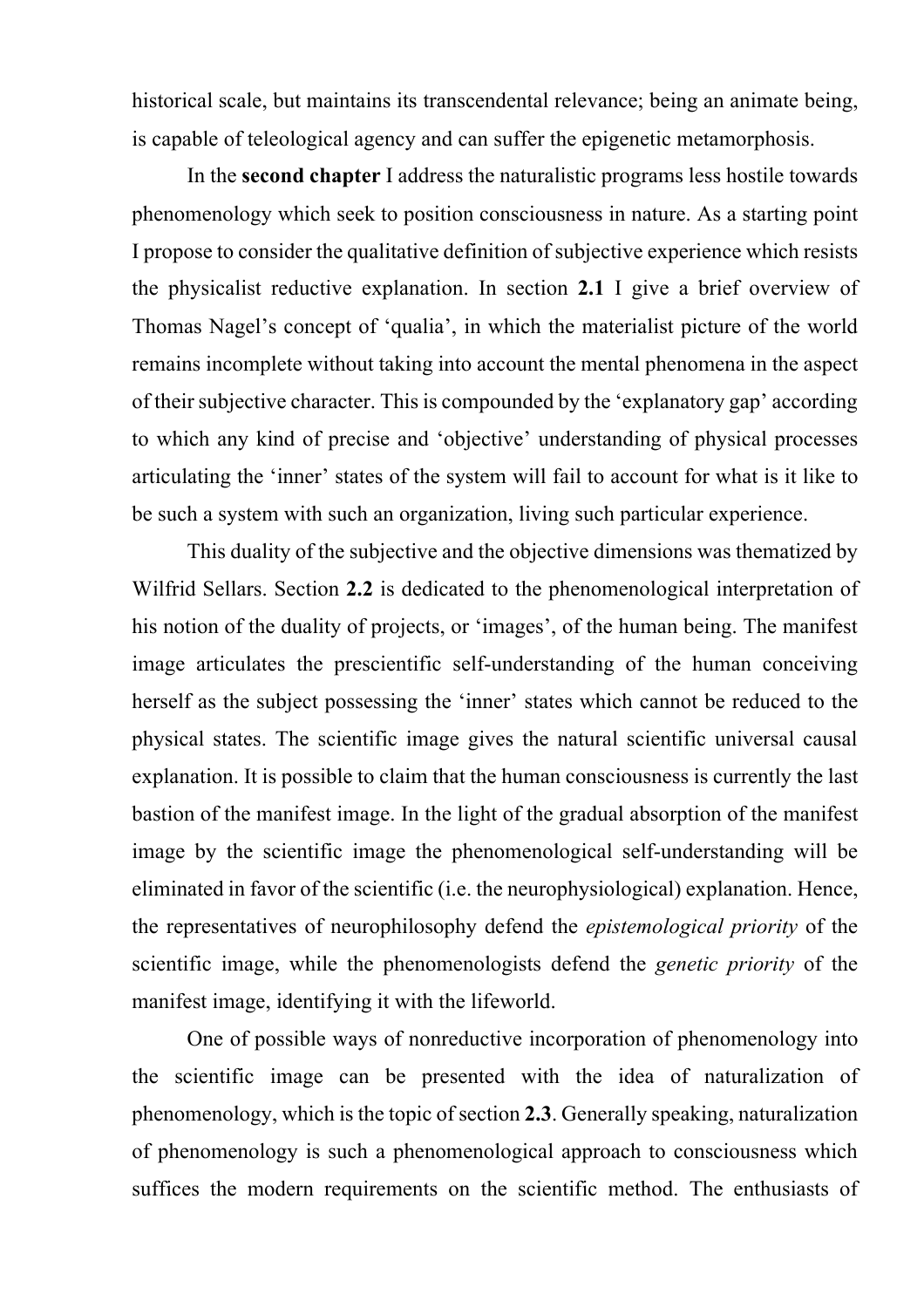naturalization claim that Husserl's criticism of naturalism is obsolete and call for expansion of the concept of nature by introducing consciousness as one of its crucial elements.

According to their views, Husserl failed to anticipate the emergence of the dynamical systems theory which will be capable of considering both mental and physical phenomena with the same set of structural invariants. Subsection **2.3.1** overviews the basic concepts of the cognitive science relevant for the idea of naturalization. The cognitive scientific explanation reduces phenomenal consciousness to the work of the unconscious processes of information processing. For classical cognitive scientific *functionalism*, it is the distinction between consciousness and cognition, i.e. the subjective mental states and subpersonal cognitive processes, where the latter define the object of study for cognitivism.

Additionally, there are scholars who focus on ambiguity and insufficiency of the interpretation of mental vocabulary. There is no intersubjective alignment of mental terms, claims Daniel Dennett, for the last instance of verification of the mental term is the private experience which cannot be studied scientifically. That is the reason why he proposes to use the third-person method when the agent's observable behavior is described on the basis of 'intentional stance' towards the speech acts of the agent placed within the controllable experimental conditions.

Subsection **2.3.2** is concentrated on the first understanding of naturalization which tries to translate the language of phenomenological description into the formal, precise language appropriate for the cognitive science. In **§2.3.2.1** I review the idea of formalization of phenomenology developed by Eduard Marbach with which he presents his own solution to the problem of interpretation of mental vocabulary and the scientific communication on consciousness. He introduces *phenomenological notation* exemplifying the formal structure of experience seen as recursively ordered intentional acts.

However, this approach remains problematic. As I show in **§2.3.2.2**, the first problem touches upon isomorphism. Marbach says that what is applicable to the formal structure of the mental act, is true of preconscious cognitive processes. It is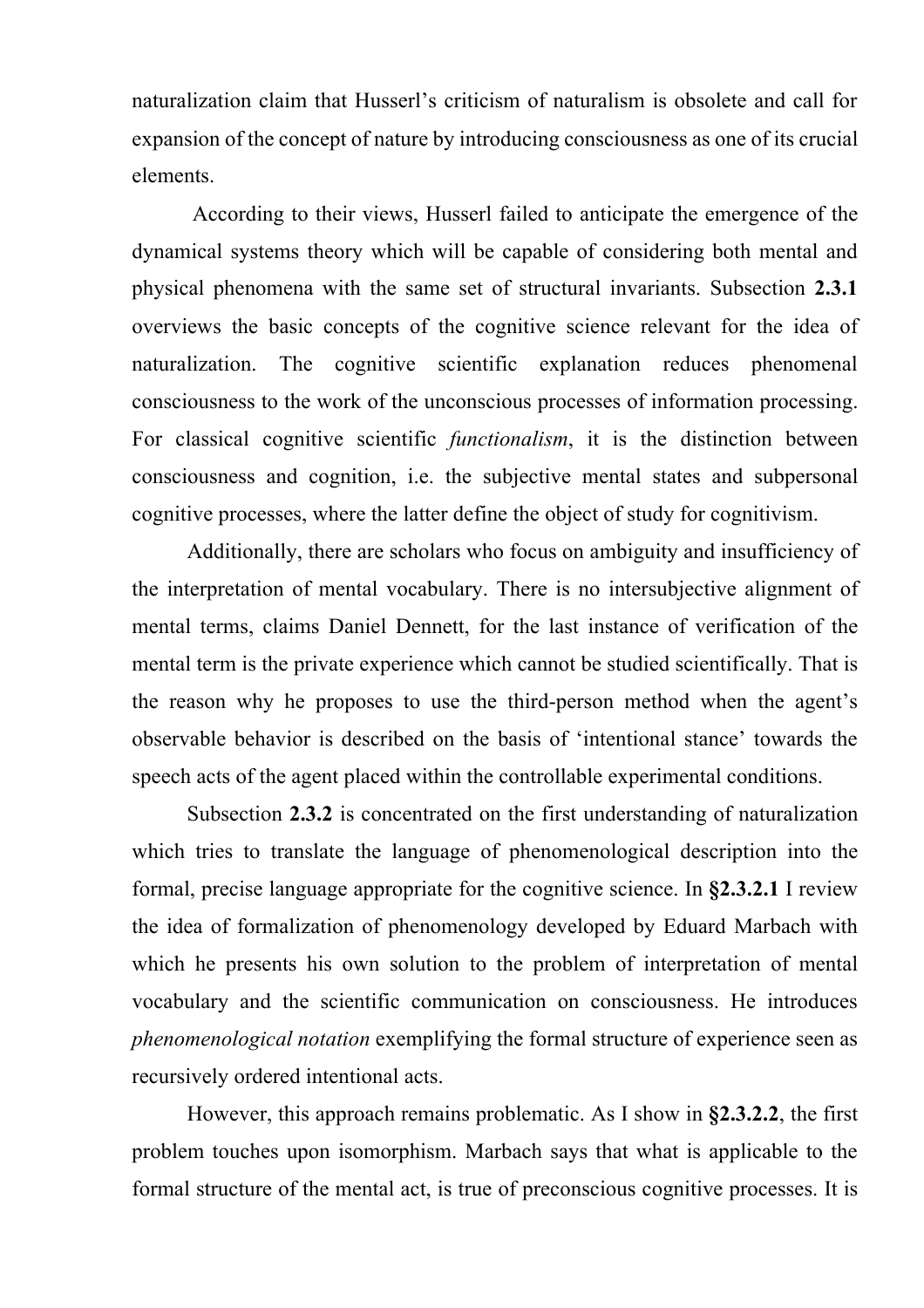unclear why he extrapolates the rules for constructing mental acts to the processes which are presumably underlie them yet remain phenomenally unavailable. I refer to the distinction between formal and regional ontologies illustrating the principle according to which in order for something to be an object 'in' the world it should be given to the subject 'for' the world. When these two levels of description are confused, one commits a category mistake considering the formal region of consciousness with the lenses of regional ontologies of mathematics or psychology. Moreover, the intuitive character of experience cannot be exhaustively explicated by the formal language. In Husserl's work, the mathematical precision of naturalist framework is incompatible with the 'vagueness' of the stream of consciousness: the strict conceptual fixation of givenness is insufficient, for the intentional objects are indistinguishable from the constitutive acts of consciousness enacting them.

According to Shaun Gallagher's position examined in subsection **2.3.3** it is necessary to seek not for analogies or isomorphisms but for *correlations* between neurophysiological explanations and phenomenological descriptions where both approaches constrain, enlighten and enrich each other retaining the mutually advantageous cooperation instead of competition. The first signs of such transformation of phenomenology can be found in the works by Maurice Merleau-Ponty. However, Gallagher notes that Merleau-Ponty's project did not fulfill the aims of naturalization of phenomenology, since it was based on the interpretation of ready-made results without the acknowledgement of methodology and experimental design supplying the empirical results. Hence the correct strategy of naturalization implies incorporation of phenomenology into the experimental situation, thus giving philosophy 'back to laboratory' and motivating the philosophers to collaborate with the neuroscientists within the case studies. In this regard, the request arises for such interdisciplinary studies of consciousness which would combine the correctness towards the empirical scientific study with the critical philosophical attitude.

**§2.3.3.1** considers Gallagher's proposal for importing the selected phenomenological conceptual decisions into the experimental design. He believes it to bring forth the 'phenomenologically enlightened experimental science' which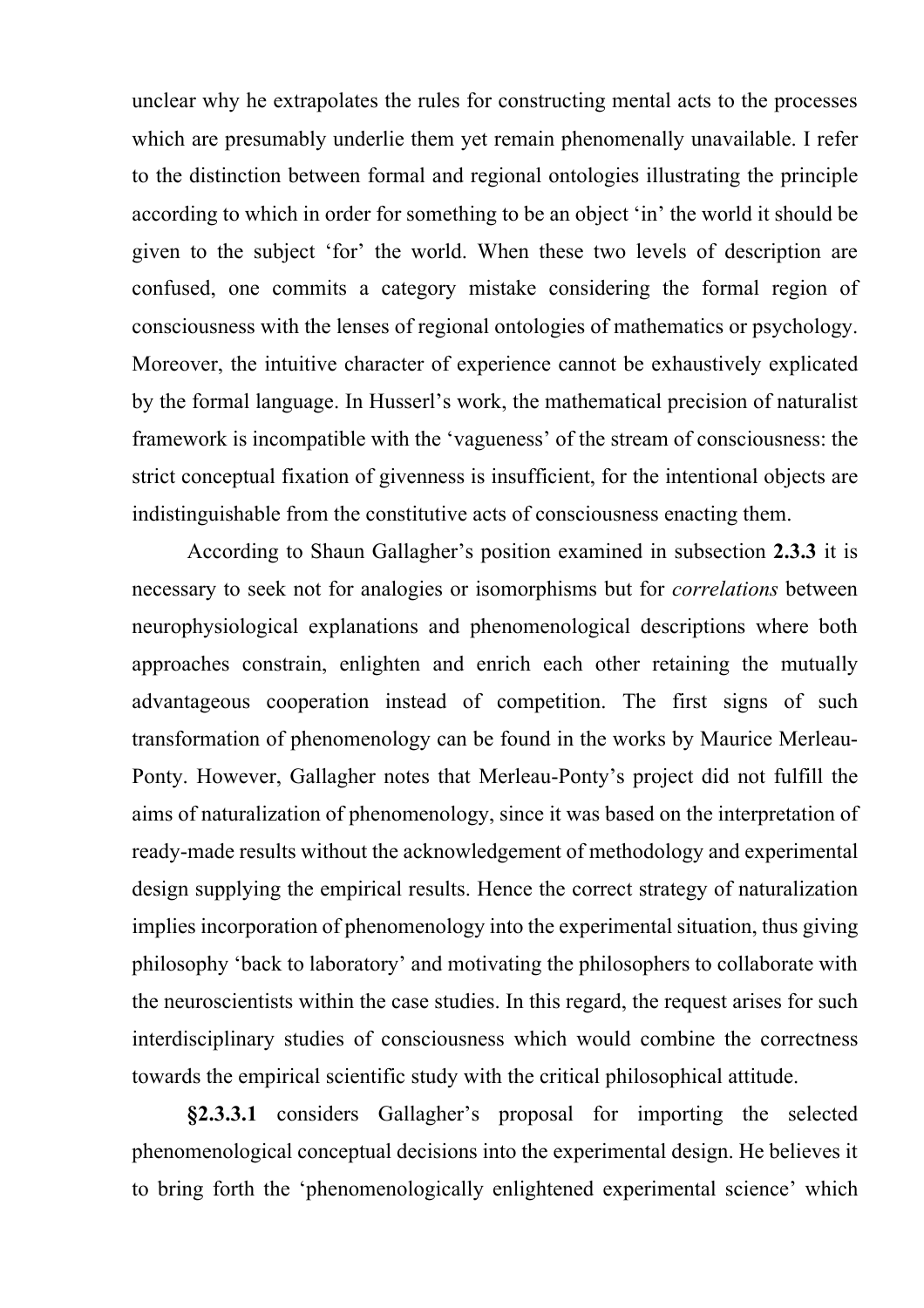would begin its work from direct incorporation of the phenomenological insights into the way how empirical studies are organized. With this, phenomenology can still be a descriptive discipline getting along without the empirical studies, but capable of providing methodological recommendations for cognitive science.

However, it is clear that the integration suggested by Gallagher remains a theoretical add-on to the empirical studies which not only distances his enterprise from phenomenology as a philosophical analysis of consciousness. From Zahavi's standpoint these studies exemplify phenomenological psychology which proceeds without implementing *epoche* and reduction within the natural attitude albeit is not identical to introspection. Certainly, being the valuable source of knowledge about consciousness and cognition the studies of frontloaded phenomenology, according to Zahavi, can become the propaedeutic for the transcendental thematization of consciousness as the constitutive dimension instead of the object of material nature.

In Gallagher, the phenomenological insights borrowed into experimental studies are deprived from their initial reference to the experience and thus become theoretical interpretations. This contradicts Husserl's notion that in phenomenological work the descriptive categories should be elaborated inextricably from the lived experience to be described. Obviously, these categories, when frontloaded into the experimental design, completely loss their experiential sources and thus their dynamics.

**§2.3.3.2** examines the implementation of the method of frontloaded phenomenology into the study of social cognition. Traditionally, social cognition is treated *individualistically* as subjective reconstruction of the other's mental life by analogy. It is based on the idea of 'mindreading'  $-$  i.e. constructing a 'theory' explaining the inner motivations for the other's actions.

Gallagher's 'naturalized' ('enactive') hermeneutics develops the interactive perspective within the issue of social cognition. He points to the internal relations between the implementation of cognitive acts towards other and the context of situation, emotive and somatic aspects of preverbal communication, the subtle changes in the other's mimic and gestures. My recognition of the other presupposes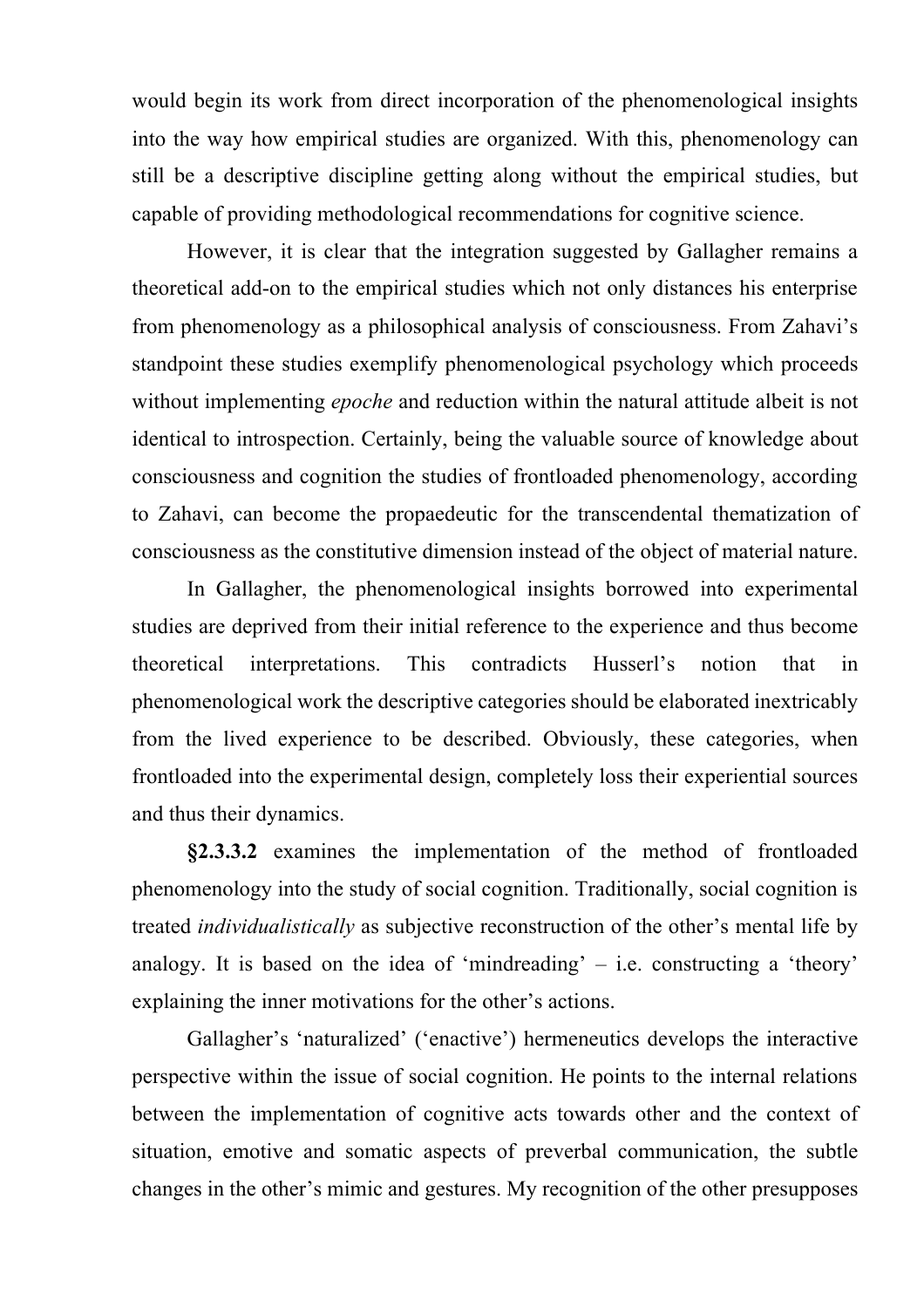my responsive participation into her emotions and actions. Hence social cognition is affective and cannot be reduced to the execution of the abstract cognitive task. To know the other is to be affected by her, to be exposure to the affect of the other.

Despite the efficiency of the 'naturalized hermeneutics' the relations between philosophy and science in it still remain problematic. The attempt at the preliminary answer is outlined in subsection **2.3.4** where I examine Natalie Depraz's solution of the hard problem of consciousness. **§2.3.4.1** analyzes the *synchrony* between phenomenological and cognitive-scientific studies of consciousness. Thus, the static phenomenology corresponds to the connectionist approach to cognition, while the genetic phenomenology corresponds to the embodied mind approaches. The prioritized level of analysis for static phenomenology is the ontogeny and its functional noetic organization, which, according to Depraz, matches with the connectionist understanding of learning. In *connectionism*, the artificial neural networks consist of simple neuron-like units connected with each other. The strength of the connection undergoes change while the system learns and develops more 'replete' and mediated connections between simple elements.

While the static phenomenology in Depraz considers the 'internal noetic functionality' of ontogenetic development, connectionism considers the network as the internal functional organization of neurons. While for the former the noeticnoematic correlation can be explained in terms of the function and its value, the latter substantiates the similar principle within the learning brain or its mathematical model. What is common for them is the fact that both see the cognitive processes as endogenous and based on the internal sources of the system.

The consideration of the mind's dependence on preindividual and supraindividual determinations led phenomenology to the analysis of processes laying beyond the conscious control of the subject, i.e. the passive syntheses thematized by genetic phenomenology. The shift to genetic phenomenology can be seen as the shift from the static correlations between consciousness and object to the dynamical process of the emergence of sense where cognition is understood as embedded into the environmentally, culturally and socially specific practices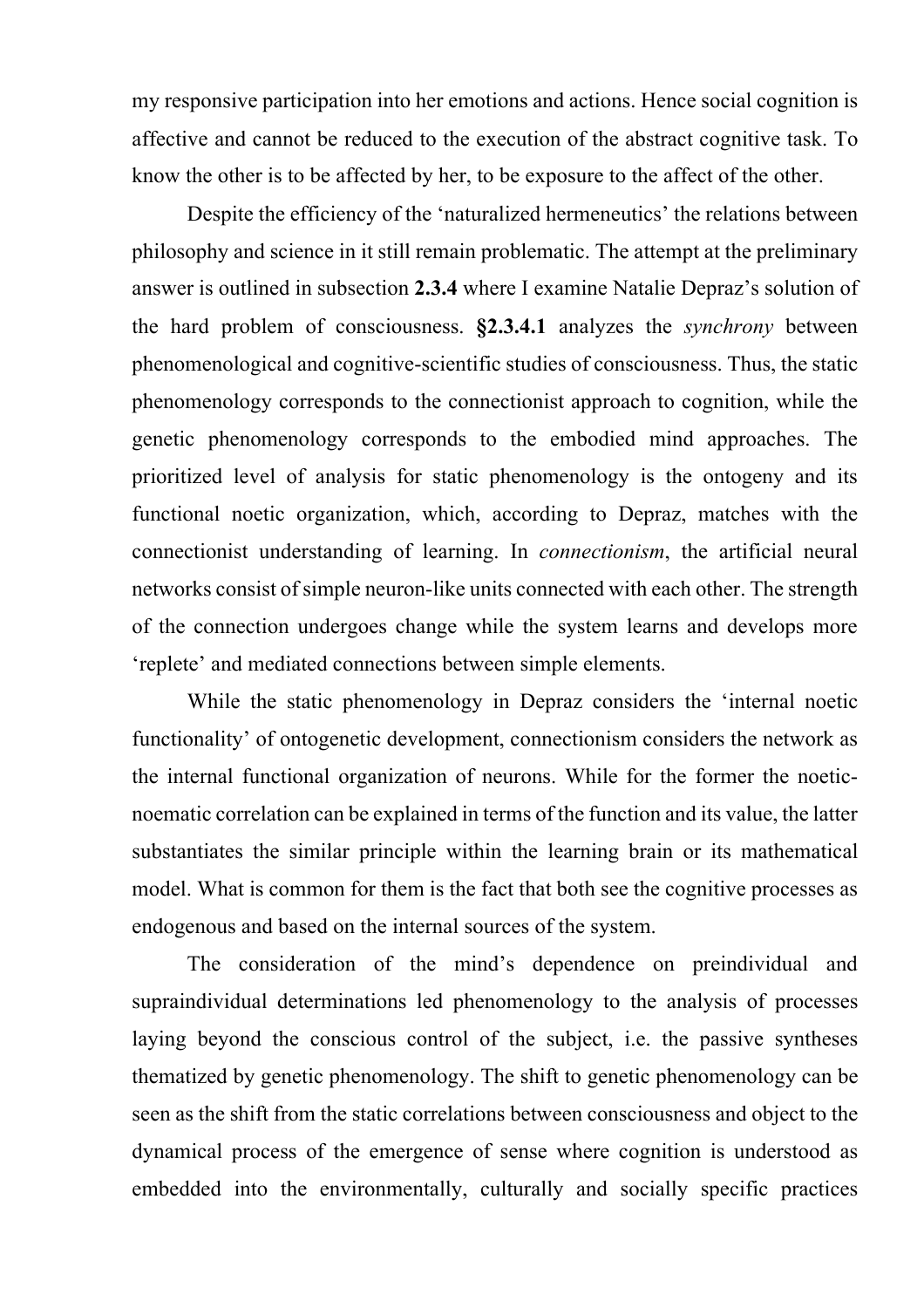holistically producing consciousness as the product of interaction between the system and environment.

From Depraz's standpoint, it is intersubjectivity which becomes the primary locus of the encounter between the transcendental genesis and the naturalization project. I examine her attempt at introduction of intersubjectivity into the practices of cognitive science in **§2.3.4.2**. For her, it is important to know that cognitive science striving to explain empathy and social cognition is itself an institution based upon mutual empathy between the scientists. The scientific knowledge is enacted by the subjects involved in the multiplicity of symbolic practices one of which is the natural science – the organization of experiments, the interpretation of the achieved results, and the distribution of knowledge. That is why the science trying to explain consciousness in a nonreductive way should reflect upon itself as the intersubjective practice. For Depraz, this paradigmatic enaction of empathy within the scientific image of the human lays foundation for the second-person dimension of intersubjectivity which leads her to the introduction of the second-person methodology in cognitive science. Thus, the dynamics of alteration as the process of mutual exchange of positions between self (ego) and other (alter ego, thou) is used in methodological considerations.

In contrast to the traditional understanding of the relations between the first and the third persons in cognitive science, Depraz defines the second person through the dynamics of coupling between the subjects in which the one has no autonomous existence before her encounter with the other. She introduces the concept of 'intercorporeity' as a genetic, affective source of intersubjectivity: before we become the participants of the community of knowing subject each one of us should be 'incarnated' 'into' the world through her body. The coupling (Paarung) in Depraz refers to the *alterity* immanent to the individual's corporeal identity. This means that intersubjectivity is a 'fold' between 'self' and 'other' genetically prior to their distinction: the other is inconceivable without me, at the same time legitimizing me as the autonomous agent and the host of conscious life. In order for the pair to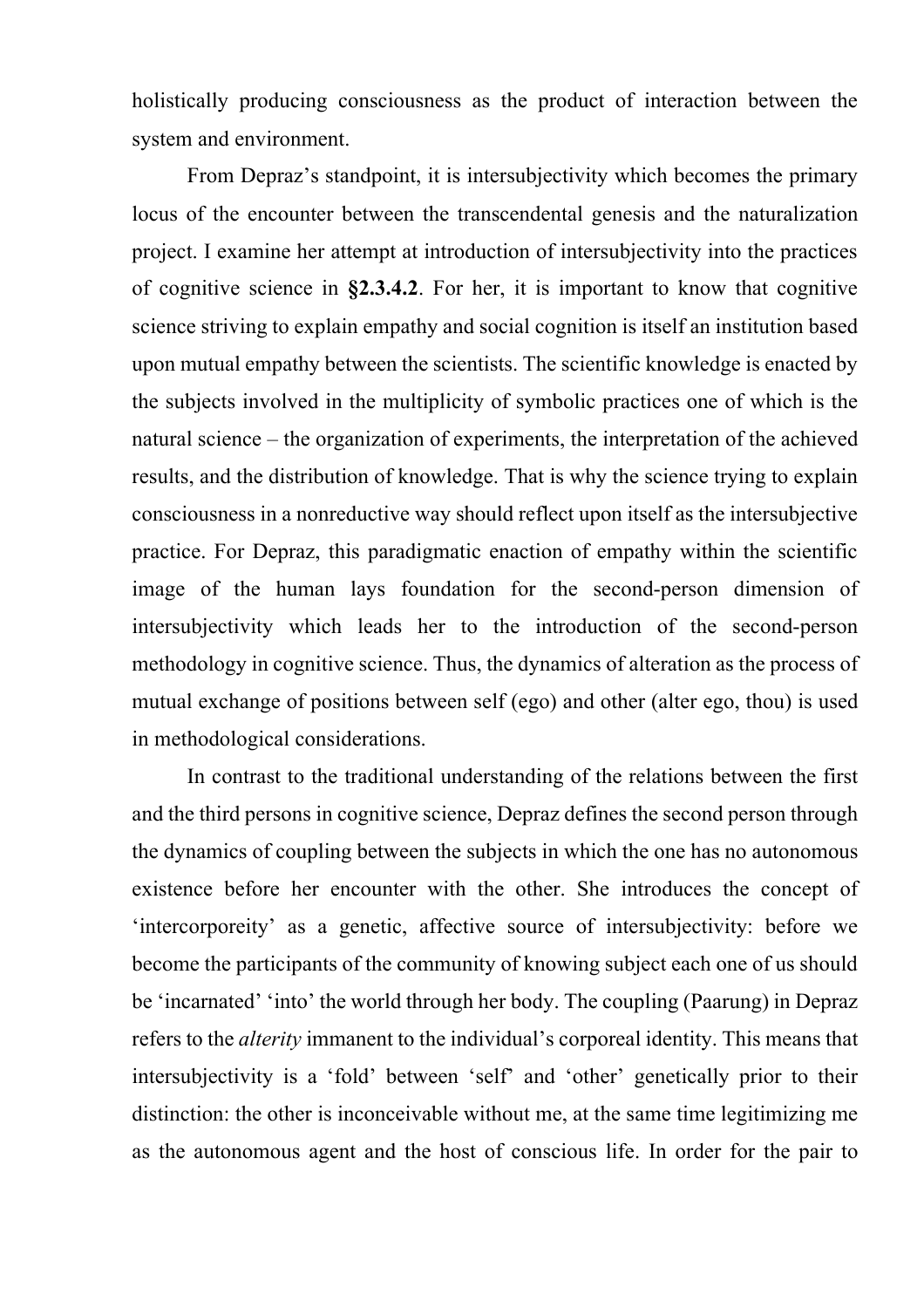emerge two systems should be coupled to each other, and their 'fold' should be coupled to the environment perceived by both systems as their common lifeworld.

The animation, affect, alterity and temporality in Depraz are the different names for the same unique event within the human experience. She postulates that the regime of phenomenological access to this event is given by the somaticvegetative affective processes of the body which she calls 'the *heart'*. These processes are elaborated with the sources of 'cardiophenomenology' which widens the perspective of the brain-centered cognitive science. I review this project in **§2.3.4.3**. From Depraz's standpoint there is a continuity between the physiological articulation of the heart as the part of the circulatory system, and its lived manifestation corresponding to the feelings, emotions and affects. The perception of the emotional-affective state is a result of phenomenalization of the subpersonal somatic-vegetative processes. In analogy to the double regime of the access to the body, i.e. Leib and Körper, Depraz distinguishes the double regime of the access to affectivity – Herz and Gemüt, where the former refers to the heart as the organ of the blood circulation and the latter – to the most 'intimate' part of the body, the locus of emotional homeostatic processes.

The 'heart' becomes the basis for the alternative model of the relations between mind and body which Depraz contrasts to the mainstream versions of psychophysiological problem. This model involves the temporal and affective dynamic into the static mind-body problem emphasizing the phenomenological, lived dimension of somatic-vegetative processes manifested in the experience of the 'heart'.

In the **conclusion** to the second chapter I claim that it is possible to consider the subjective dimension of conscious life only 'from within' the manifest image articulating self-understanding of the human being. One of the attempts for reconciliation of manifest and scientific images is exemplified with the project of naturalization of phenomenology in which phenomenology is translated into the formal precise language or included into the experimental design. The other way of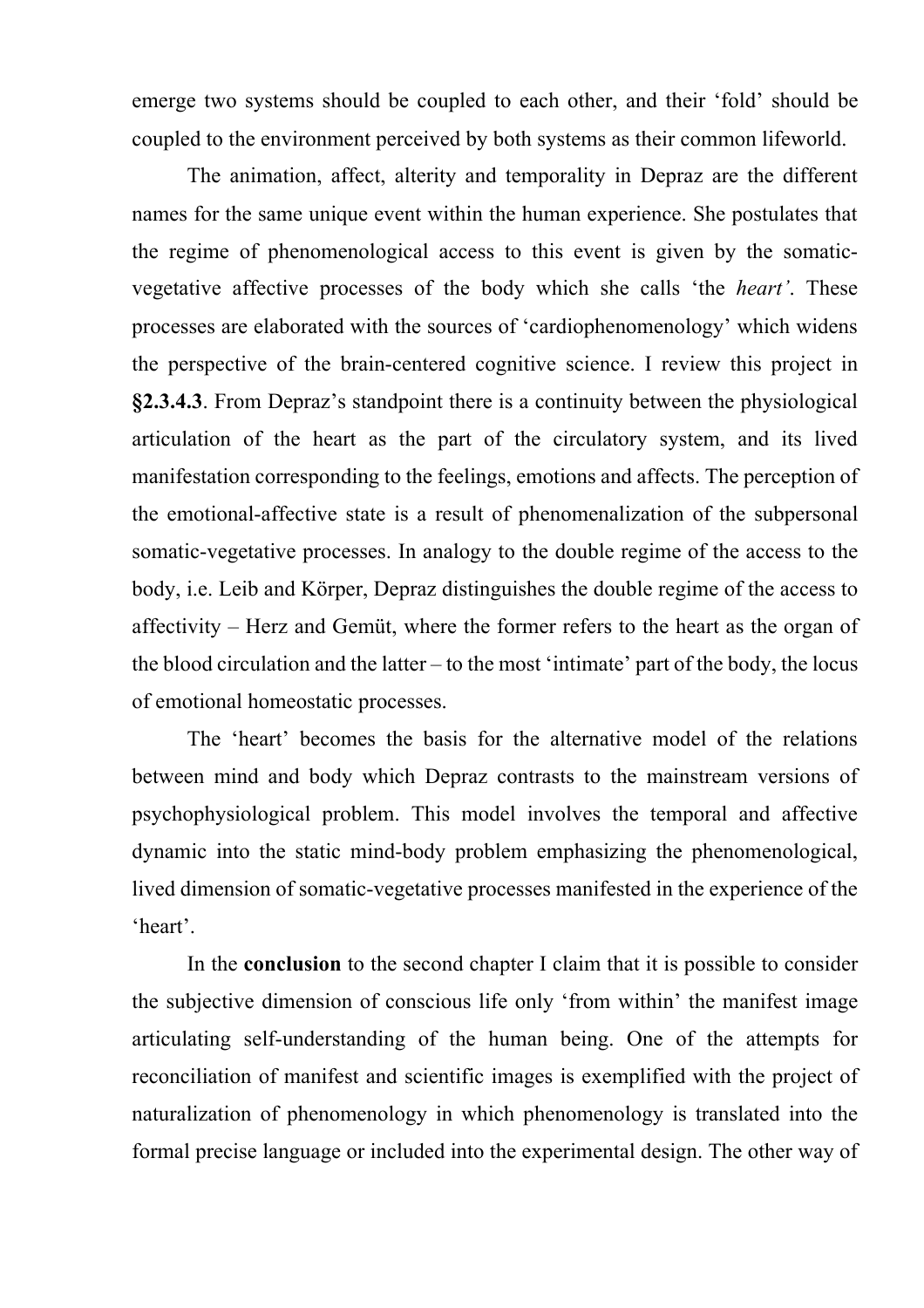naturalizing phenomenology is provided by reforming cognitive science from inside through introducing the alternative formulations of the problem of consciousness.

The **third chapter** is dedicated to the fact that the subject's acknowledgement of her dependence on the homeostatic organic processes and the genetic determination by the intercorporeity, transforms the subject. This knowledge goes beyond the scientific explanation of reality and is related to the existential-practical aspect of conscious life.

It is the program of enactivism that combines naturalizing phenomenology with the transcendental priority of consciousness and is situated at the center of this chapter. In section **3.1** the 'prehistory' of enactivism in the biological theory of autopoiesis is considered. Observing the living system one can identify the invariants of its behavior and generalize them applying to any living system including the observer herself. The living systems according to Humberto Maturana and Francisco Varela are *autopoietic* systems capable of *self-creation* maintaining their coupling with the environment and taking all that is necessary for maintaining their organization.

Since Maturana and Varela claim that everything said is said by an observer, the propositions of theory of autopoiesis articulate the point of view of the living systems – that is, the human beings. We can talk about ourselves as living beings only insofar as we are able to assimilate ourselves to other living beings. The autopoiesis presupposes the possibility of fluctuating between the description of the other living system 'from the outside', and the reflexive application of the elaborated descriptive categories to the observer herself as a living being. It is possible to say that 'self' (the observer) and 'other' (the observed system) involve into the mutual exchange of reflexive positions.

The autopoietic system possesses a phenomenology that is determined by its cognitive organization; this is the set of recurrent interactions between the system and its environment, from within which one cannot separate them, hence the system and environment are mutually constitutive, are involved into the relations of codependent arising.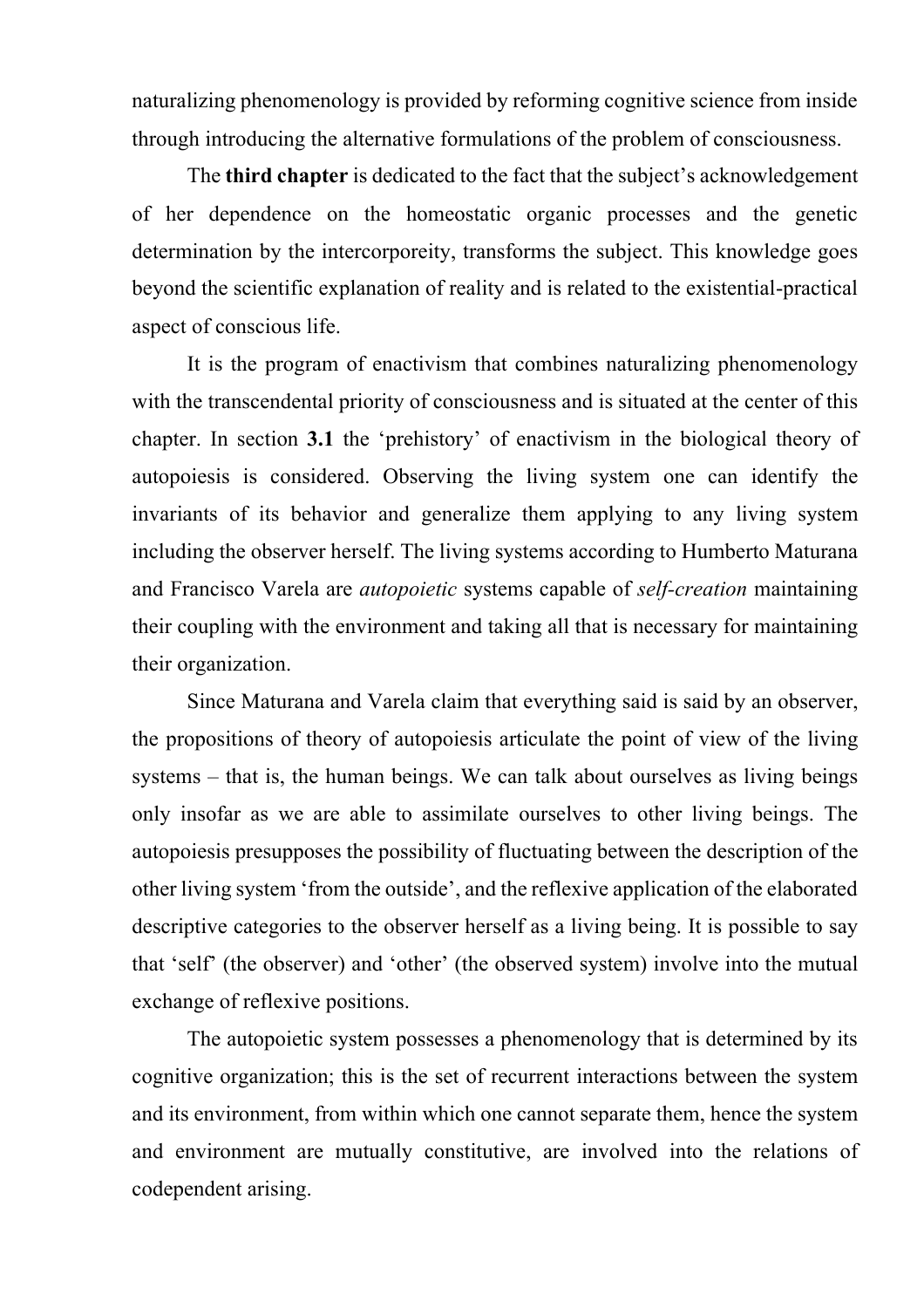This understanding of phenomenology corresponds to Varela's attempt at creating the '*expanded* cognitive science' giving any system satisfying certain requirements to its organization and its maintenance the ability to constitute its own meaningful reality. The realization of this attempt within the program of enactivism is examined in section **3.2**. Varela's understanding of aims and tasks of 'expanded cognitive science' – that is, *detection of cognitive invariants* – articulates the transcendental world project's pursuit for the genetic dependence of the scientific image to the factual cognitive organization of ourselves. The works of Varela and his colleagues are distinguished by their search for the experiential structures immanent to any system's cognitive activity which can be revealed with the special reflexive procedures.

Enactivism as a part of the embodied cognition paradigm was initiated in 1991 with the book "The Embodied Mind" by Francisco Varela, Evan Thompson and Eleanor Rosch. They define enactive cognition in a two-part formula analyzed in subsection **3.2.1**. The first formula of enactivism is the following: *cognition is an embodied action*. The embodiment means that (1) cognition depends on phenomenal experience available through particular bodily organization and its sensorimotor contingencies; (2) these contingencies are embedded into an inclusive biological, psychological and cultural context. Action means that (1) the sensorimotor unity of action and perception makes them indistinguishable; (2) being organizationally intertwined, action and perception evolved together.

The second formula of enactivism is the following: (1) *cognition is perceptually guided action*; (2) *the cognitive structures emerge from recurrent sensorimotor patterns guiding action*. The processes leading to the emergence of the perceptual world should be considered as temporally and spatially extended, involving brain (or, more widely, the central and autonomous nervous system), body and environment, while the contents constituted via these processes are enacted as the dynamics of structural coupling of system and environment. The term 'enaction' reveals the dynamical, interactive aspect of cognition and its genetic dependence on the cognitive agent's organization.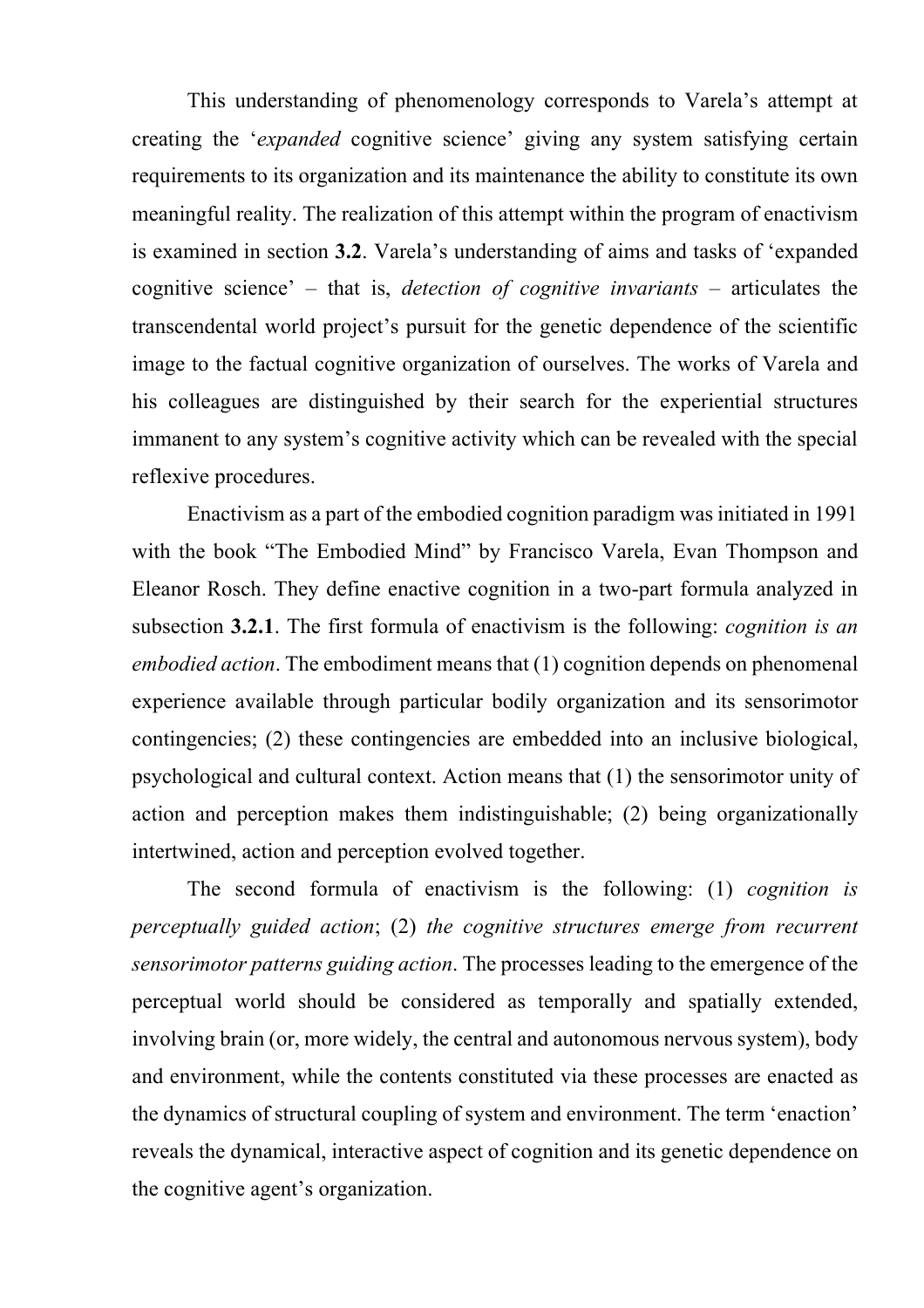The subsection **3.2.2** concentrates on the contingencies of this organization. As Tom Froese claims, it was David Hume's argument on the absence of the substantial ego ordering the flux of perceptions that was revisited and radicalized in enactivism. In her perceptual experience, the subject never encounters herself as the 'host' of the mental acts existing apart from the multiplicity of these acts. The multiple local 'selves' collectively producing the phenomenological ego is seen in enactivism as exemplifying the emergence – that is, the two-sided process of *dynamical co-emergence* of parts and whole. Whatever be the system and the kind of its activity, that which emerges from it has its own identity and domain of interactions. In autonomous system the whole not simply emerges from local interactions between operationally closed network of elements, but these partial elements themselves emerge from the whole. The whole is constituted by the interactions between parts which, in their turn, are constituted by their relationships within the whole. Hence, the whole and its parts mutually constitute each other within *'codependent arising'*. The biological life from the standpoint of autopoiesis is the paradigmatic case of dynamical co-emergence. The living system's 'self' is an emergent effect of interaction between the underlying processes of different levels of organization.

The enactivist network approach to the organization of the system's local subsystems producing the system's phenomenal perspective is reviewed in subsection **3.2.3**. The connectionist approach to cognition (previously reviewed in §2.3.4.1) allows for the existence of non-neuronal cognitive networks, thematizing the organization of these systems instead of their embodied structures. As an example, I review the enactivist approach to the immune system as an epigenetic cognitive system. The immune events – that is, the interaction with the elements invading inside the boundary of the system – are the part of the distributed processes intertwining different cellular events. The immunological relevance of an element of the system supplying it with significance, can be encountered from within *the immune 'phenomenology'*. This 'phenomenology' implies that at the level of immune cognition it is impossible to consider the organism as a consistent 'self'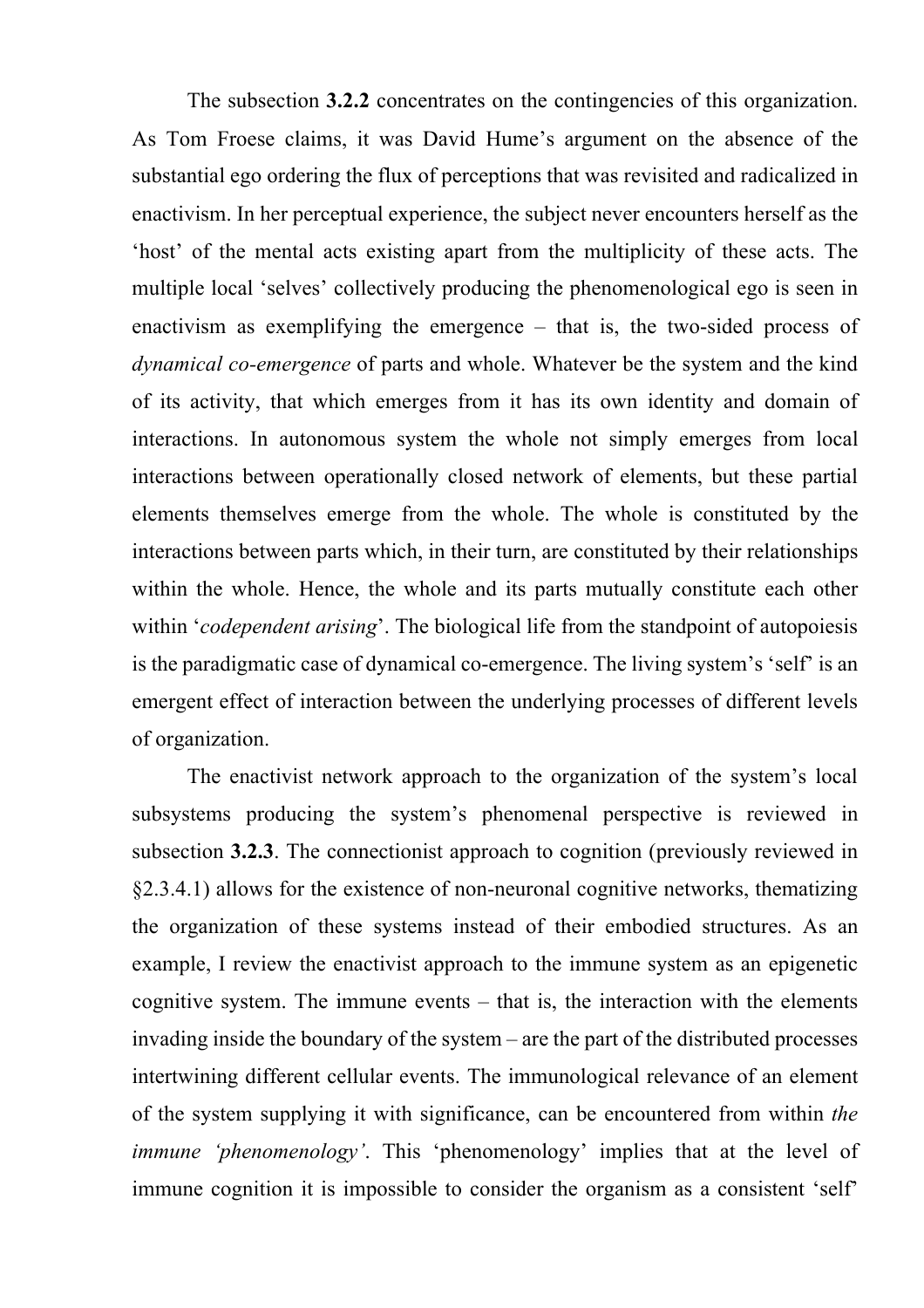with the strict boundaries. On the contrary, the immune 'self' is always a process of signification during the system's interaction with the environmental affordances and other systems – this can be interpreted as cardiophenomenological somatic, affective encounter with the other – here realized at the microscale of mutually contagious exchange of positions. Hence, the immune processes are cognitive, and enact the system's ability for the epigenetic identification of its boundaries constituting its 'immunological self'. With the case if the immune systems one can see how the system enacts via its self-reproductive activity the domain filled with significance for this system, making the environment its *lifeworld*.

The dynamics of local interactions between immune, cognitive, somatic, neuronal processes producing the individual 'self' is interpreted by enactivism with the help of the concept of 'codependent arising' giving a philosophical interpretation of emergence, which is examined in subsection **3.2.4**. Cognition is defined in a connectionist way as local interactions between units on the level of the functioning of the system producing the global behavioral patterns emergent upon the network of these units. In enactivism, there is a shift in accent to the dynamics of local interactions producing that which cannot be observed 'from inside' the perspectives of the units involved in these interactions. These networks of processes should be considered as 'always already' 'captured' by that which emerges from their interactions: they cannot be considered independently from what they have given birth to.

The interrelations between the local and the global levels of organization of the living system are analyzed by Varela, Thompson, and Rosch in terms of 'codependent arising'. The co-emergence of the global phenomenal 'self' and the local perceptual, immune, reflective, decision making processes occurs *instantaneously*. The subject 'hosting' these processes cannot recognize her dependence from them, at the same time being a meshwork, an assembly of agents implementing a local task. These subsystems in a meshwork are related to each other not causally but in a way in which each unit conditions all other units and vice versa. This also applies to the stream of consciousness which the enactivists describe as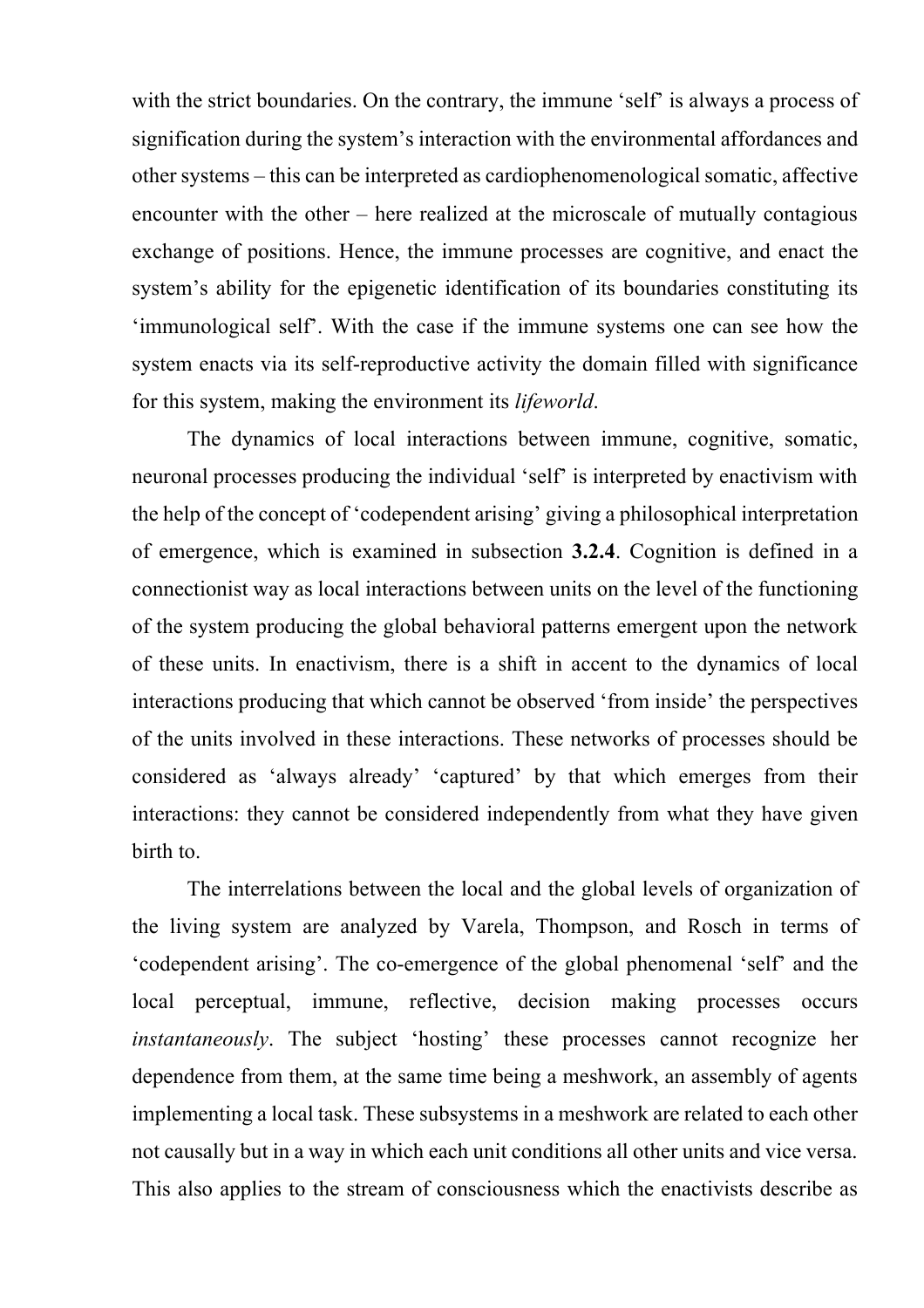the pursuit for the subjective pole which would ground this stream in a fixed permanent 'self'. Enactivism grants methodological priority not to the unified explanatory models of global system's behavior but to the particular cognitive acts (in an expanded sense of cognitive agency) and their assemblages. As a consequence, enactivism sees the 'self' as a virtual formation, i.e. as the global which depends from the local which is in its turn 'captured' by what it has given birth to.

This interpretation of emergence leads enactivists to the formulation of the idea of 'selfless selves' which is reviewed in subsection **3.2.5**. Developing the abandonment of the substantial 'self' Varela points to the multiplicity of selfless identities producing the phenomenal 'self'. In addition to the immune 'self' Varela distinguishes the cognitive *perceptive-motor* 'self' enacted in the automatic reflex behavioral reactions, the *sociolinguistic subjective* 'self' involved into the communications with other 'selves' producing the *collective social totality*.

Subsection **3.2.6** is dedicated to the enactivist approach to the relations between cognition evolution. According to Varela, Thompson and Rosch, for classical cognitivism cognition is subordinated to the task of optimal adaptation to the environmental conditions: hence, it gives as accurate representation of the world as possible in order to accomplish the survival. This understanding *prescribes* the optimal cognitive repertoire of the forms of life: in cognition, everything that does not contribute to adaptation is prohibited. By contrast, enactivism develops the *proscriptive* understanding of cognition and evolution which I propose to compare with the *hyponormative* understanding of the transcendental in Catherine Malabou: everything that is not prohibited is allowed. Until the system is capable of maintaining the autopoietic organization modifying its contingencies, it continues to live and cognize constituting the world which it is structurally coupled to. This process of multiplying forms of autopoiesis is treated as the 'natural drift' by enactivists. It is possible to say that cognition can be enacted with multiple ways, while the human cognition is but one of multiple trajectories in the branching flow of organic evolution devoid of substantial foundation. It means that the pursuit of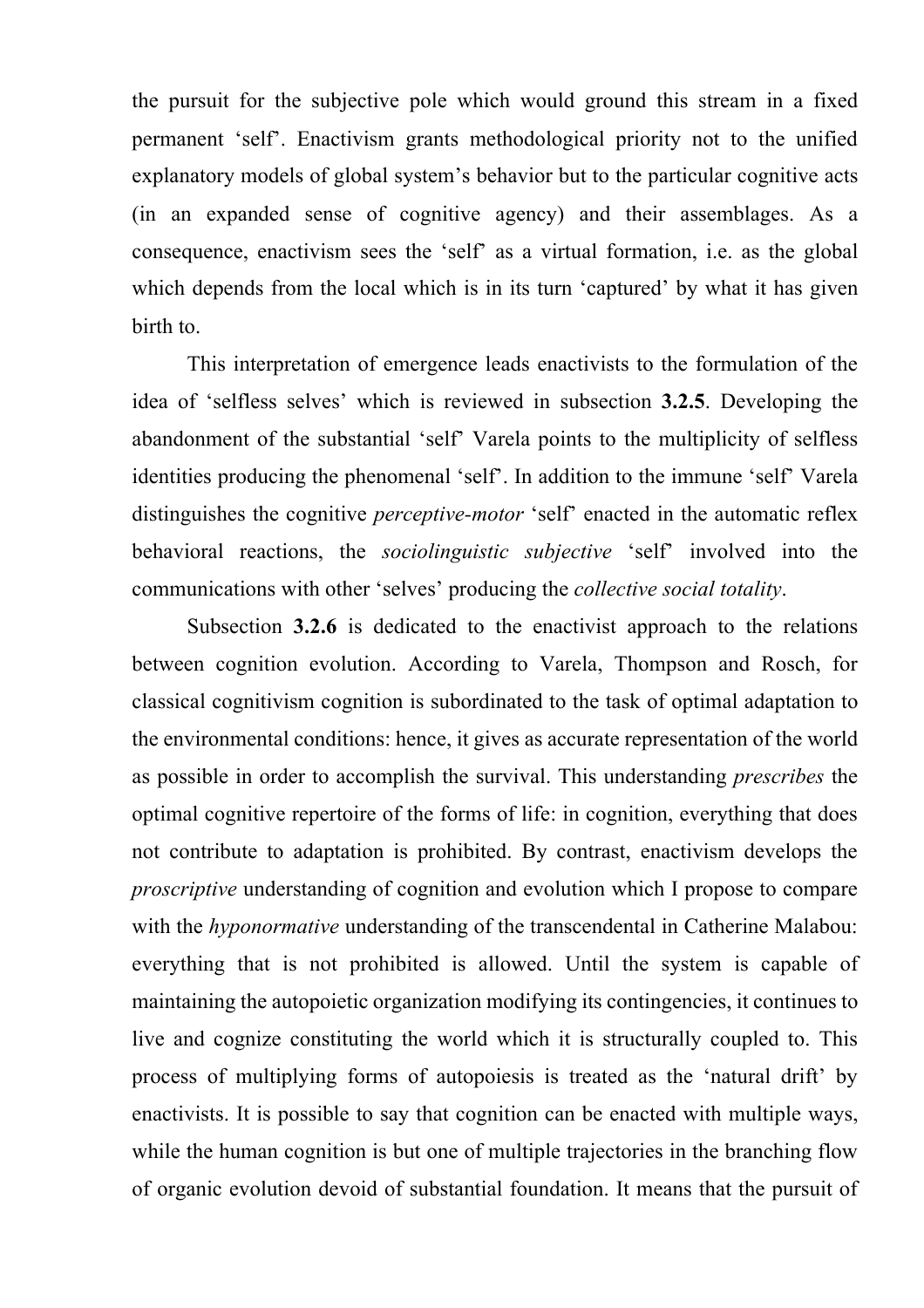objective reality common for any kind of living systems reveals the '*groundlessness*' of experience.

The phenomenological discovery of 'groundlessness' converts the subject finding out the dispossession of her and reality's foundations. The access to this knowledge is given by the reflexive practices of neurophenomenology which is analyzed in section **3.3**. One of main tasks of enactivism is introduction of the subjective, experiential dimension into the framework of cognitive science which develops the enactivism's implicit practical orientation borrowed from phenomenology, Buddhism and psychoanalysis: the neurophenomenological selfexploration *converts* the subject.

Section **3.4** develops the existential-practical consequences of the enaction of the subject's metamorphosis basing on later Varela's and his colleagues' works of the 2000s. According to Depraz Varela and Vermesch, that which is thematized in neurophenomenology affects the *preconscious* processes of interaction between immune, somatic, cognitive 'selfless selves', which, in their turn, can reveal their structural experiential side by virtue of mastering the reflexive procedures. That is why phenomenology is considered as the reflexive continuation of the practical laying-out of the structural coupling.

The human life is a practical involvement into action and communication with others. The 'automatic' implementation of enaction is seen by Depraz Varela and Vermesch in the light of positioning individual mental acts into the collective enaction of the human reality. Hence, they consider phenomenology as 'transcendental empiricism': the duality of transcendental and empirical dissolves in reconstruction of the process of emergence of empirical structures from the transcendental organization where the latter is unthinkable without the former.

It is the practical dissolution of the hard problem of consciousness proposed be enactivism as the form of transcendental empiricism which is examined in section **3.5**. Varela develops the *dialectical* approach to the binary oppositions, such as mind/body, reason/nature treating them holistically as two sides of an integrated whole codependently arising from each other.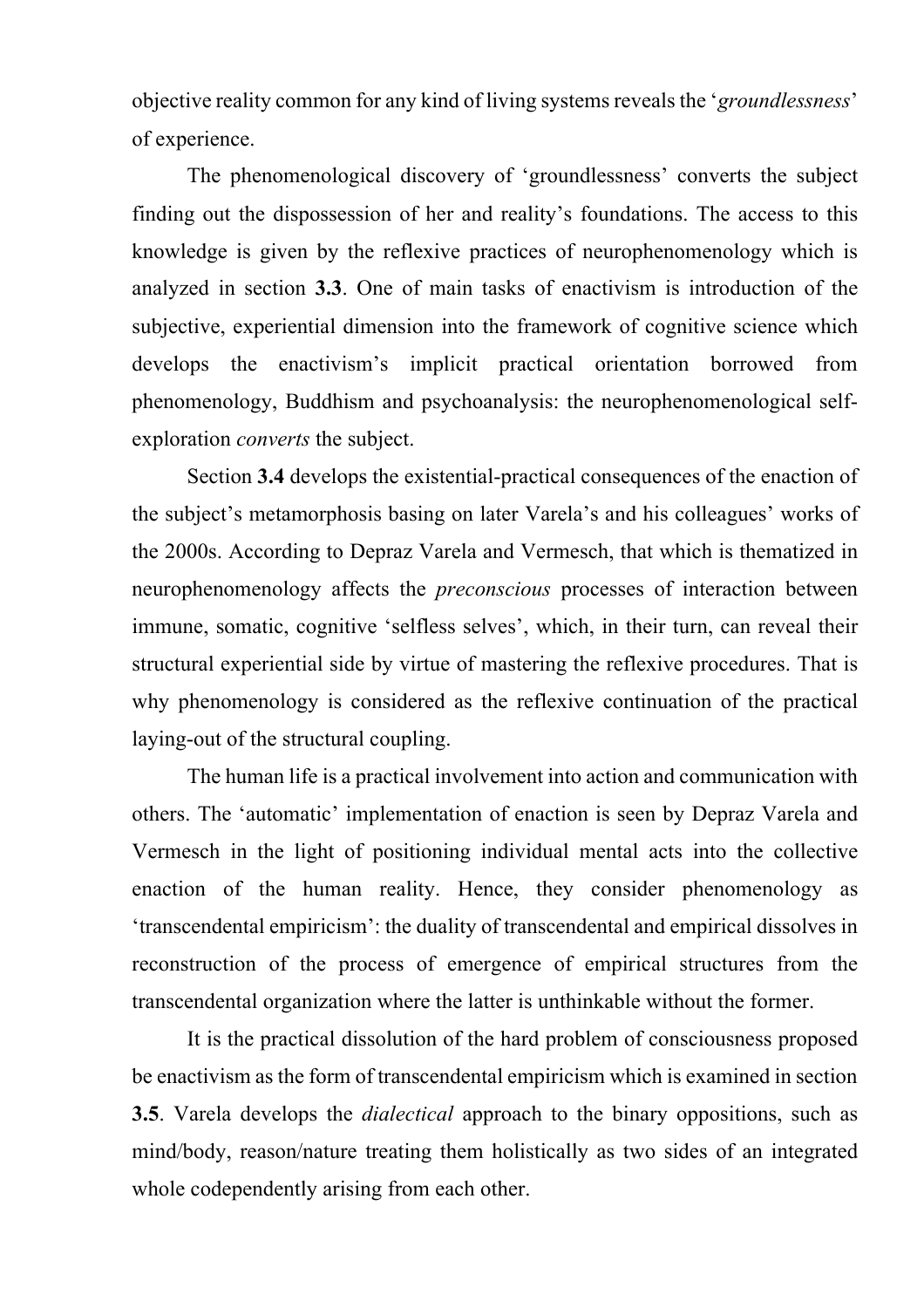The teleology of the system's behavioral patterns emerges due to the synchronized work of this system's structural subsystems each of which can be separately explained causally; however, considered dialectically, these partial subsystems give rise to the teleological whole. It is possible to say that Varela's new dialectical definition of teleology articulates his idea of '*phenomenologization of natural science*'. The integral part of this *new naturalism* is phenomenology considering consciousness as a constitutive dimension with which nature is redefined as inhabited with living systems and immanently saturated with significance. The observer of the living system is herself a living organism, thus life itself can be known by other life only, and consciousness – by other consciousness.

The organizational invariants of cognition and life are unthinkable apart from the material components embodying them. The dichotomy of organizational invariants and the structures embodying them is replaced by the constitutive dynamics of enaction, factuality and situatedness of life as cognition. It is accompanied by the metamorphosis of the subject reflecting on the foundations of her cognitive activity as a living system within an environment enacts the selfreferent application of enaction to enaction itself which realizes the *practical dissolution* of the hard problem.

It obvious however that the enactivist and neurophenomenological understanding of phenomenological work can be criticized as ignoring the intersubjective aspect of cognition. Section **3.6** is dedicated to how the enactivism's initial idea of naturalization of phenomenology can be rearticulated as contributing to 'phenomenologization of natural science' with the help of reconstructing the missing element – intersubjectivity of living systems. Subsection **3.6.1** considers the critique of naturalization according to which the phenomenologically relevant subjective experience reflects the commonly accepted, i.e. intersubjectively instituted invariants. It is the invariant structure of the experience of natural attitude, not the subject's trained judgment within the artificial experimental situation which is phenomenology's proper object of study. Subsection **3.6.2** formulates the task of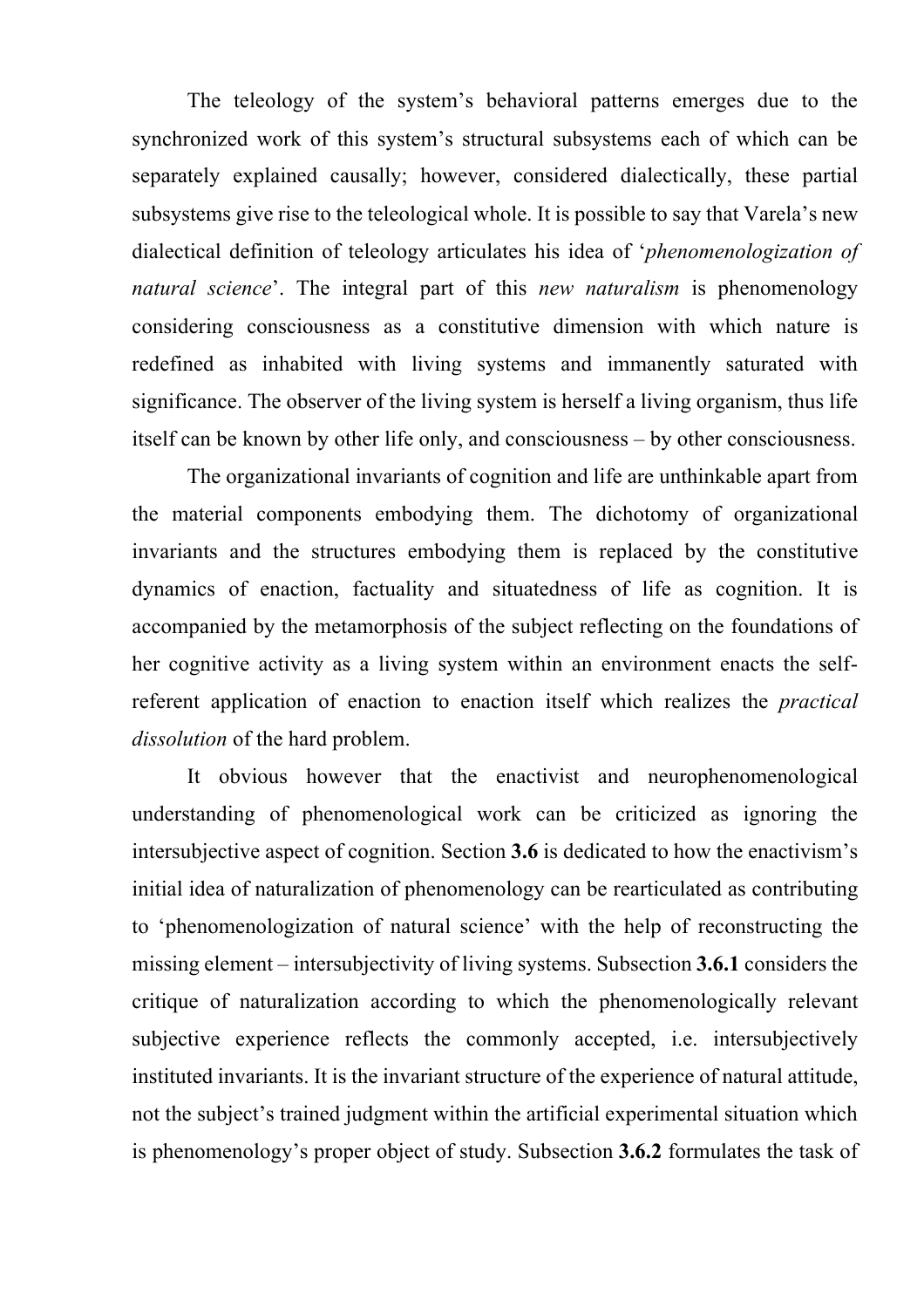reconstructing how enactivism can develop the notion of intersubjectivity of scientific knowledge, including cognitive science.

It does not seem possible to find the full-blown thematization of this issue within the texts of enactivists. That is why I propose to reconstruct the interrelations between intersubjectivity, teleology and enaction as lived among the living systems with the help of combining enactivism with the idea of epigenetic rationality in Catherine Malabou's philosophy of plasticity. The common feature of both projects is their insistence upon the embodied, affective character of conscious life living within its own lived temporal scale. Additionally, as Natalie Derpaz referring to the 'intercorporeity' of the coupling systems, the relations of structural coupling, codependent arising, and dynamical emergence are primarily enacted not between the system and its environment but between two systems entering the  $I$  – Thou' relationships.

The former articulates the primary affective dimension of intersubjectivity which is considered in section **3.6.3**. The *affect* is defined by Malabou as a modification introducing the dynamics into the subject's life. Accordingly, this is the event in which experience leaves 'traces' on the subject's ontogenetic trajectories. In her conceptualization of affect, Malabou claims that 'self' is incapable of knowing itself as a substantial entity, for it can acknowledge itself only with affecting its own 'inner sense' – i.e. with the '*auto-affection*'. The system capable for auto-affection is not a phenomenologically transparent consciousness hosting its processes but a 'presence' accompanying each mental act of the individual.

But the appellation to auto-affection does not take into account the fact that the affect should be understood dynamically, as a part of the primary relation between 'self' and 'other' encountering each other as two living systems – which lays foundation for empathy, intersubjectivity and sociality. Malabou introduces the concept of '*hetero-affection*' which she defines in a dual way as 'the affect of the other' meaning the following: (1) the one who is affected in me is the other of mine, not myself – for in enactivism, neurophilosophy and deconstruction there is no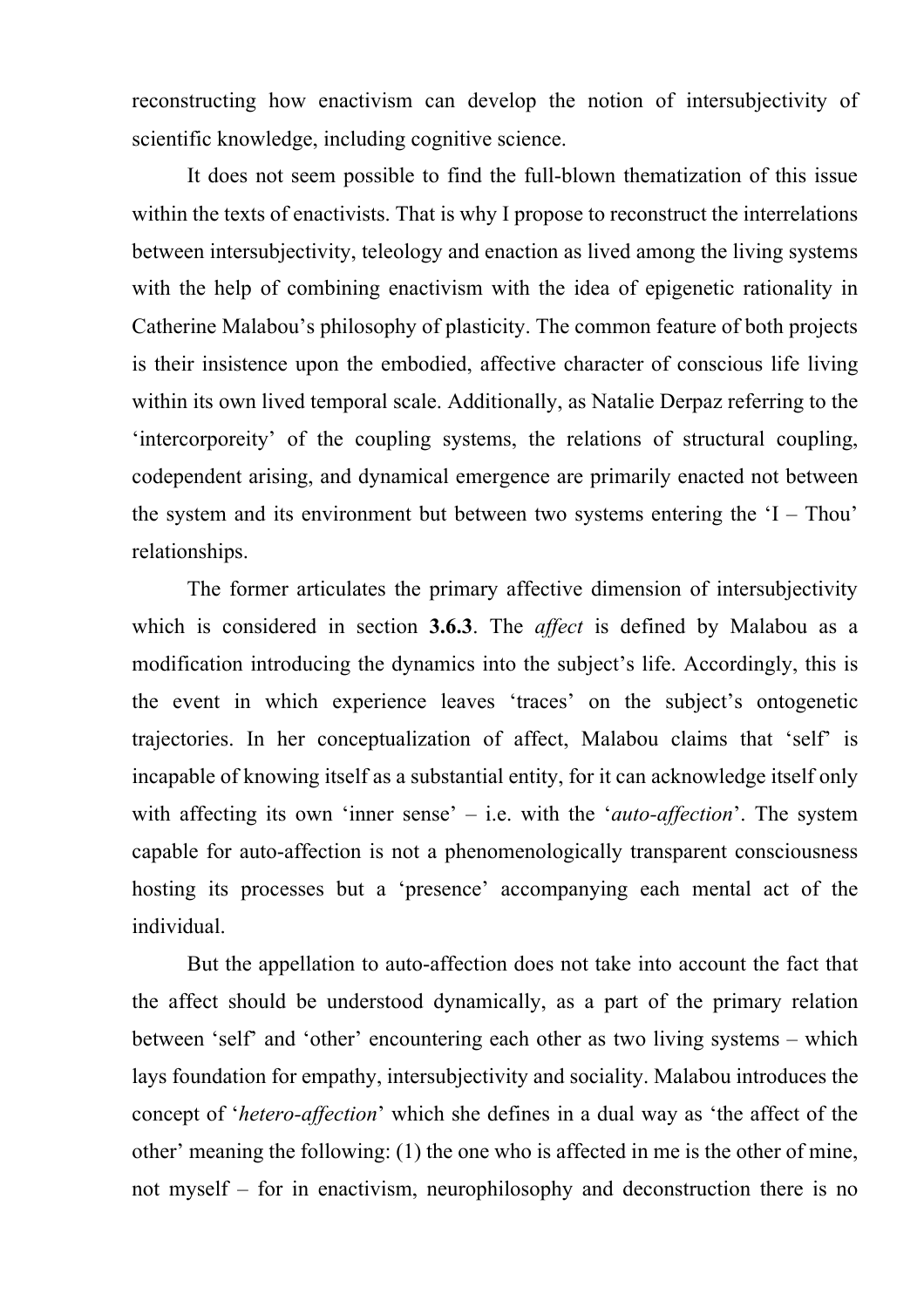substantial 'ego' which can be referred to and affected as the object in the world; this is the dimension of my subjectivity which cannot be captured by myself and encompasses the local somatic-vegetative, immune and cognitive processes producing me as a global emergent 'self'; (2) the other affected in me and the other affecting me are not identical. Hence, the source of affect in the primary encounter between 'self' and 'other' is the process of '*auto-hetero-affection*'.

The example of such process can be found in Varela's later essay in which he reflects on his own experience of organ transplantation persuading him that the emergent, fleeting existence of the individual's borders permeates all human experience. The 'self' of the somatic 'locus of intimacy' always needs coupling with other forms of life. This 'other life' can be understood as the other system co-present with me, orienting in the world and enacting the teleological behavior. The other living system can enter communication with me due to our common possession of the affective openness to the other.

I treat it as follows: the affective valences disseminated in the phase space of the teleological living system can reveal it its emergent status regarding to the other system's inhabiting the same world and observing it. In order to acknowledge its emergent status this system should be structurally coupled to the other system. It means that instead of epistemological understanding of structural coupling of system and its environment defining the former's behavioral repertoire I propose the ethical approach to this immanent fact of mutual dependence of two living systems in the world.

Subsection **3.6.4** develops this position by proving the illustration of the principle 'life can be known by life' in the light of the aforementioned conceptualizations of affect, articulating the situation of the existential-practical metamorphosis of the system coupled to another system. With this, I use Catherine Malabou's concept of plasticity in order to conceptualize this metamorphosis. Plasticity in Malabou refers to the subject's ability for radical transformation resulted in the contingent event of her encounter with other subjects or after the event affecting the subject. The subject's plasticity means that the factual cognitive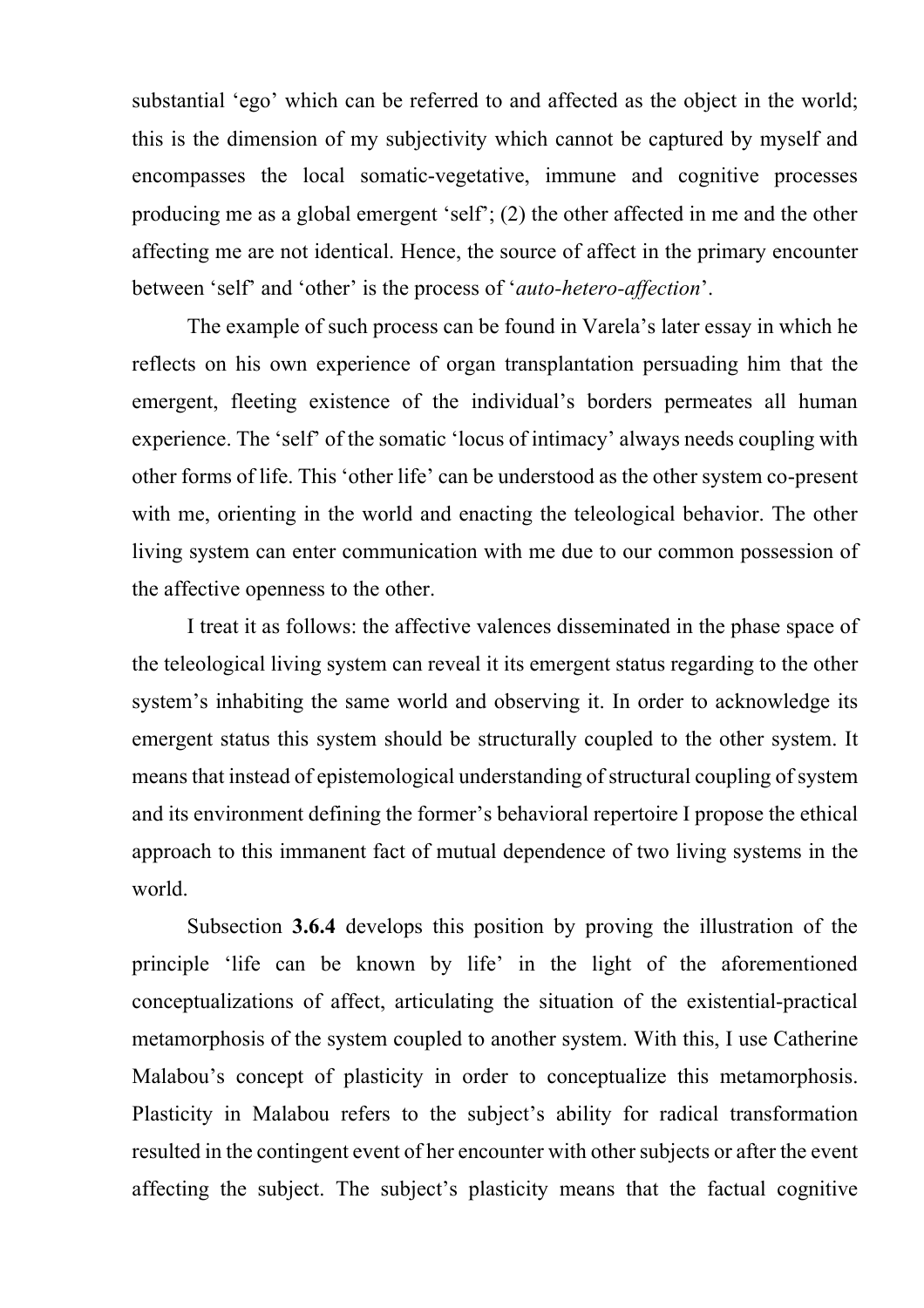structure of the subject is not necessary and unchangeable. Malabou shows that the ontogenetic trajectory of conscious life develops not according to a pre-established genetic program, but *epigenetically* – i.e. it involves both endogenous and exogenous contingencies. In this sense, Malabou's project is close to enactivism, for both see life and cognition as the process involving brain, body and environment. Plasticity refers to teleology which Malabou understands as 'the other necessity' linked to freedom and creativity immanent to life as such.

Consequently, when I encounter the living system, I cannot orient myself to the abstract principles of cognition which regulate not the lived world, but its abstract image articulated with the natural scientific language: the other system with which I am coupled is not a mechanism, and my openness to the coupling is not identical to a disembodied observation. For Malabou, communication with other life presupposes the epigenetic metamorphosis of those who enter this relationship. Encountering the other life, I cannot see myself as a 'thinking machine' or as 'neuronal self', for teleology of my ontogeny always already implies this transformation returning me back from the abstractions of the scientific image to immanence of the lifeworld. This transformation is neither adoption of a form given from outside (as it could be in the case of the contact between the living system and the transcendent observer) nor adaptation (as it could be claimed by the adaptationist biologists).

Plasticity in Malabou as a mark of *freedom*, including freedom for interruption of structural coupling and even enaction. In this sense the contingency which is appealed to by the naturalist metaphysicians (such as Meillassoux) is entrenched in the subject's organization as her ability to cease being herself, interrupt her cognitive-metabolic cycle and make the world and herself radically different. In order for the world and me to become absolutely other, there is no need for the intrusion of 'hyper-chaos': I, the living system, is immanently open to the alterity.

In **conclusions** I summarize the results of the third chapter. Having emerged as a consequence of the biological conception of consciousness within theory of autopoiesis, enactivism evolved as an implementation of phenomenological position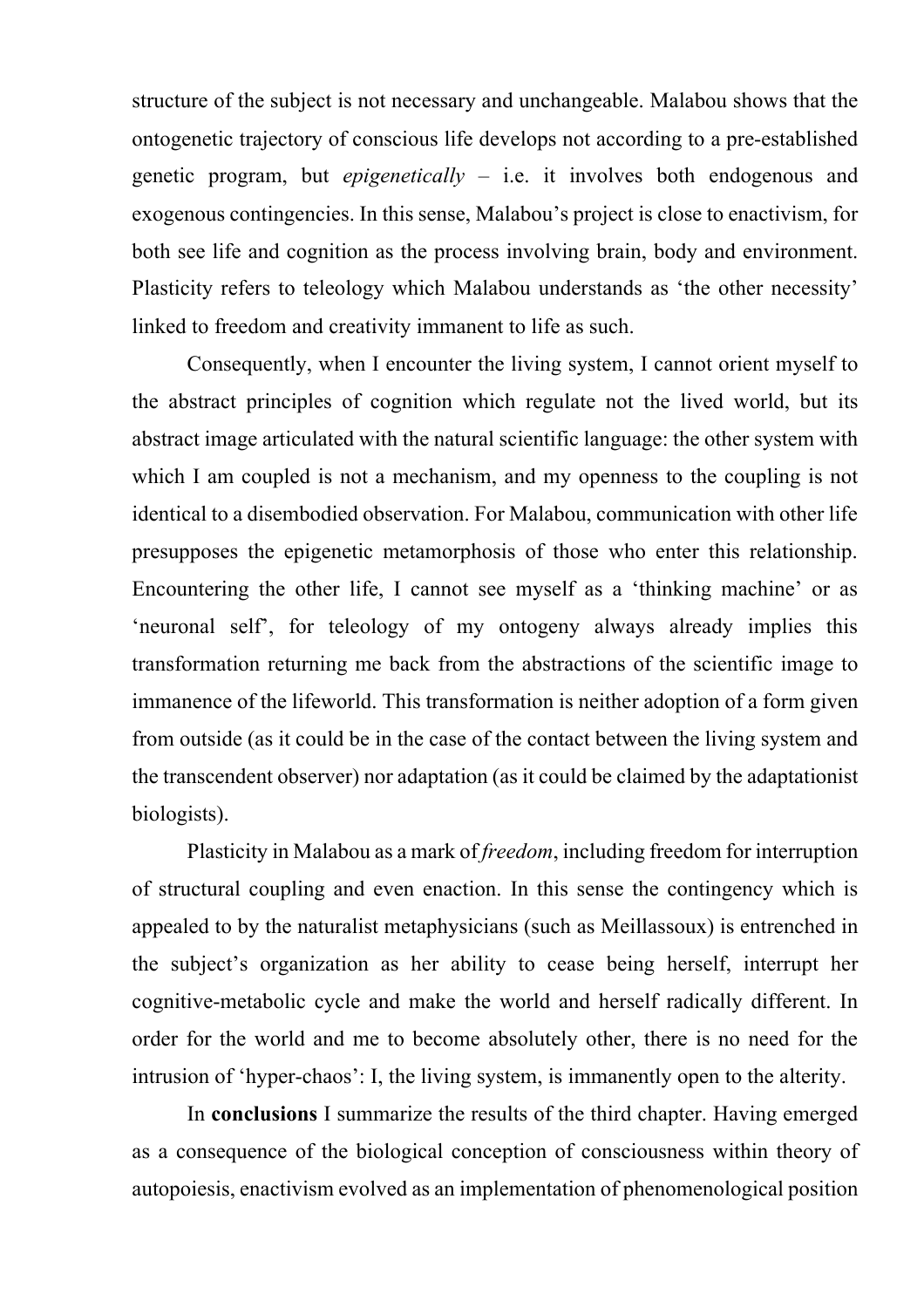within the framework of cognitive science. Seeing cognition as enaction, later Varela approached the foundations of scientific knowledge proposing the idea of phenomenologization of natural science. According to the idea of 'selfless selves', the 'self' emerges as the effect of integration of immune, cognitive, somatic processes. Maintaining its status of a scientific project, neurophenomenology with its proposal of a dialogue between phenomenology and cognitive science tries to save the parity between philosophical and scientific approaches to consciousness. The later development of enactivism and neurophenomenology in the idea of experiential pragmatics led Varela and his colleagues to understanding that the problem of consciousness is not a scientific problem and needs an existentialpractical dissolution, the epigenetic metamorphosis of the subject encountering the other life possessing freedom, creativity and teleology.

The **general conclusion** gives a brief extract of my study. As I tried to show in this work, contemporary phenomenology is capable of developing the 'middle' way between naturalism and transcendentalism being open to the productive dialogue with the scientific knowledge, at the same time maintaining the positive feedback relations between science and philosophical reflection. It means that the scientific study of consciousness, being the intersubjective practice, is itself conditioned by transcendental intersubjectivity, thus becoming the transcendental science *of* consciousness involving the existential-practical aspects of human life.